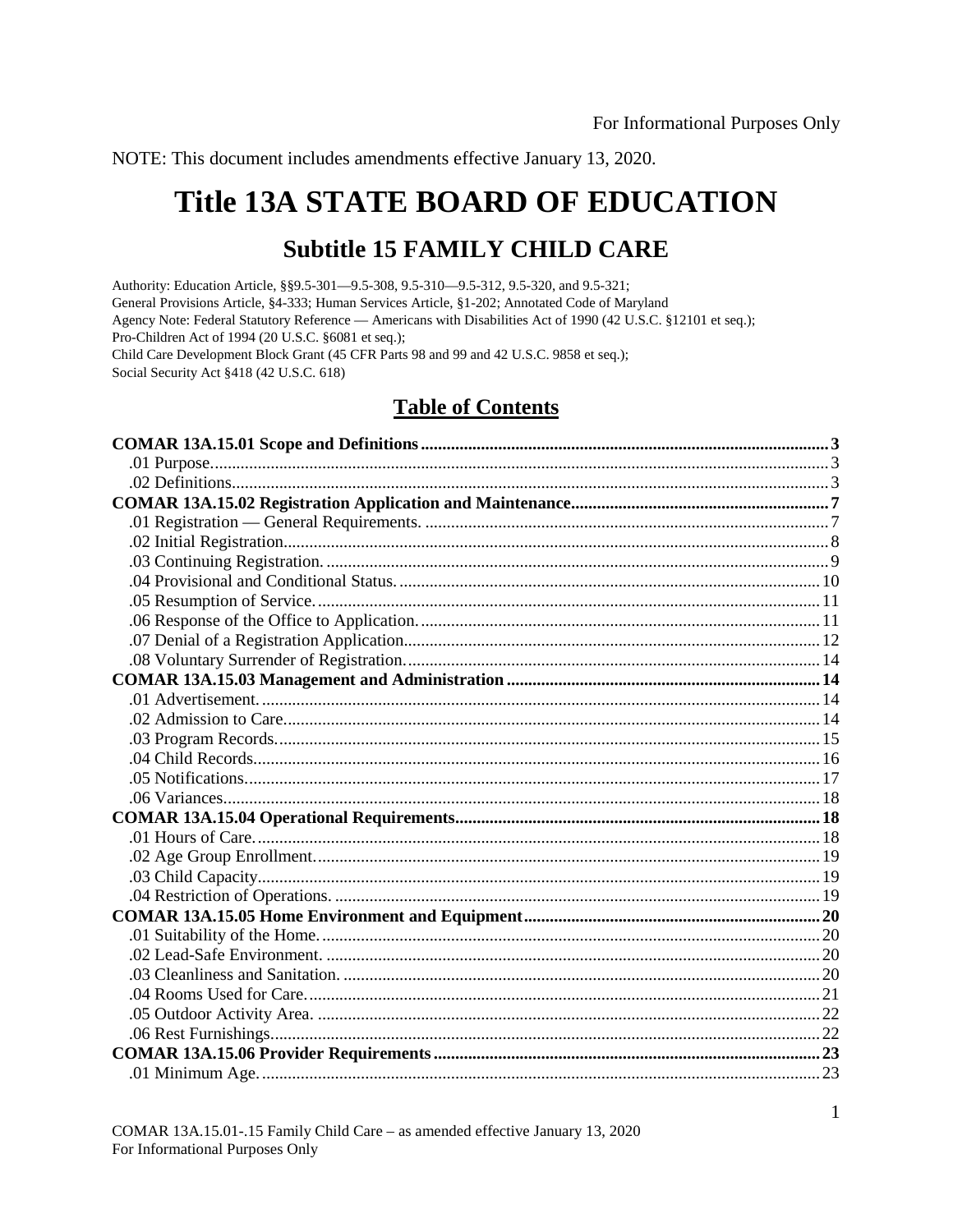| $\overline{2}$ |
|----------------|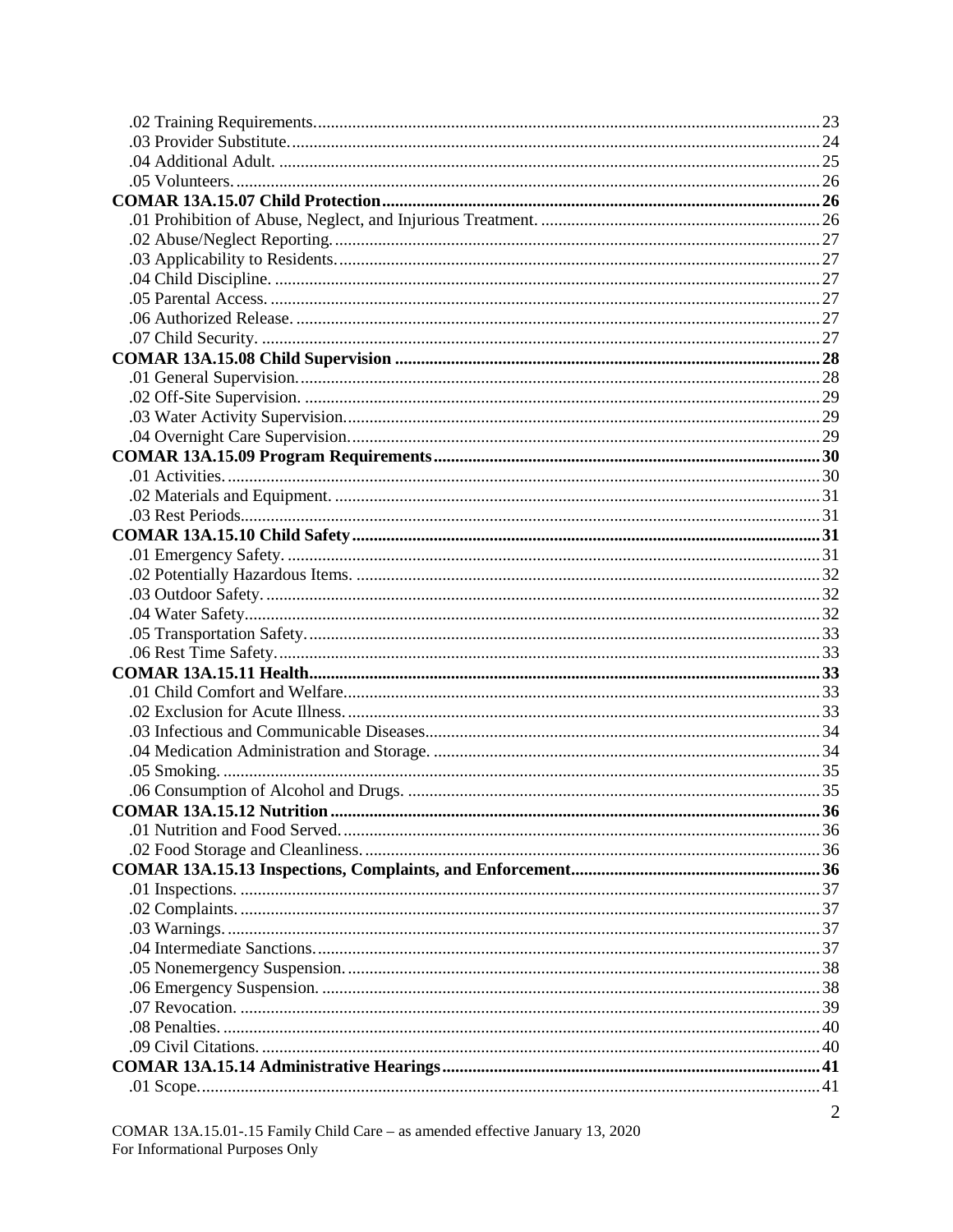## **COMAR 13A.15.01 Scope and Definitions**

## <span id="page-2-1"></span><span id="page-2-0"></span>**.01 Purpose.**

The purpose of registration of family child care homes is to:

A. Protect the health, safety, and welfare of children while they are in family child care; and B. Identify family child care homes.

## <span id="page-2-2"></span>**.02 Definitions.**

A. In this subtitle, the following terms have the meanings indicated.

B. Terms Defined.

(1) "Abuse" means:

(a) The physical or mental injury of a child, under circumstances that indicate that the child's health or welfare is significantly harmed or at risk of being significantly harmed, by:

(i) A parent;

(ii) An individual who has permanent or temporary care or custody or responsibility for supervision of a child; or

(iii) A household or family member; or

(b) Sexual abuse of a child, whether physical injuries are sustained or not.

(2) "Acute illness" means an abnormal condition of the body with rapid onset that has a short course of duration, as opposed to a chronic illness of long duration.

(3) "Additional adult" means an individual 18 years old or older who assists a family child care provider in caring for children who are younger than 24 months old.

(4) "Agency" means the Office of Child Care, Division of Early Childhood Development, in the State Department of Education.

(5) "Agency representative" means an individual designated by the Agency to determine compliance with this subtitle.

(6) "Applicant" means a person who has submitted to the office all of the required forms and documentation to request approval for initial registration or for continuing registration.

(7) "Approved training" means course work or a workshop provided by:

(a) A regionally accredited college or university;

(b) A State-approved private career school;

(c) The Child Development Associate National Credentialing Program;

(d) Other organizations or individuals approved by the office; or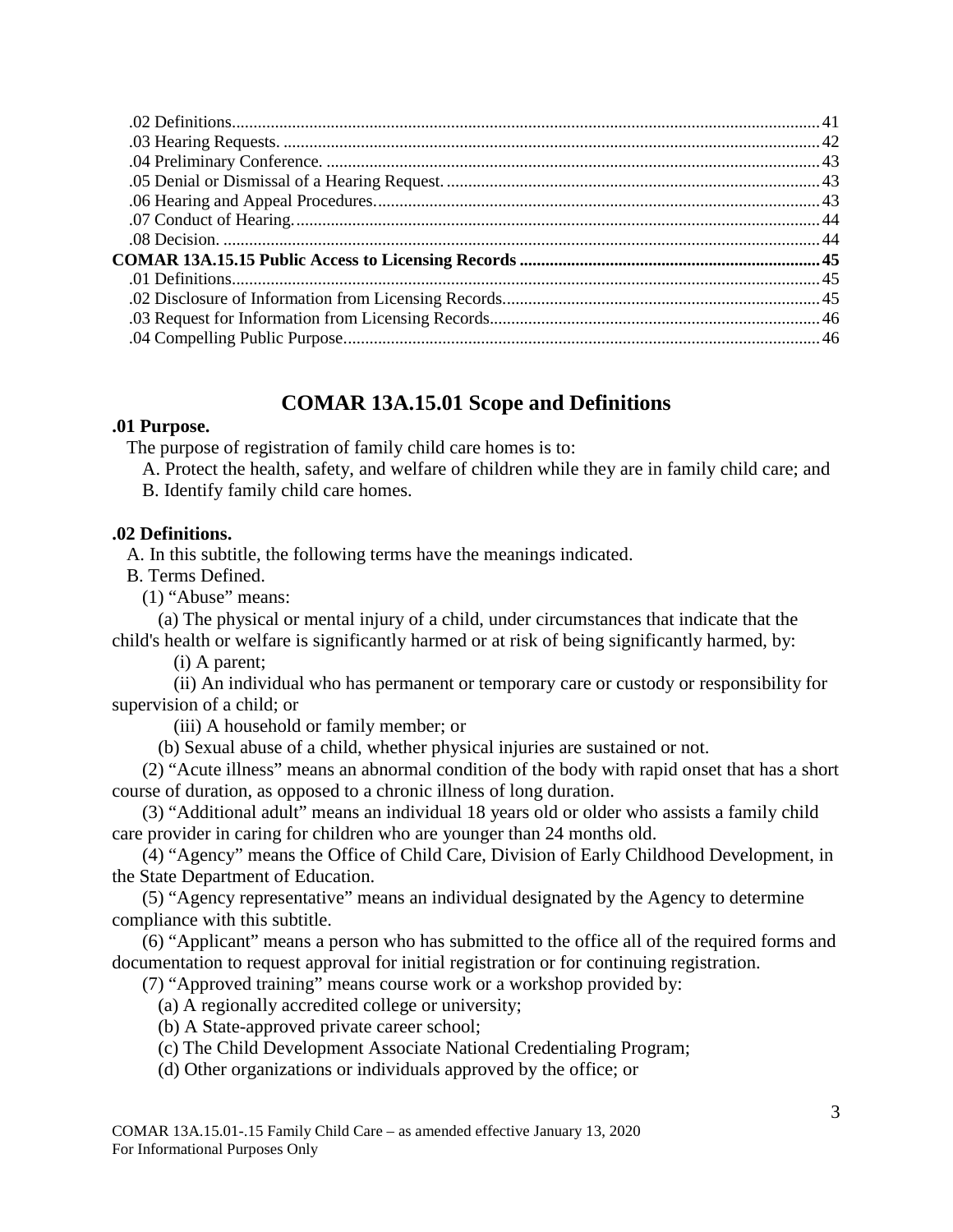(e) The Agency.

(8) "Child" means an individual who is younger than:

(a) 13 years old; or

(b) 21 years old and has a developmental disability or other emotional, physical, educational, or medical need for child care beyond 13 years old.

(9) "Continuing registration" means a family child care registration that does not expire.

(10) "Core of knowledge" means the competencies identified by the office as essential for all individuals working in the child care delivery system, including:

(a) Child development;

(b) Curriculum;

(c) Special needs;

(d) Professionalism;

(e) Community; and

(f) Health, safety, and nutrition.

(11) "Department" means the Maryland State Department of Education.

(12) "Elective training" means training at a conference, seminar, or other event that is approved by the office but is not in a core of knowledge competency area.

(13) Employee.

(a) "Employee" means an individual who is employed to work in a family child care home and who:

(i) Cares for or supervises children in the facility; or

(ii) Has access to children who are cared for or supervised in the facility.

(b) "Employee" includes a substitute.

(c) "Employee" does not include an individual who is:

(i) An independent contractor; or

(ii) A licensed or certified health care professional who is compensated by the family child care provider or the parent of a child in care to provide a specified health care service to the child.

(d) For the purpose of applying the criminal background check requirements and the child and adult abuse and neglect record review requirements set forth in this subtitle, "employee" includes an individual who:

(i) Meets the definition of an employee as set forth in this subsection; and

(ii) Does not clearly meet, or is not excluded from, the definition of independent contractor as set forth in §B(19) of this regulation.

(14) "Family child care" has the same meaning as family child care as defined in Education Article, §9.5-301(d), Annotated Code of Maryland, and means the care given to a child younger than 13 years old or to a developmentally disabled person younger than 21 years old in place of parental care for less than 24 hours a day, in a residence other than the child's residence, for which the provider is paid in cash or in kind.

(15) "Family child care coprovider" means an individual who shares responsibility with the family child care provider for the operation of the family child care home and who meets the requirements of this subtitle.

(16) "Family child care home" means the residence in which child care is given.

(17) "Family child care provider" means the adult who has primary responsibility for the provision of child care in the family child care home and who meets the requirements of this subtitle.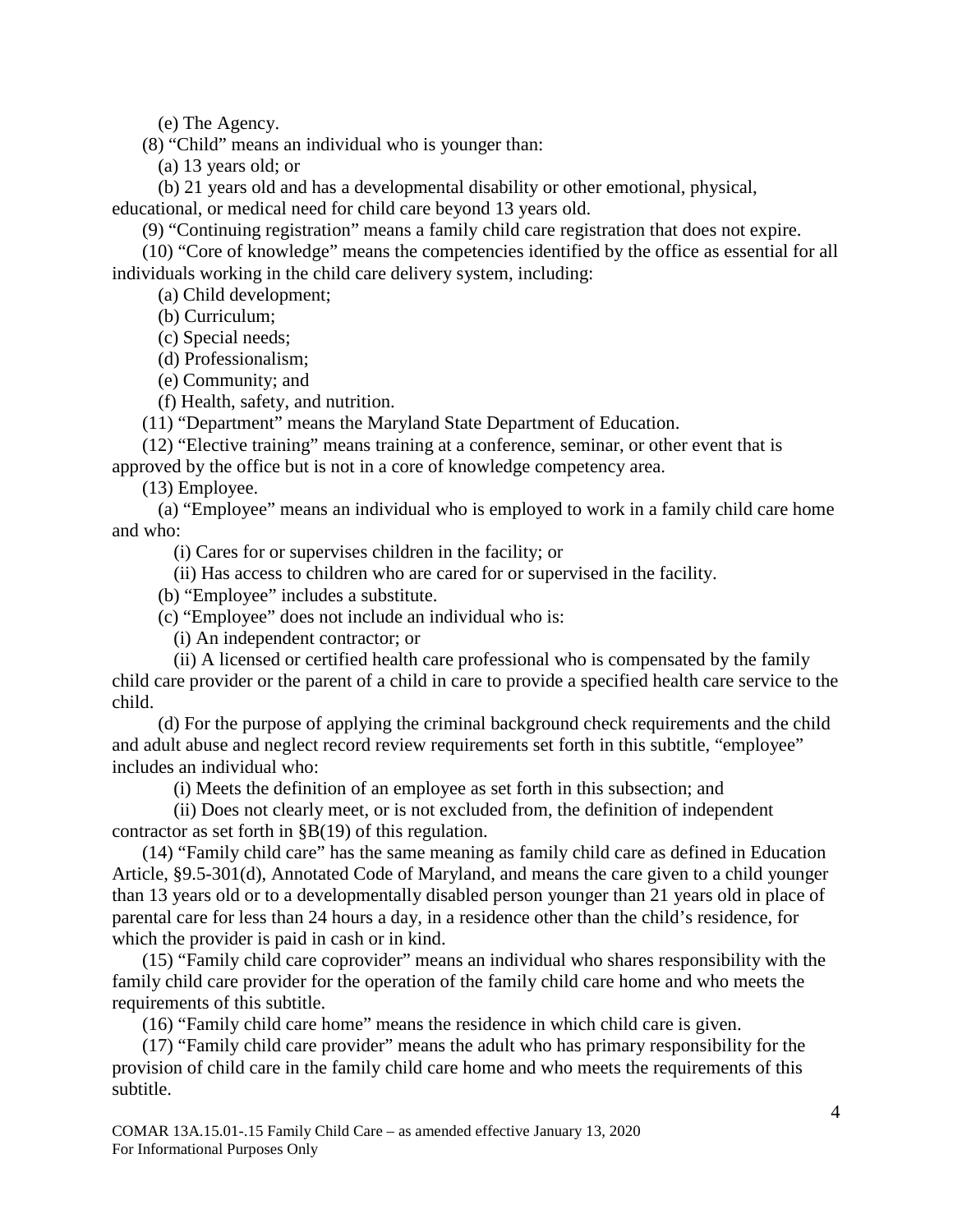(18) "Identified as responsible for child abuse or neglect" means being determined by a local department of social services or other state agency to be responsible for indicated child abuse or neglect, or awaiting the local department's appeal hearing after the determination.

(19) Independent Contractor.

(a) "Independent contractor" means an individual or other entity:

(i) That is hired by the family child care provider, a resident, or the parent of a child in care, on the basis of a service contract or agreement, to perform a specialized service at the family child care home, including, but not limited to, home maintenance or repair, academic tutoring, or recreational programming, for a specified period of time or in order to achieve a specified result;

(ii) That determines how the specialized service shall be performed; and

(iii) Whose specialized service is not restricted to the family child care home, but is available for hire by other customers.

(b) "Independent contractor" does not include an individual who:

(i) Is a licensed or certified health care professional compensated by the family child care provider to provide a specified health care service to a child in care;

(ii) Under a private arrangement with the parent or guardian of a child or children in care, provides a health care, educational, or other service only to that child or those children; or

(iii) Is employed for compensation by a public school or by a private or nonpublic school required to report annually to the State Board of Education.

(19-1) "Infant-toddler" means a child age group comprising children younger than 2 years old.

(20) "Injurious treatment" means:

(a) Physical discipline, including but not limited to spanking, hitting, shaking, or any other means of physical discipline, or enforcement of acts which result in physical pain;

(b) Failure to attend to a child's physical needs and other physically damaging acts, excluding reasonable acts to protect the child from imminent danger;

(c) Subjecting a child to verbal abuse intended to cause mental distress, such as shouting, cursing, shaming, threatening, or ridiculing; and

(d) Utilizing discipline methods that are considered inappropriate by child care professionals and create undue discomfort, such as, but not limited to, washing a child's mouth with soap, putting pepper or other spicy or distasteful items in a child's mouth, requiring a child to stand on one foot as punishment, or tying a child to a cot or other equipment.

(21) "Mental injury" means the observable, identifiable, and substantial impairment of a child's mental or psychological ability to function.

(22) "Neglect" means leaving a child unattended or otherwise failing to give proper care and attention to a child by the child's parents, guardian, or custodian under circumstances that indicate that the child's health or welfare is significantly harmed or placed at risk of significant harm.

(23) "Office" means the central office or a regional office of the Agency.

(24) Overnight Care.

(a) "Overnight care" means family child care that is provided between the hours of 12 a.m. and 6 a.m.

(b) "Overnight care" does not include family child care provided to a child enrolled for care during daytime or evening hours who, because of the parent's schedule, must remain at the family child care home for up to 1/2 hour after 12 a.m. or arrive up to 1/2 hour before 6 a.m.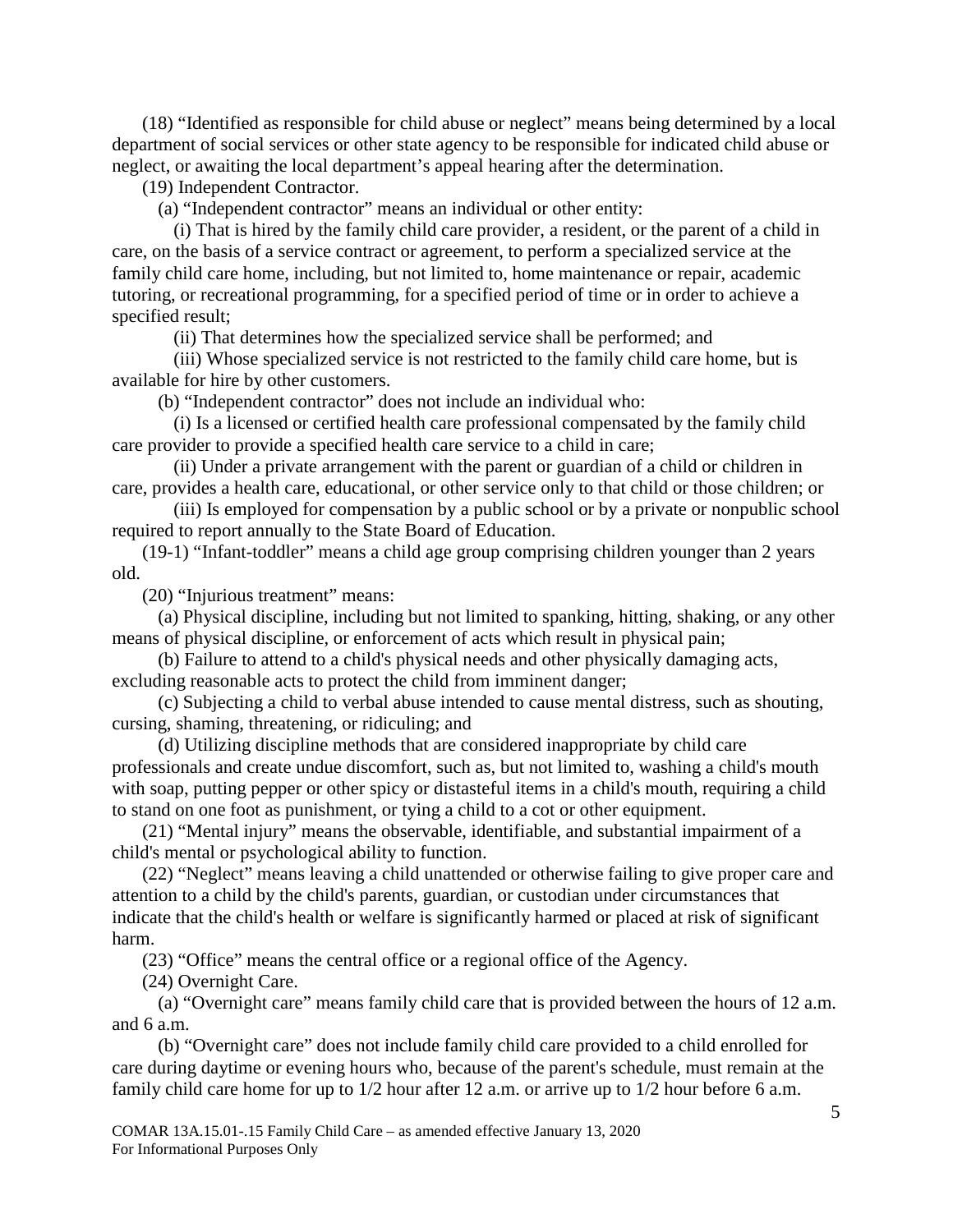(25) "Parent" means the biological or adoptive parent, or the legal guardian or custodian of a child, who enrolls the child in care.

(26) Potentially Hazardous Food.

(a) "Potentially hazardous food" means any food that consists in whole or in part of milk or milk products, eggs, meat, poultry, fish, shellfish, edible crustacea, or other ingredients, including synthetic ingredients capable of supporting rapid and progressive growth of infectious, toxigenic microorganisms.

(b) "Potentially hazardous food" does not include clean, whole, uncracked, odor-free shell eggs.

(27) "Professional development plan" means the written instrument for tracking continued training that is:

(a) Distributed by the office to a provider; and

(b) To be completed annually by the provider.

(28) "Provider" means the individual or individuals to whom a family child care certificate of registration is issued under this subtitle.

(29) Relative.

(a) "Relative" means an individual related to a child by blood, marriage, or adoption.

(b) "Relative" includes a parent, grandparent, brother, sister, stepparent, stepsister,

stepbrother, uncle, aunt, first or second cousin, great grandparent, great uncle, or great aunt.

(30) "Resident" means a person who lives in the family child care home.

(31) "Sanction" means an enforcement action under this subtitle.

(32) "Substitute" means an adult who is responsible for the operation of a family child care home when the provider is absent.

(33) "Successfully passed" means, when used in connection with a criminal background check or a review of records of abuse and neglect of children or adults conducted on an individual, that the individual:

(a) Has not received a conviction, a probation before judgment disposition, or a not criminally responsible disposition, or does not have a pending charge for the commission or attempted commission of a crime that:

(i) Is listed at COMAR 13A.15.02.07B(1)—(11); or

(ii) Indicates other behavior harmful to children; or

(b) Has not been identified as responsible for the abuse or neglect of a child or an adult.

(34) "Superintendent" means the State Superintendent of Schools or the Superintendent's designee.

(35) "Treatment foster care" means a 24-hour substitute care program, operated by a licensed child placement agency or local department of social services, for children with a serious emotional, behavioral, medical, or psychological condition.

(36) Volunteer.

(a) "Volunteer" means an individual who:

(i) Is 13 years old or older;

(ii) Works in or for the family child care program but is not a compensated employee of the provider; and

(iii) Is not enrolled as a child in care at the family child care home.

(b) "Volunteer" does not mean an additional adult or a substitute.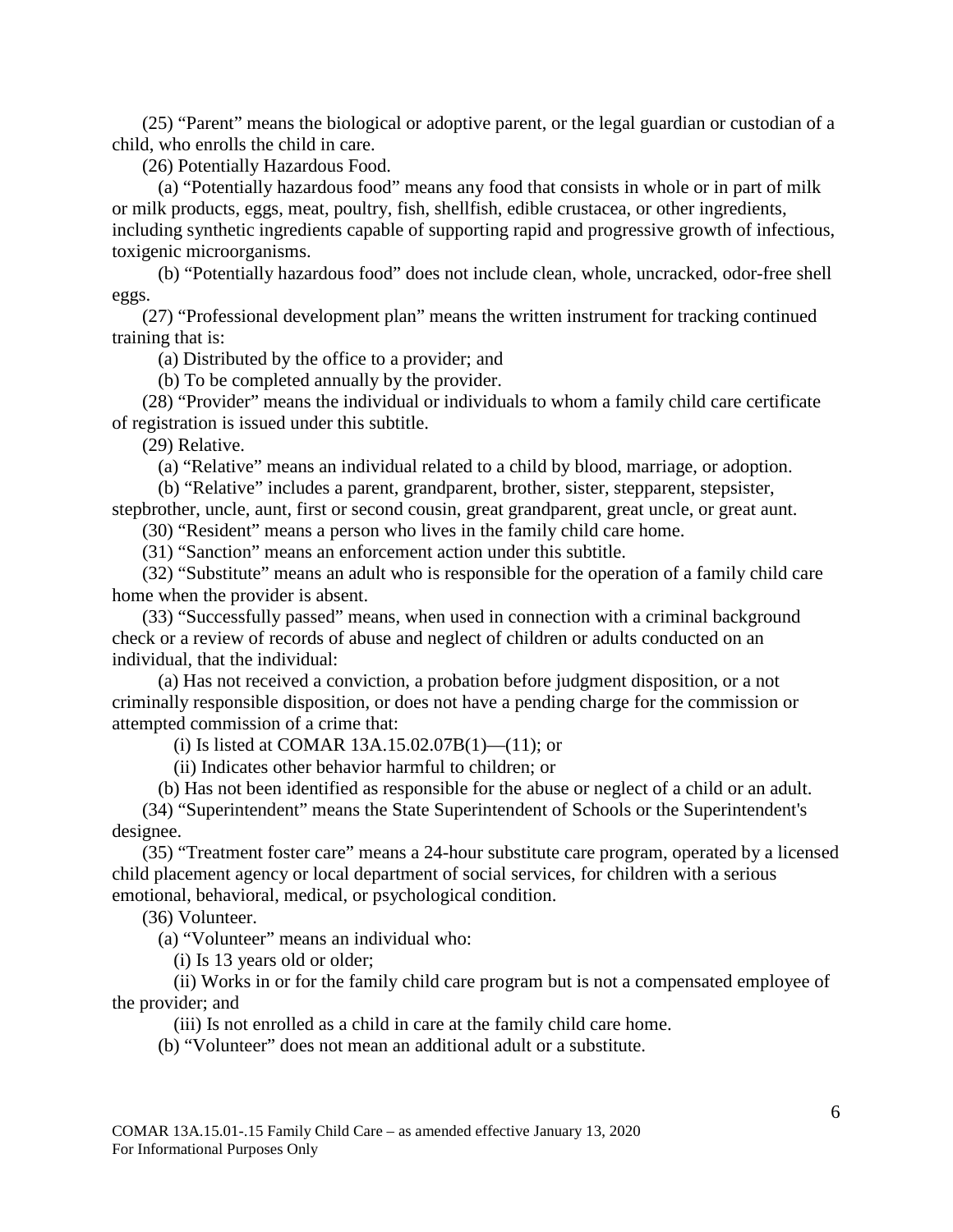## **COMAR 13A.15.02 Registration Application and Maintenance**

## <span id="page-6-1"></span><span id="page-6-0"></span>**.01 Registration — General Requirements.**

A. Requirement to Be Registered.

(1) Except as provided under §A(2) of this regulation, an individual may not operate a family child care home unless:

(a) Both the individual and the home meet the requirements for registration set forth in this subtitle; and

(b) The individual possesses a valid certificate of registration.

(2) A family child care home is not required to be registered if the provider:

(a) Is a relative of each child;

(b) Is a friend of each child's parent or legal guardian and the care is provided on a nonregular basis of less than 20 hours a month; or

(c) Has received the care of the child from a child placement agency licensed by the Department of Human Services.

(3) In this subtitle, all requirements pertaining to a family child care provider shall apply equally to a family child care coprovider, except that the coprovider is not required to reside in the family child care home.

B. Types of Registration. The office may issue:

(1) An initial registration, which may be issued on a provisional basis pursuant to Regulation .04A of this chapter; or

(2) A continuing registration, which may be:

(a) Issued on a provisional basis under Regulation .04A of this chapter; or

(b) Placed on a conditional status under Regulation .04B of this chapter.

C. A certificate of registration:

(1) May not be transferred to another individual or residence; and

(2) Remains the property of the office.

D. The provider shall display conspicuously the certificate of registration in a location where it can easily be seen and read by parents whose children are in the provider's care or who are considering placing their children in the provider's care.

E. The provider shall surrender the certificate of registration to the office immediately when any of the following occurs or becomes effective:

(1) The provider closes the family child care home permanently;

(2) The registration becomes invalid pursuant to §H(2) of this regulation;

(3) The registration is revoked;

(4) The registration is suspended; or

(5) The initial registration expires, and:

(a) The application for an initial or a continuing registration is denied; or

(b) The provider has not applied for a continuing registration.

F. Except as provided under §G of this regulation, a residence approved for use under a family child care registration may not also be used to operate a:

(1) Family child care program under a different registration; or

(2) Child care program that is subject to the requirements of COMAR 13A.16, 13A.17, or 13A.18.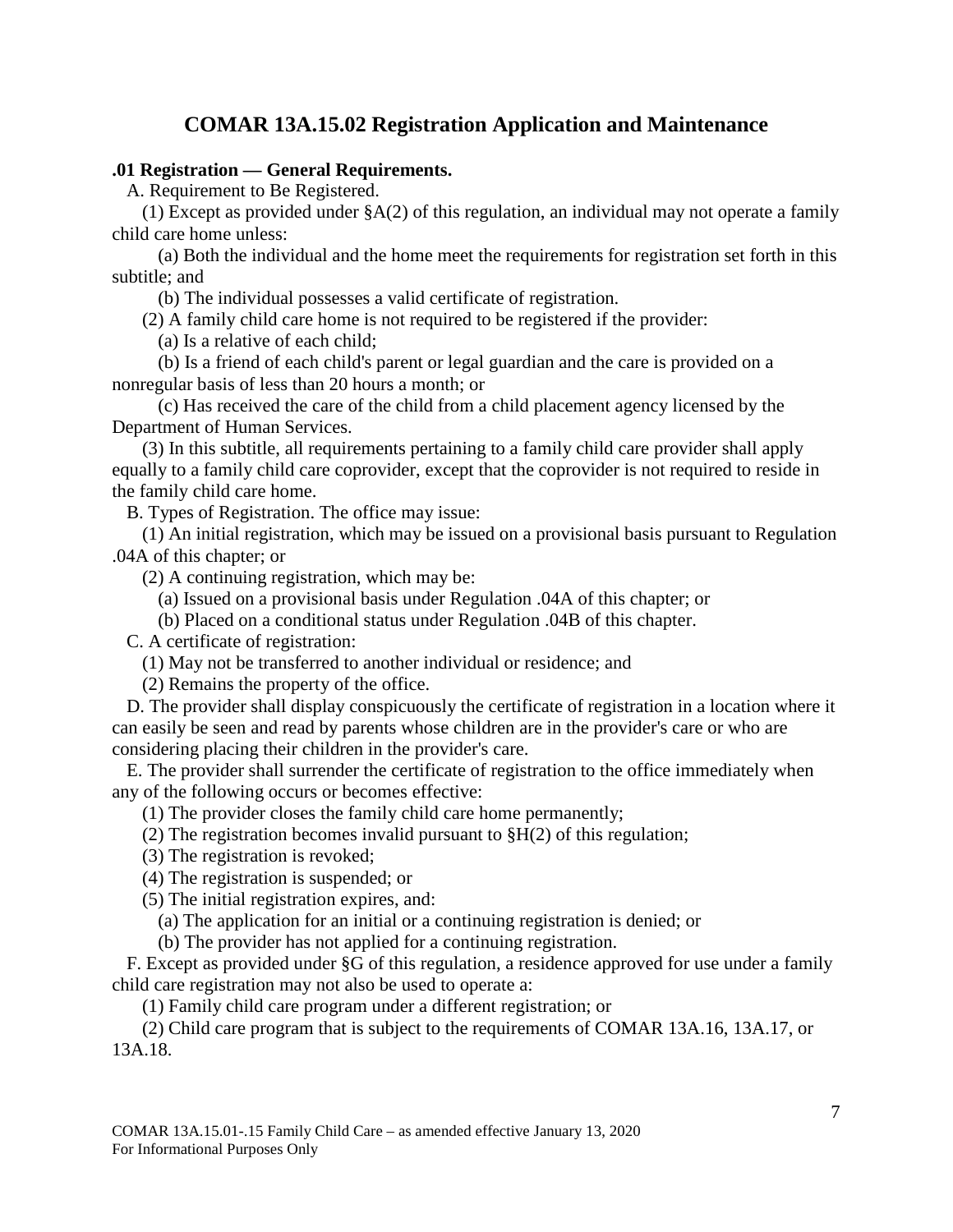G. A residence approved by the office before July 1, 2008, for the concurrent operation of more than one family child care program or more than one type of child care program may continue to be used to operate those programs, except that, while concurrent approvals are in effect, the office may not approve a request by the provider for:

(1) An increase in child capacity;

(2) A change in the hours of operation;

- (3) A change in the ages of children served;
- (4) A change in the approved child care area; or

(5) A variance to a regulation under this subtitle.

H. Residence of Applicant or Provider.

(1) Unless currently approved for the purpose, the office may not approve a residence for use as a child care home that is not the primary residence of the family child care registration applicant.

(2) A family child care home registration is subject to revocation if the home is no longer the primary residence of the provider.

#### <span id="page-7-0"></span>**.02 Initial Registration.**

A. An application for initial registration shall be filed with the office by an individual who wishes to operate a registered family child care home and who:

(1) Is not currently a registered family child care provider; and

(2) Has not been registered as a provider for at least 6 months before the date of application.

B. Except as set forth at §C of this regulation, an applicant for an initial registration shall:

(1) Complete an orientation to family child care regulations that is offered or approved by the office;

(2) Submit a completed application form, supplied by the office, for initial registration;

(3) Submit a medical evaluation for the applicant and each resident in the home that:

(a) Was completed within 12 months before the date of application for registration;

(b) Was conducted by a practicing physician, certified nurse practitioner, or registered physician's assistant;

(c) Includes verification that the individual:

- (i) Is free of communicable tuberculosis, if indicated; and
- (ii) If the applicant is capable of performing the duties of the position; and
- (d) Is signed or verified by the individual who conducted the evaluation;

(4) Apply for a federal and State criminal background check at a designated office in the State;

(5) Ensure that an application for a federal and State criminal background check is made at a designated office in the State by each:

- (a) Resident in the home who is 18 years old or older;
- (b) Individual to serve as the provider's substitute; and
- (c) Employee or volunteer of the family child care home who is 18 years old or older;

(6) Submit a signed and notarized release form giving the office permission to examine records of abuse and neglect of children and adults for information about:

(a) The applicant;

- (b) Each resident in the home who is 18 years old or older;
- (c) Each individual designated as a substitute;
- (d) If applicable, an additional adult; and

COMAR 13A.15.01-.15 Family Child Care – as amended effective January 13, 2020 For Informational Purposes Only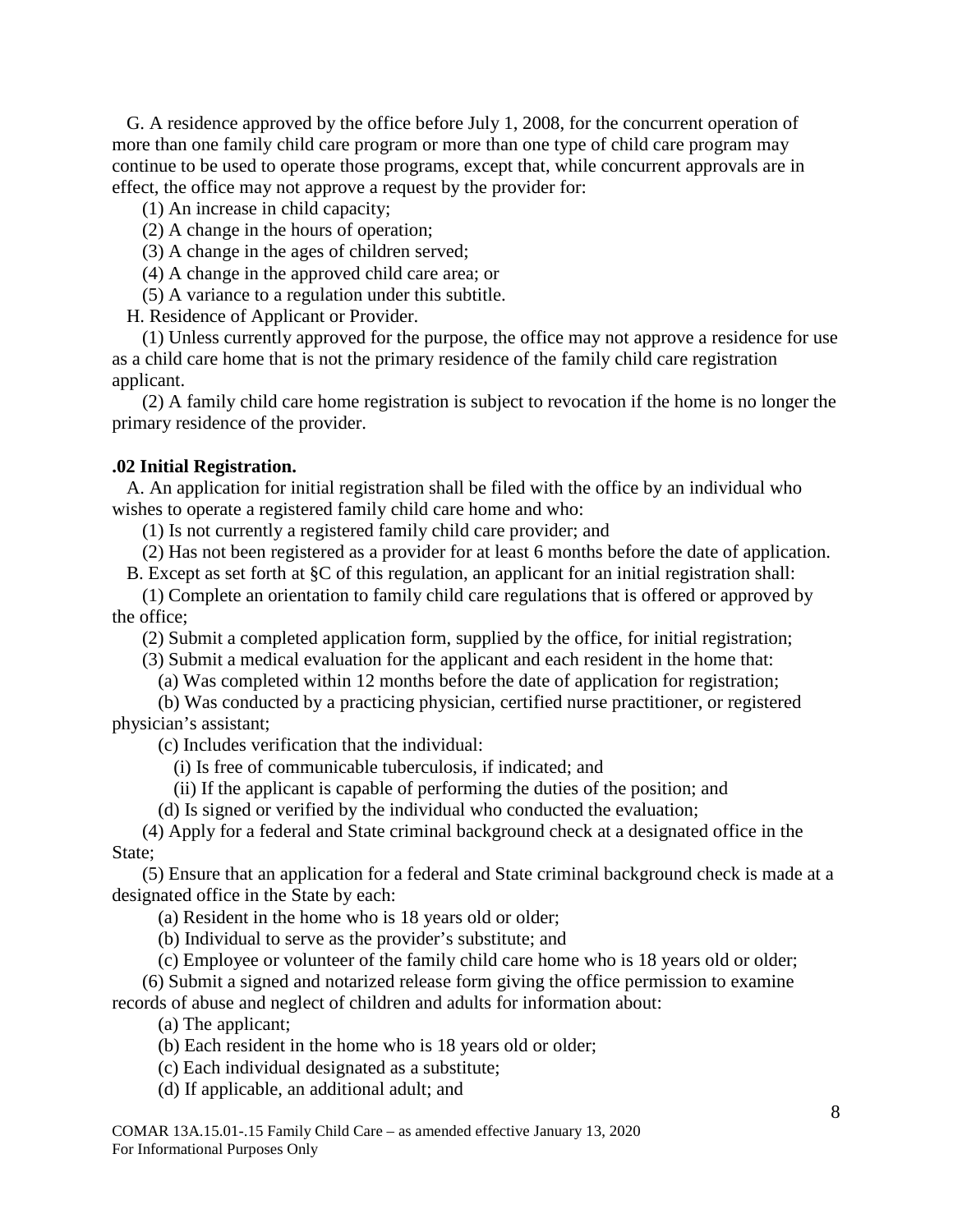(e) If required by the office, any other individual with regular access to the child care area during the approved hours of operation;

(7) As applicable, submit documentation that:

(a) The home meets State and local fire, health, and zoning requirements; and

(b) If the home is located in a condominium or residence which requires homeowners' association membership, the applicant has homeowner's liability insurance coverage as required by Maryland law;

(8) Submit documentation that the applicable training requirements specified in COMAR 13A.15.06.02 have been met;

(9) Submit documentation showing that the home has met all applicable lead-safe environment requirements set forth in COMAR 13A.15.05.02; and

(10) If the family child care home is located in an apartment or at another property that is rented or leased by the applicant, submit written authorization from the lessor, owner, or landlord permitting child care to be provided at that location.

C. Non-Maryland State Criminal Background Check. If an individual subject to the requirements of §B(4) or (5) of this regulation currently resides or has resided in a state other than Maryland within 5 years before the date of application for registration, the individual shall:

(1) Apply for a state criminal background check to be performed by a duly authorized entity within that state; and

(2) Request the non-Maryland state entity performing the criminal background check to transmit the result of that background check directly to the Agency.

D. If, within 6 months after the applicant submits a completed application form, the office has not received documentation that all applicable requirements of §B of this regulation have been met, the office may consider the application void.

## <span id="page-8-0"></span>**.03 Continuing Registration.**

A. Application for Continuing Registration. To obtain a continuing registration, a provider shall submit to the office before expiration of the initial registration:

(1) A completed request, on a form supplied by the office, for continued registration;

(2) Documentation that the continued training requirements and the first aid and CPR certification requirements set forth in COMAR 13A.15.06.02B—D have been met;

(3) A medical evaluation that meets the requirements of Regulation .02B(3) of this chapter for:

(a) The provider;

(b) Each resident in the home who has child care responsibilities; and

(c) If applicable, the additional adult;

(4) A completed and notarized release of information form that permits the office to examine records of abuse and neglect of children and adults for:

(a) The provider;

(b) Each provider substitute;

(c) Each resident in the home who is 18 years old or older;

(d) If applicable, the:

(i) Additional adult; and

(ii) Additional adult's substitute; and

(e) If required by the office, any other individual with regular access to the child care area during the approved hours of operation, including volunteers.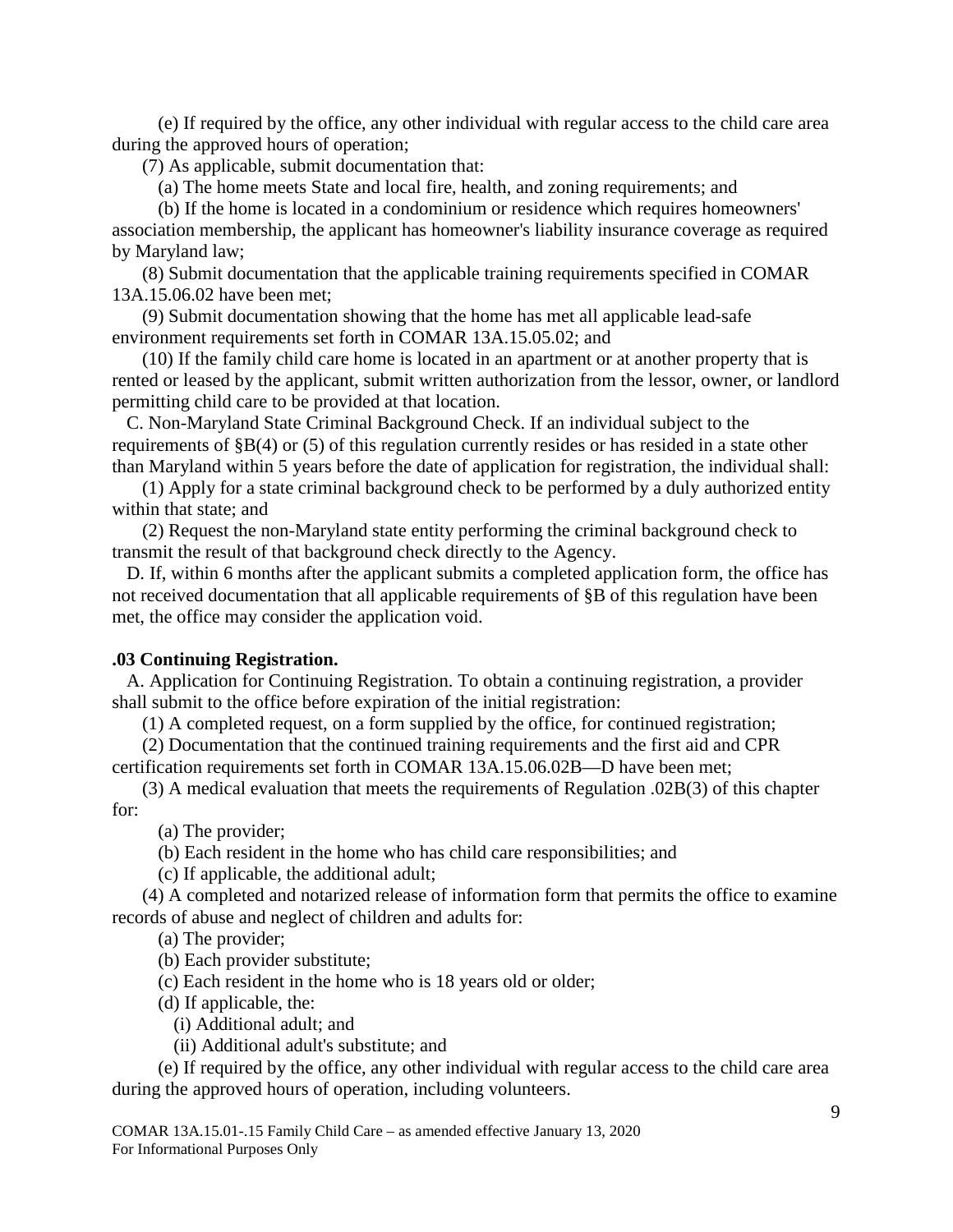(5) Documentation that the family child care home has passed the most recent fire inspection required by the local fire authority having jurisdiction;

(6) If the family child care home is located in an apartment or at another property that is rented or leased by the applicant, written authorization from the lessor, owner, or landlord permitting the provider to continue providing child care in the home; and

(7) Any other documentation required by law or regulation.

B. Maintenance of Continuing Registration.

(1) By the end of each 12-month period after the date of issuance of a continuing registration, the provider shall submit to the office documentation that the continued training requirements set forth in COMAR 13A.15.06.02B and C have been met.

(2) By the end of each 24-month period after the date of issuance of a continuing registration, the provider shall submit to the office the items specified in  $\delta A(3)$ —(7) of this regulation.

#### <span id="page-9-0"></span>**.04 Provisional and Conditional Status.**

A. Provisional Status.

(1) Except as provided in §A(2) of this regulation, to allow an applicant for an initial or a continuing registration additional time to meet all applicable requirements, the office may approve an initial or a continuing registration on a provisional basis for a period of up to 120 days after determining that the health and safety of the children in care are not in imminent danger.

(2) An initial registration may not be approved if the office has not yet received evidence that the applicant and, as applicable, each individual specified in Regulation .02B(5) and (6) of this chapter has successfully passed a federal and State criminal background check and a review of child and adult abuse and neglect records.

(3) At the end of the provisional period, if all requirements for the initial or continuing registration are not met due to:

(a) Failure by the applicant to take an action necessary to achieve compliance, the office shall deny the application for registration; or

(b) Circumstances beyond the control of the applicant, the office may reapprove the provisional status of the registration for one or more additional periods of up to 120 days per period, except that provisional registration status may not be continued for more than 24 months after the start of the first provisional period.

(4) If the office denies a certificate of registration at the end of the provisional period, the applicant or provider does not have a valid registration and shall cease operating.

B. Conditional Status.

(1) If a provider who holds a continuing registration fails to remedy a violation as required, the office may place the registration on conditional status for:

(a) A period of up to 120 days; and

(b) Upon approval by the Agency's central office, an additional period of up to 120 days.

(2) Upon placing a continuing registration on conditional status, the office shall issue to the provider a revised certificate of registration that states the:

(a) Placement of the registration on conditional status;

- (b) Period of time of the conditional status; and
- (c) Requirements for lifting the conditional status.

(3) Immediately upon receipt of the revised certificate of registration, the provider shall:

COMAR 13A.15.01-.15 Family Child Care – as amended effective January 13, 2020 For Informational Purposes Only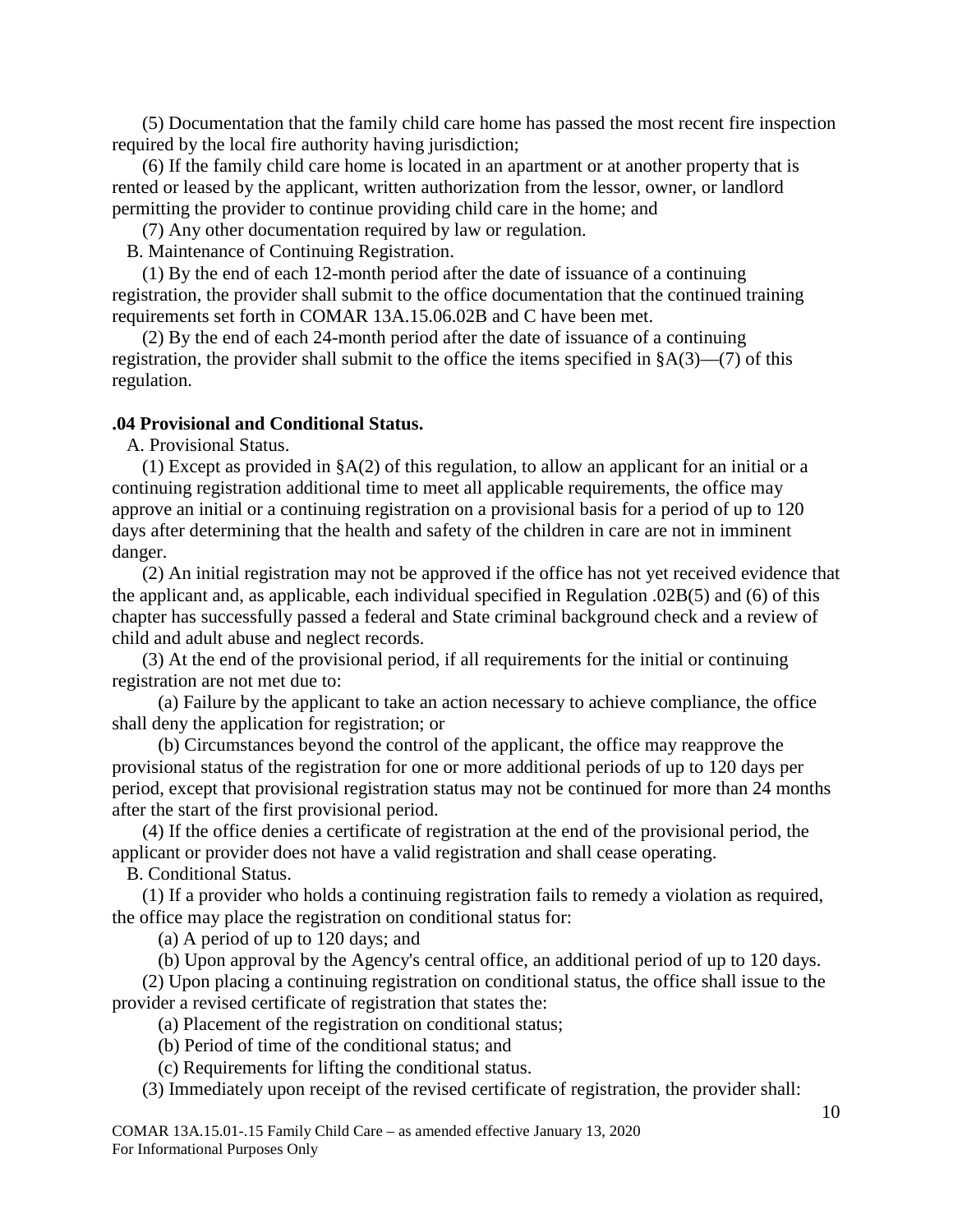(a) Remove from display in the home the certificate of continuing registration that was originally issued; and

(b) Display the revised certificate as required by Regulation .01D of this chapter.

(4) If the provider satisfies all requirements for lifting the conditional status within the specified period of time, the office shall promptly:

(a) Discontinue the conditional status; and

(b) Notify the provider to redisplay the original certificate of continuing registration.

(5) If the provider fails to satisfy all requirements for lifting the conditional status within the specified period of time, the office may suspend or revoke the continuing registration.

#### <span id="page-10-0"></span>**.05 Resumption of Service.**

A. An application to resume service shall be filed by:

(1) A registered provider who wishes to provide family child care at an address different from that specified on the current certificate of registration; or

(2) An individual who was previously registered by the office as a provider and who wishes to reregister, if the last effective date of the previous registration is within 6 months of the application.

B. The application to resume service shall meet all initial registration application requirements, except that:

(1) An abbreviated application form supplied by the office shall be used; and

(2) The office may accept as applicable to the new application the:

(a) Individual's original completion of the orientation process under Regulation .02B(1) of this chapter;

(b) Original medical reports submitted for the applicant and each resident in the home who will have child care responsibilities if the reports are based on medical evaluations completed within 12 months of the new application;

(c) Results of the original criminal background checks conducted under Regulation .02B(4) and (5) of this chapter, if the new location is within the office's same licensing jurisdiction;

(d) Results of the original child and adult abuse and neglect clearances conducted under Regulation .02B(6) of this chapter, if the clearances were completed within 12 months of the application; and

(e) Individual's original completion of:

(i) Preservice training requirements specified at COMAR 13A.15.06.02A; and

(ii) If applicable, approved continued training requirements specified at COMAR 13A.15.06.02B.

#### <span id="page-10-1"></span>**.06 Response of the Office to Application.**

A. Upon receiving the completed application and all required documentation, whether for an initial registration or a continuing registration, the office shall determine compliance with the requirements of this subtitle by:

(1) Evaluating the application and required documentation;

(2) Interviewing the applicant;

(3) Inspecting the home proposed for use as a family child care home;

(4) Evaluating the information provided by State and federal criminal background investigations; and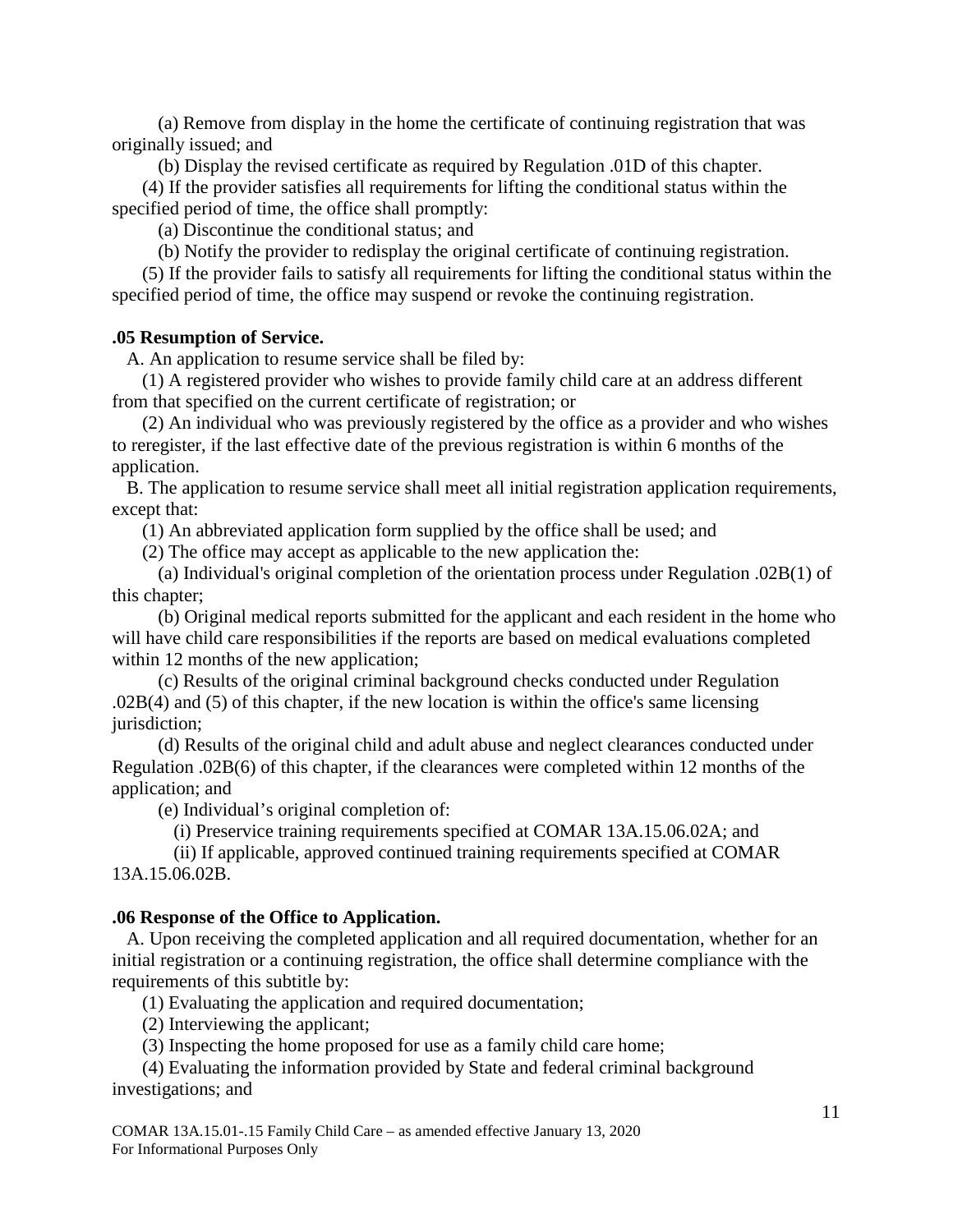(5) Evaluating the information provided from records of child and adult abuse and neglect. B. Upon completing the procedures in §A of this regulation, the office shall, within 30 days:

(1) Issue a certificate of registration to operate the family child care home in accordance with the provisions of this subtitle if:

(a) The application is complete;

(b) All required documentation has been received; and

(c) The office is satisfied that the applicant and the home meet the requirements of this subtitle;

(2) Deny the certificate of registration if the office determines that the applicant or the home does not meet the requirements of this subtitle; or

(3) Issue a provisional certificate of registration in accordance with Regulation .04A of this chapter.

#### <span id="page-11-0"></span>**.07 Denial of a Registration Application.**

A. The office may deny a certificate of registration if:

(1) The applicant, a resident, any substitute, or the home in which child care is to be provided fails to meet the requirements of this subtitle;

(2) An evaluation of the application or documents required by the office reveals that the applicant reported false information;

(3) The applicant has a documented history of serious or repeated regulatory violations of this subtitle or other regulations of any state concerning the care of children or adults that demonstrates an inability to provide for the health or safety of children;

(4) The applicant has had a certificate of registration, a child care center license, or a letter of compliance denied or revoked before the date on the registration application, unless the office is satisfied that the condition that was the basis for the denial or revocation has been corrected;

(5) The applicant prevents the office from completing its responsibilities for registration;

(6) Upon evaluating the physical condition of the home and surrounding premises, the office finds conditions that are unsafe or unhealthy;

(7) An evaluation of the medical report or other information about the applicant, a coprovider, or a resident indicates that the:

(a) Physical or mental health of the applicant, coprovider, or resident may pose a risk to children;

(b) Applicant or coprovider is unable to care for children; or

(c) Applicant submitted false or altered medical documentation for the applicant, resident, coprovider, or additional adult for consideration by the office;

(8) In addition to the requirements set forth at §B of this regulation, an evaluation of the criminal record of the applicant, a coprovider, an additional adult, a substitute, a volunteer, or a resident in the home reveals that the individual has a criminal conviction, probation before judgment disposition, or not criminally responsible disposition, or is awaiting a hearing for a criminal charge that indicates other behavior harmful to children;

(9) An evaluation of the information provided in records of abuse and neglect of children and adults reveals that the applicant, a coprovider, an additional adult, a substitute, a volunteer, or a resident is identified as responsible for abuse or neglect of children or adults, or is currently under investigation for alleged acts of abuse or neglect of children or adults;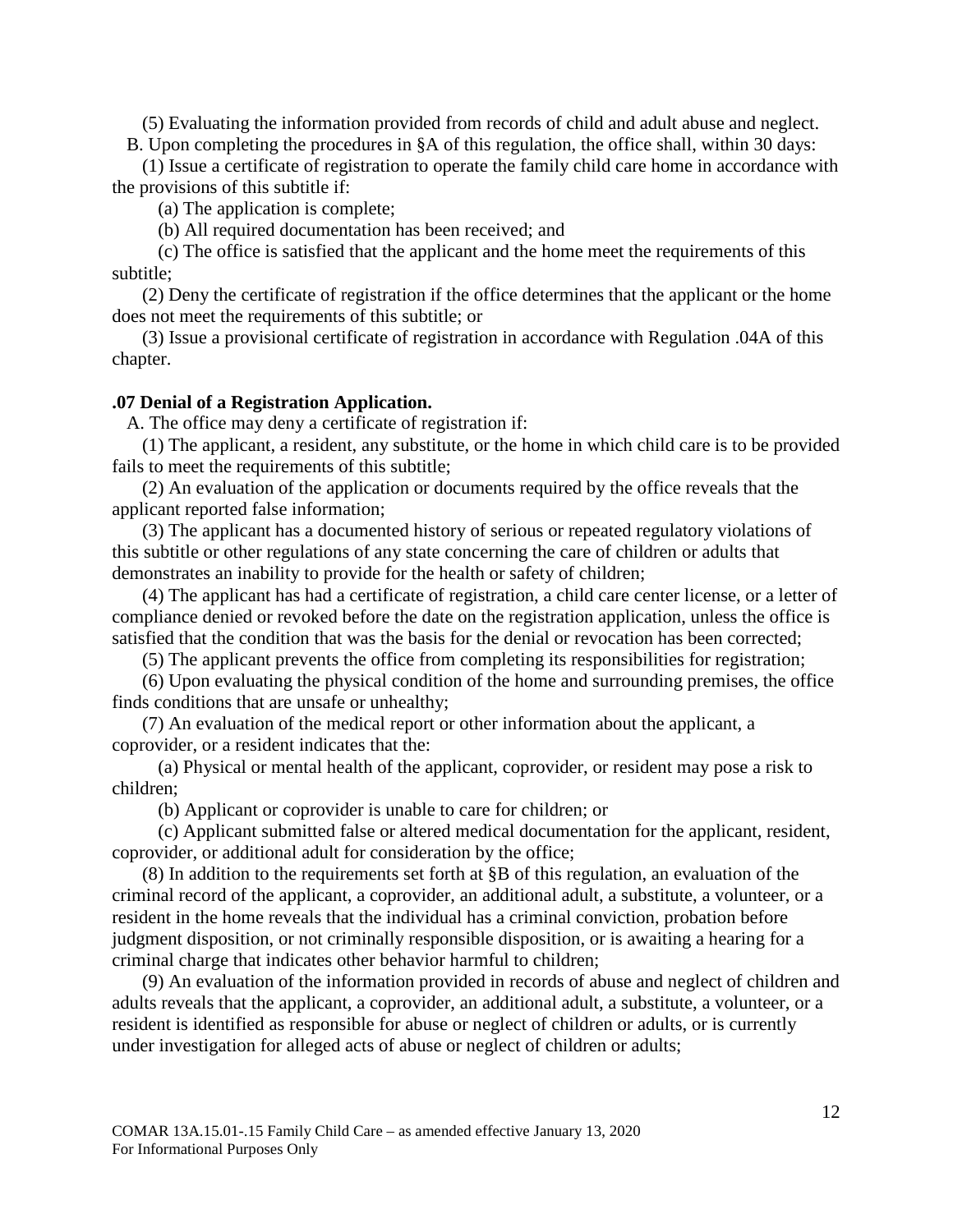(10) Based on an interview with the applicant or an evaluation of other pertinent information, the office finds evidence that raises reasonable doubt that the applicant can provide for the welfare of children in care; or

(11) The applicant is:

(a) Providing treatment foster care to a child in other than a preadoptive capacity; and

(b) Filing an application for initial registration as a family child care provider.

B. The office shall deny a certificate of registration if an applicant or resident has received a conviction, a probation before judgment disposition, a not criminally responsible disposition, or a pending charge for the commission or attempted commission of:

(1) A crime involving:

(a) A child;

(b) Cruelty to animals;

(c) Domestic violence; or

(d) A weapons or firearms violation of federal or state laws;

(2) A sex offense;

(3) A violent crime classified as a felony, including physical assault or battery;

(4) Abduction or kidnapping;

(5) Abuse of a child or an adult;

(6) Confinement of an unattended child;

(7) Manufacturing, distributing, or dispensing a controlled dangerous substance;

(8) Perjury;

(9) Pornography;

(10) Possession with intent to manufacture, distribute, or dispense a controlled dangerous substance; or

(11) Reckless endangerment.

C. The office shall deny a certificate of registration if an applicant or resident has received a felony conviction for:

(1) Murder;

(2) Spousal abuse; or

(3) Arson.

D. The office shall deny a certificate of registration upon notification that the applicant is in noncompliance with Child Support Enforcement requirements pursuant to Family Article Law, §10-119.3, Annotated Code of Maryland.

E. If the office denies an application, the office shall notify the applicant in writing of the denial stating:

(1) The reason for denial;

(2) The specific regulation with which the applicant has failed to comply that is the basis for the denial;

(3) That the applicant is entitled to a fair hearing; and

(4) The procedure to be used if the applicant wishes to request a hearing to appeal the decision of the office.

F. If an evaluation of criminal records or records of abuse and neglect of children or adults reveals that a coprovider, substitute, volunteer, or additional adult designated by the applicant may pose a risk to children in care, the office, instead of denying the registration certificate, may require the provider to designate another coprovider, substitute, volunteer, or additional adult.

G. Denial Before Complete Application.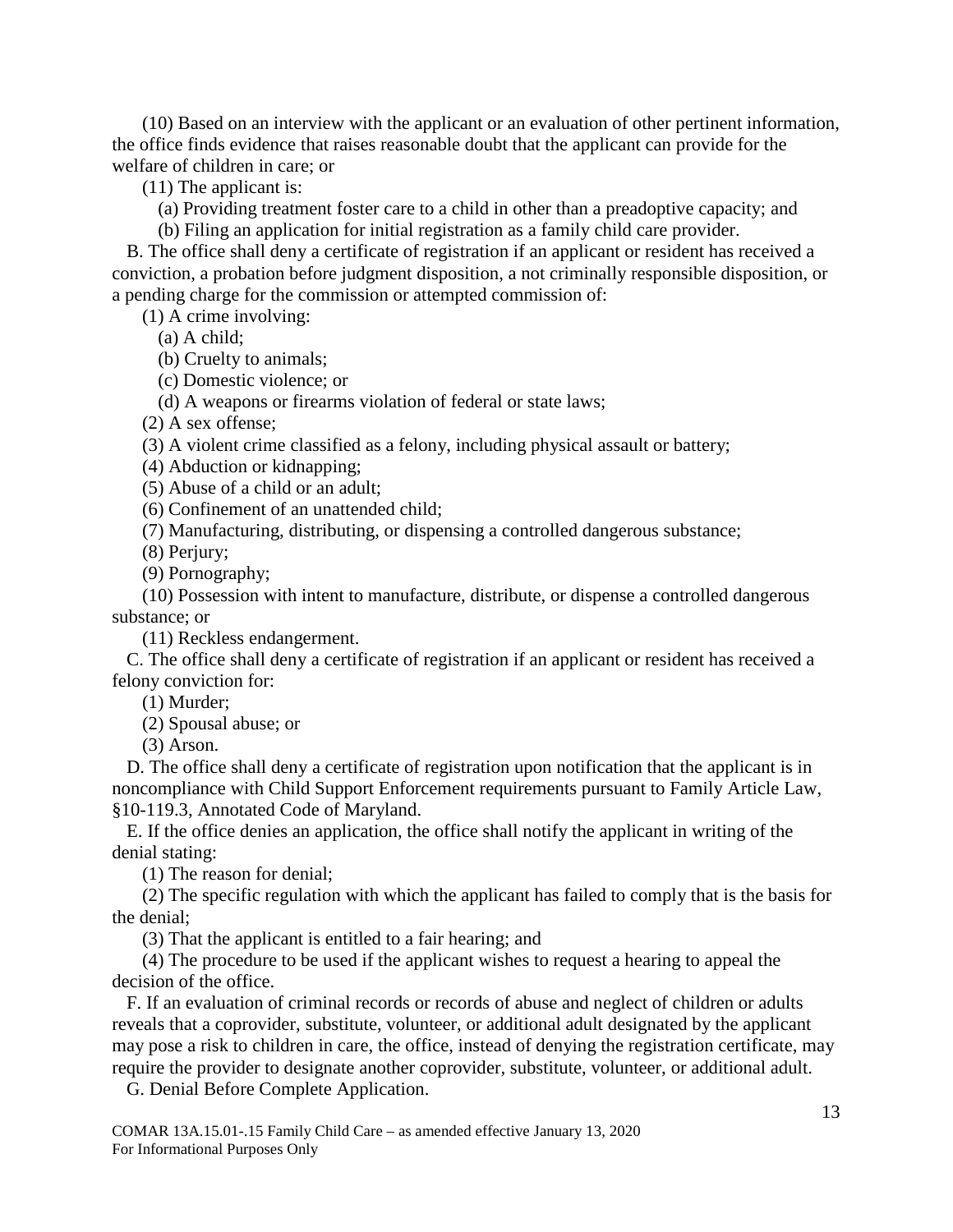(1) The office may deny an application for registration at any point during the application process if, following evaluation of information received to that point, the office determines that a basis for denial exists as set forth in §A, B, C, or D of this regulation.

(2) If the office decides to deny the application before the application process is complete, the office shall send written notice of that decision to the applicant within 30 calendar days after making the decision.

#### <span id="page-13-0"></span>**.08 Voluntary Surrender of Registration.**

A. A provider may voluntarily surrender a family child care registration at any time by notifying the office in writing.

B. If a registration is surrendered under §A of this regulation:

(1) The office shall note in the family child care provider's file that the registration has been voluntarily surrendered; and

<span id="page-13-1"></span>(2) The provider shall return the surrendered certificate of registration to the office.

## **COMAR 13A.15.03 Management and Administration**

#### <span id="page-13-2"></span>**.01 Advertisement.**

A. An individual may not advertise a family child care service unless the individual holds a current certificate of registration issued by the office.

B. An advertisement of the family child care service by a provider shall:

(1) Specify that the family child care home is registered; and

(2) Include the registration number issued to the home by the office.

#### <span id="page-13-3"></span>**.02 Admission to Care.**

A. The provider may not admit a child to the home for child care or allow a child to remain in care unless the provider has received:

(1) An emergency form for the child as required in Regulation .04A(1) of this chapter; and

(2) Unless the child is temporarily admitted or retained pursuant to §D of this regulation:

(a) A written report of a health assessment of the child on a form supplied or approved by the office; and

(b) Evidence, on a form supplied or approved by the office, that the child has had immunizations appropriate for the child's age that meet the immunization guidelines set by the Maryland Department of Health.

B. If a child is younger than 6 years old at the time of admission to the home, the provider may not allow the child to remain in care at the home if the parent does not, in accordance with COMAR 10.11.04, submit evidence to the provider on a form supplied or approved by the office that the child has received an appropriate lead screening or test.

C. A family child care provider who also provides treatment foster care in the home may not admit a child for treatment foster care in the home unless the child is being placed in the home in a preadoptive capacity.

D. Temporary Admission.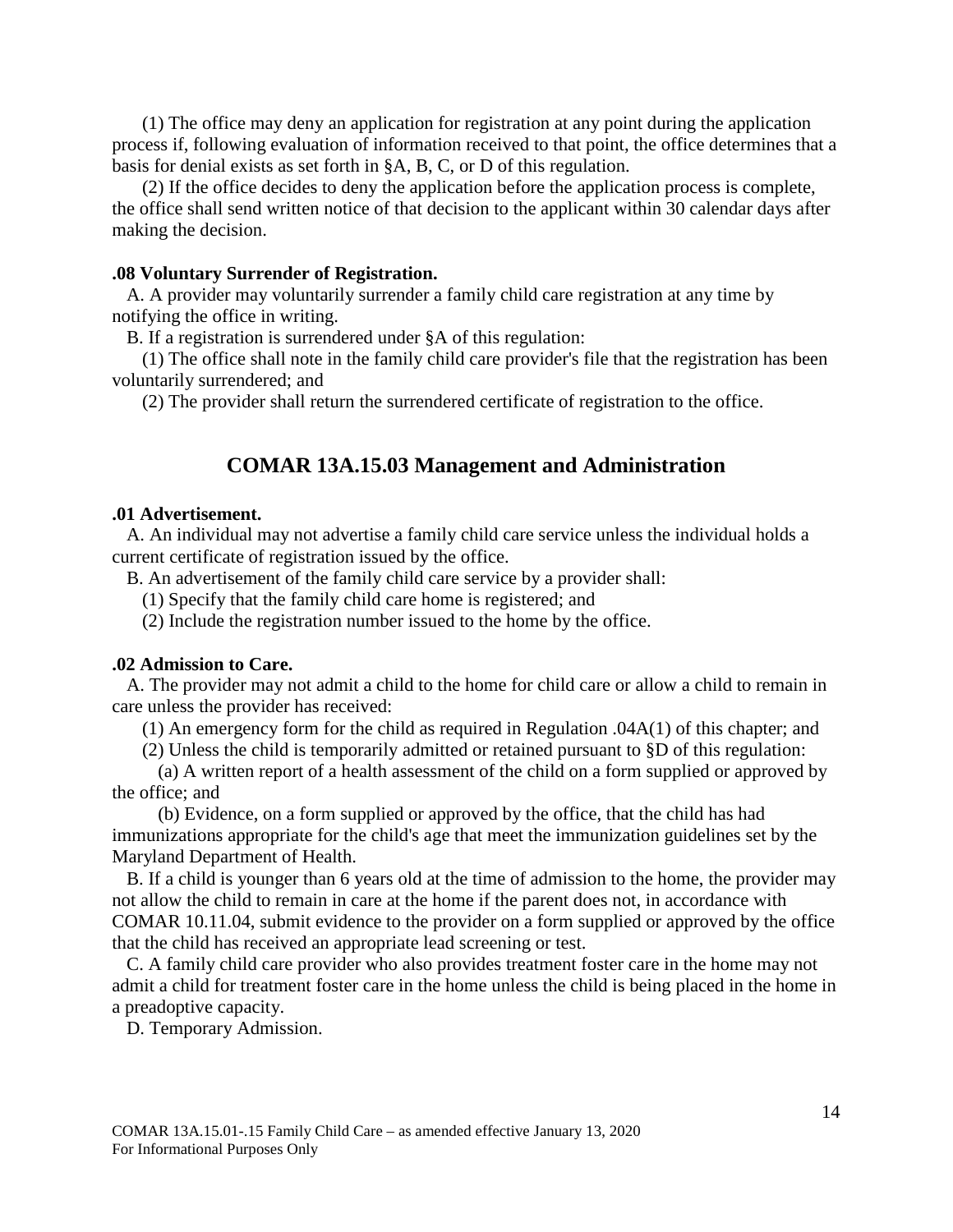(1) A provider may temporarily admit or retain a child in care if the child's parent or guardian is unable to provide documentation of immunization as required in §A(2)(b) of this regulation.

(2) For a child to be temporarily admitted or retained in care, the parent or guardian shall present evidence of the child's appointment with a health care provider or local health department to:

(a) Receive a medical evaluation to include, if applicable, a lead screening or test;

(b) Receive a required immunization;

(c) Acquire evidence of age-appropriate immunizations on a form approved by the office;

or

(d) Reconstruct a lost record.

(3) The date of appointment, set pursuant to  $\S D(2)$  of this regulation, may not be later than 20 calendar days following the date the child was temporarily admitted or retained in care.

(4) A provider shall exclude from care a child who has been temporarily admitted or retained in care if the parent fails to provide the documentation required by  $A(2)$  of this regulation within 3 business days after the date of the appointment made pursuant to  $\S D(2)$  of this regulation.

## <span id="page-14-0"></span>**.03 Program Records.**

The provider or substitute shall:

A. Negotiate and maintain a written agreement with the child's parent that specifies:

(1) The fees for and provision of care;

(2) The provider's child discipline policy;

(3) The presence at the home of any pet animals;

(4) If applicable, the use of volunteers in the family child care program; and

(5) If overnight care is to be provided to the child, the sleeping arrangements approved by the parent;

B. For each child enrolled in care, maintain a written record of each day's attendance in care that is verified by the child's parent;

C. Maintain a record of each day on which a substitute provides care;

D. If applicable, maintain a record of each volunteer in the family child care program that includes:

(1) The date on which the volunteer received the child health and safety orientation required in COMAR 13A.15.06.05A(2); and

(2) If a volunteer is present at the home:

(a) A brief statement of the volunteer's duties; and

(b) And if present more than once per week, a medical evaluation of the volunteer that was completed within 12 months before the start of the volunteer's duties;

E. Document that, on or before the date of a child's admission to care, the child's parent was given, or was advised how to obtain, information that is supplied by the office concerning:

(1) Consumer education on child care; and

(2) How to file a complaint with the office against a child care provider;

F. Record the date and time of each fire evacuation drill and emergency and disaster drill required by this subtitle;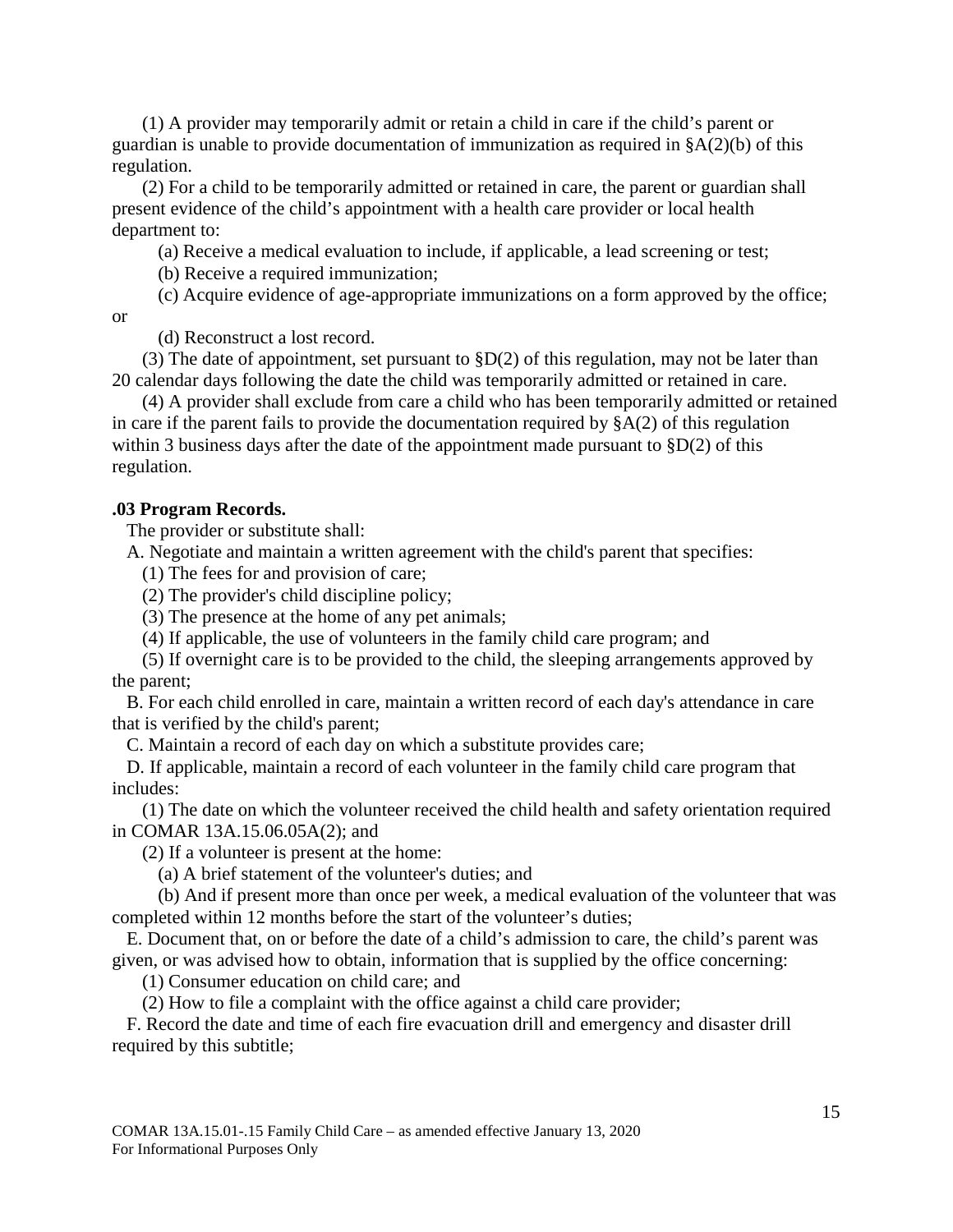G. Document that the health and safety training, specified at COMAR 13A.15.06.02A(4) and B(1), was completed by the end of each 12-month period, measured from the date of initial registration; and

H. Maintain each document and record required by this regulation for at least 2 years after its creation.

## <span id="page-15-0"></span>**.04 Child Records.**

A. The provider shall:

(1) Maintain emergency information for each child on a form supplied or approved by the office;

(2) Keep the emergency forms for the children who currently are in the provider's care in a readily accessible location, including taking the forms when taking the children away from the home; and

(3) Arrange to have the form for each child updated as needed, but at least annually, and signed and dated by the parent.

B. Before the provider or substitute permits a child to:

(1) Swim or wade, the provider shall obtain written approval from the child's parent on a form supplied or approved by the office;

(2) Travel to or from school or a school transportation site without adult supervision, the child's parent and the provider shall agree in writing that the child can travel safely without adult supervision;

(3) Be transported in a vehicle by the provider or substitute, the provider shall obtain written permission from the child's parent to transport the child;

(4) Participate in an activity out of the home that is supervised by the provider or substitute, the provider shall obtain written approval from the child's parent on a form supplied or approved by the office;

(5) Participate in a supervised activity out of the home without the provider or substitute, the provider shall obtain written permission from the child's parent for the child's participation; or

(6) Participate in a service or activity conducted on the premises of the family child care home by an independent contractor, the provider shall obtain from the child's parent written permission for the child's participation.

C. During the period of a child's enrollment and for 2 years after the child's disenrollment, a provider shall maintain a file for each child that includes records of:

(1) The name, current address, and home and work telephone numbers of the parent;

(2) The child's health assessment, immunizations, and allergies, if any, to include:

(a) As required by COMAR 10.11.04, evidence that the child has received:

(i) An appropriate lead screening, if the child is younger than 6 years old and was born before January 1, 2015; or

(ii) A lead test when the child is 12 months old and again when the child is 24 months old, regardless of where the child resides, if the child was born on or after January 1, 2015; and

(b) If the child is enrolled in school, parental permission for the school to release the child's health information to the provider;

(3) Acute illnesses that required excluding the child from care under COMAR 13A.15.11.02B;

(4) An injury or accident that is required by Regulation .05B of this chapter to be reported;

(5) Child medication records as required by COMAR 13A.15.11.04; and

COMAR 13A.15.01-.15 Family Child Care – as amended effective January 13, 2020 For Informational Purposes Only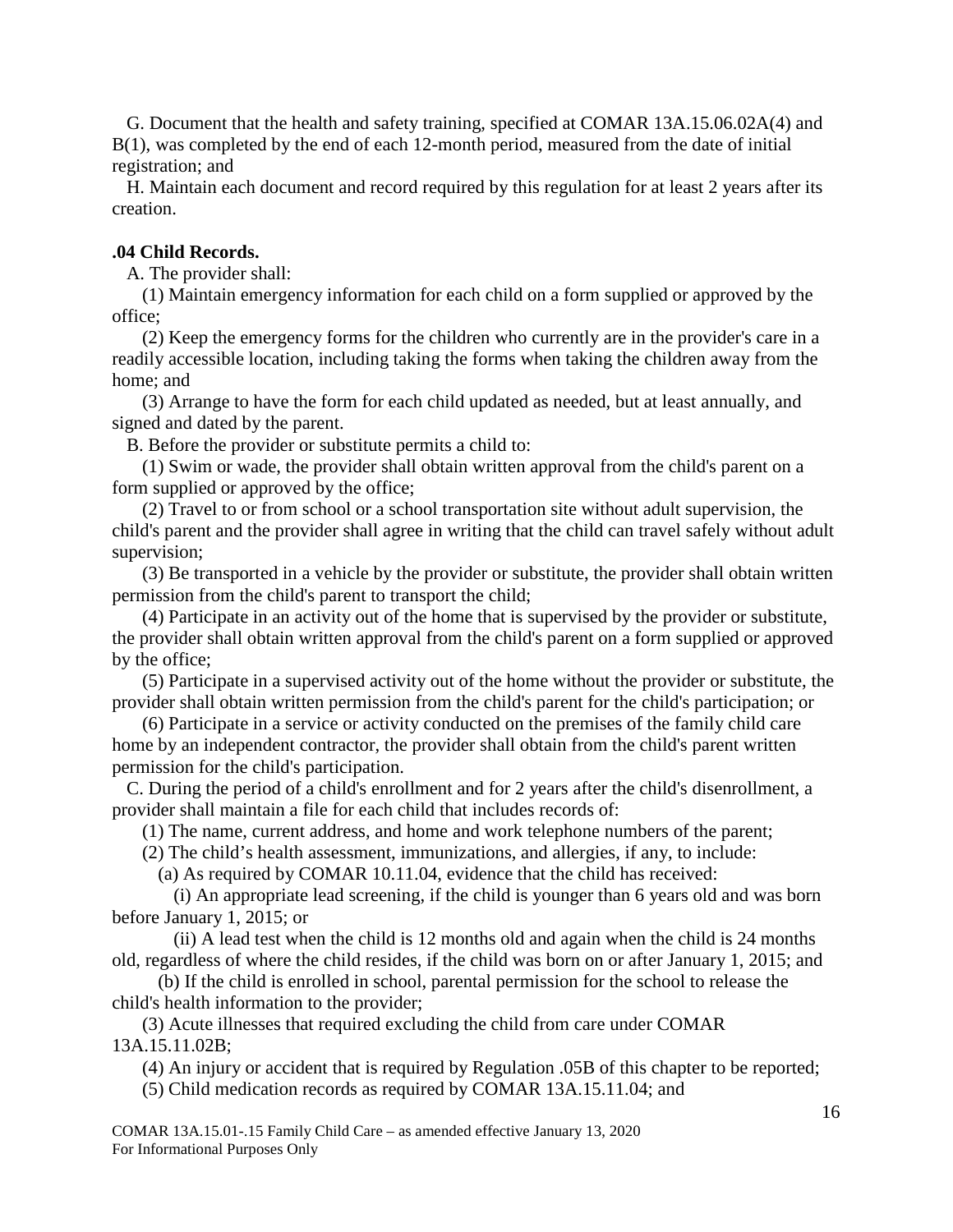(6) Written information concerning the child's individual needs that is supplied by the child's parent at or before the child's admission to care and is:

(a) Used by the provider to meet the child's individual care needs; and

(b) Reviewed by the provider and the parent at least every 12 months after the child's admission to care.

D. A medical evaluation and, if applicable, documentation of an appropriate lead screening or test that are transferred directly from another registered family child care home, a licensed child care center, or a public or nonpublic school in Maryland may be accepted as meeting the requirements of §C(2) of this regulation.

#### <span id="page-16-0"></span>**.05 Notifications.**

The provider or substitute shall:

A. Within 24 hours of its occurrence, notify the office of:

(1) The death of a child, if the child died:

(a) While in the care of the provider or substitute; or

(b) Of a contagious disease; and

(2) Any injury to a child that occurs while the child is at the family child care home in the care of the provider or substitute that results in:

- (a) The child being treated by a medical professional;
- (b) The child being admitted to a hospital; or
- (c) The death of the child;

B. If a child has an injury or accident while in attendance:

(1) Report immediately to the child's parent any serious injury or accident; and

(2) Report any nonserious injury or accident to the child's parent on the same day it occurs; C. Notify the office immediately of any change that might affect the status of the registration, such as:

(1) A change in residents, operation, telephone number, or the provider's residence;

- (2) A pending criminal charge against:
	- (a) An individual who has responsibilities for supervising children in care; or
	- (b) A resident in the home; or

(3) Any other situation involving the home that may present a risk to the health, safety, or welfare of children in care there, including, but not limited to, a report of domestic violence or the issuance of a protective order involving the provider or a resident in the home;

D. Within 5 working days after an existing resident becomes 18 years old, or after there is a new resident in the home who is 18 years old or older:

(1) Submit to the office a signed and notarized release form giving the office permission to examine records of abuse and neglect of children and adults for information about the resident pursuant to COMAR 13A.15.02.02B(6); and

(2) Ensure that the resident applies for a federal and State criminal background check pursuant to COMAR 13A.15.02.02B(5) and C;

E. Within 15 working days after notifying the office of a new resident, submit to the office:

(1) A medical report on the resident, on a form supplied or approved by the office, that is based on a medical evaluation completed within the previous 12 months; or

(2) Evidence that a medical evaluation of the resident has been scheduled;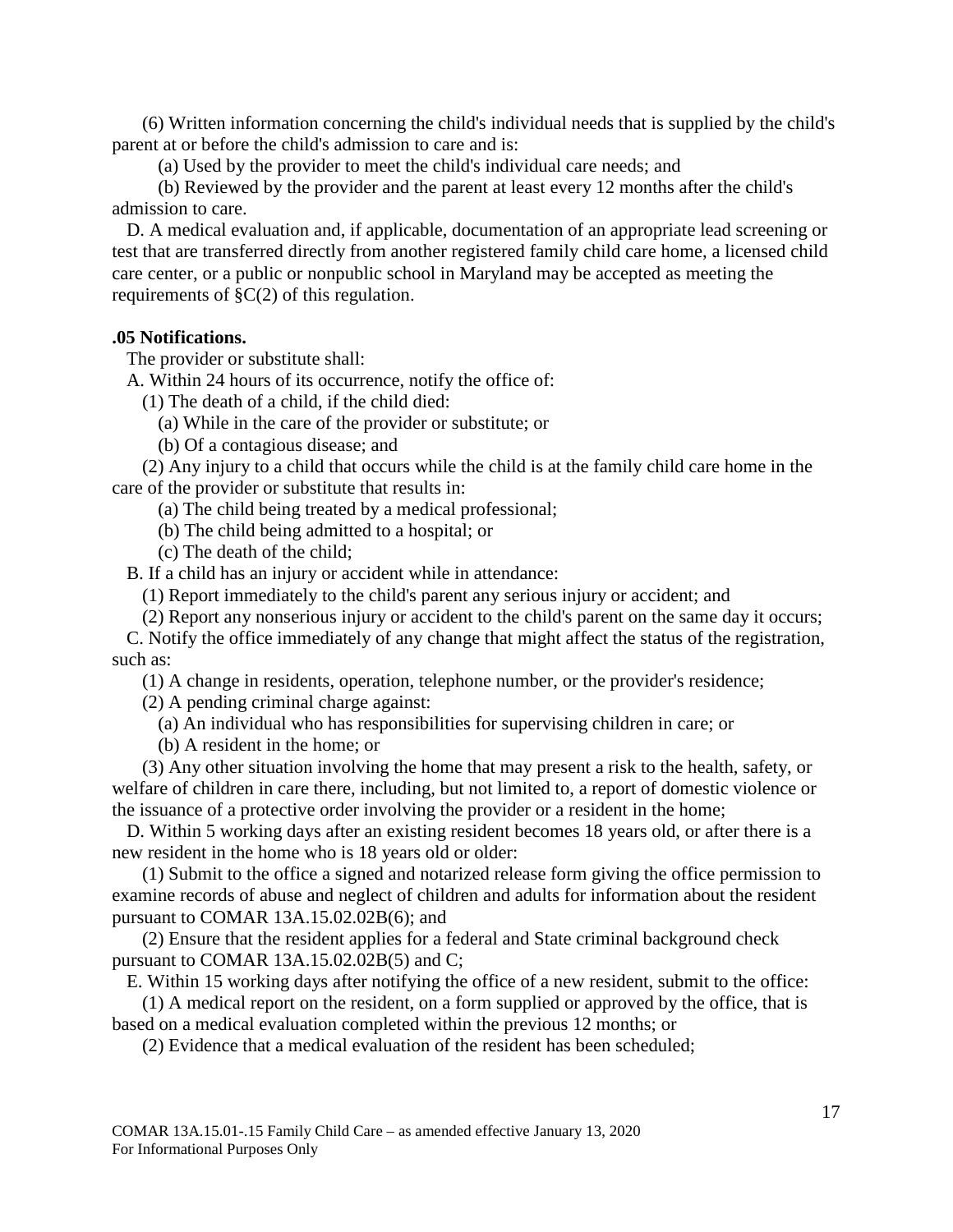F. When the provider plans a temporary absence of more than 2 hours, notify the parents of the children in care in advance that a substitute will be caring for the children during the provider's absence; and

G. Within 10 business days of receiving notice of a contaminated drinking water supply, send a written notice of the drinking water contamination to the parent or legal guardian of each child enrolled that:

(1) Identifies the contaminants and their levels; and

(2) Describes how the provider will furnish uncontaminated drinking water for children in care until the original water supply is determined by the appropriate authority to be safe for consumption.

#### <span id="page-17-0"></span>**.06 Variances.**

A. The office may not:

(1) Waive a regulation; or

(2) Grant a variance that diminishes safeguards to a child's health, safety, or well-being. B. The office may grant a variance:

(1) If the provider presents clear and convincing evidence that a regulation is met by an alternative that complies with the intent of the regulation for which the variance is sought; and

(2) For a limited period of time as specified by the office or for as long as the certificate remains in effect and the provider continues to comply with the terms of the variance.

C. Within 30 calendar days of receiving a completed request for a variance, the office shall notify the provider that the variance has been granted or denied.

D. If a variance request is denied by a regional office of the Agency:

(1) The provider may appeal the denial to the Agency's central office; and

(2) The Agency's central office has the final determination of whether or not a variance is granted.

## **COMAR 13A.15.04 Operational Requirements**

#### <span id="page-17-2"></span><span id="page-17-1"></span>**.01 Hours of Care.**

A. The provider may not permit a child to remain in care for more than 14 hours in any 24 hour period on a regular basis without prior approval from the office.

B. A provider may not offer overnight care without prior written approval from the office.

C. A provider who wishes to provide overnight care shall:

(1) Submit to the office a written plan of operation that includes:

(a) The number and ages of children to be served;

- (b) A meal and snack schedule;
- (c) The name of the overnight care substitute, if different from the daytime care substitute;
- (d) A child supervision plan;
- (e) A bedtime routine; and
- (f) An evacuation plan for each room where a child in care will sleep; and

(2) Obtain the written approval of each child's parent for the child's sleeping arrangements.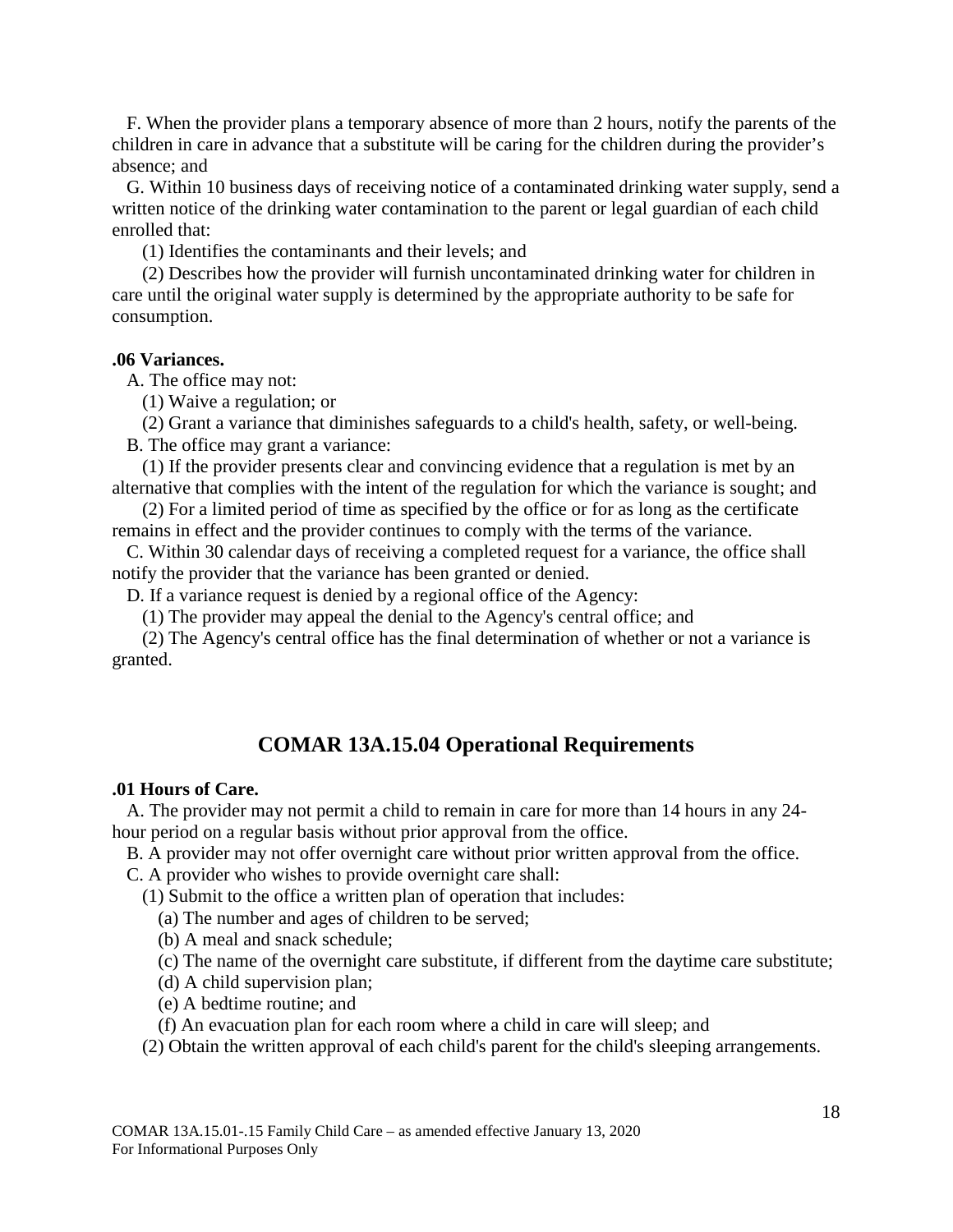## <span id="page-18-0"></span>**.02 Age Group Enrollment.**

A provider may enroll a child for care at the home only if the child's age group is approved for care, as indicated on the provider's current certificate of registration.

## <span id="page-18-1"></span>**.03 Child Capacity.**

A. The number of children present in care at any one time may not exceed the child capacity number stated on the certificate of registration.

B. Care may not be provided at any one time to more than two children younger than 2 years old unless approved by the office.

C. Whenever more than two children younger than 2 years old are present in care, an additional adult shall be present who has met the applicable requirements of COMAR 13A.15.06.04.

D. The maximum total capacity of a family child care home may not exceed eight children, of whom not more than four may be younger than 2 years old.

E. The office:

(1) Shall count as a child in care a resident who is younger than 6 years old; and

(2) May count as a child in care a child who is visiting the home if the child:

(a) Is younger than 8 years old and unaccompanied by an adult; or

(b) Cannot be sent home immediately.

## <span id="page-18-2"></span>**.04 Restriction of Operations.**

A. Upon determining that any of the following is unsuitable for the home, the office may restrict or reduce the provider's approved:

(1) Hours of care;

(2) Child care age groups; or

(3) Child capacity.

B. The office may base a restriction or reduction under §A of this regulation on any of the following factors:

(1) Space available, indoors or outdoors;

(2) Equipment available;

(3) Number and ages of residents in the home;

(4) Responsibility of the provider to care for another individual who may require special attention or care, including, but not limited to, an elderly resident or a child with a serious physical, emotional, or behavioral condition;

(5) Applicable fire, zoning, health, environmental, or other codes;

(6) Failure by a provider approved for a capacity of up to four children younger than 2 years old to meet the infant-toddler training requirement specified at COMAR 13A.15.06.02E; or

(7) Other factors the office determines may cause a risk to a child's health, safety, or welfare. C. A provider may appeal a restriction or reduction pursuant to §A of this regulation by filing a request for hearing:

(1) Not later than 20 calendar days after the notification of the office's action; or

(2) In the case of an emergency reduction in capacity, not later than 30 calendar days after the notification by the office of its decision to immediately reduce the number of children in care.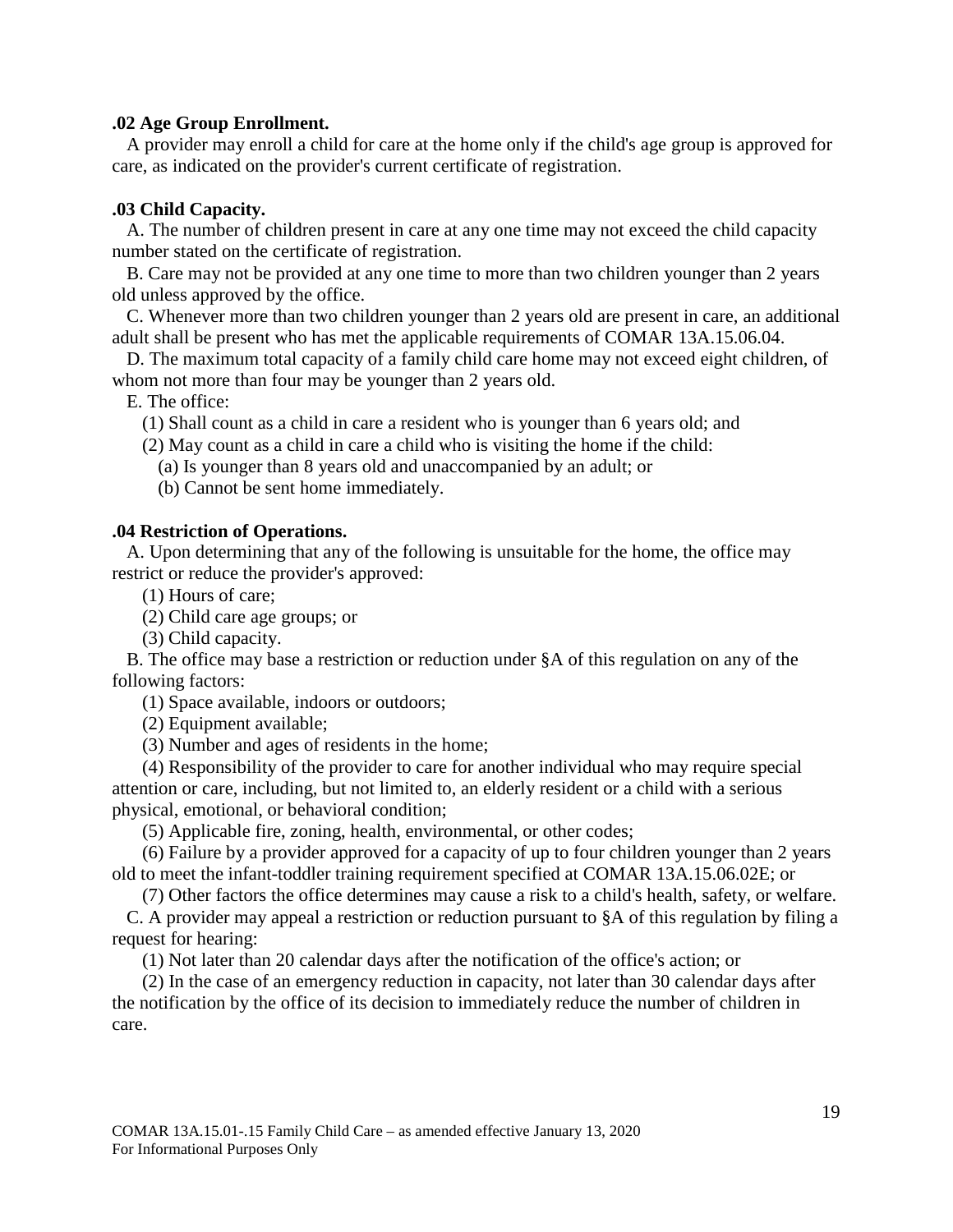## **COMAR 13A.15.05 Home Environment and Equipment**

## <span id="page-19-1"></span><span id="page-19-0"></span>**.01 Suitability of the Home.**

The home shall:

A. Comply with all applicable State and local fire, zoning, health, safety, and environmental codes;

B. Be in good repair;

C. Be free of health or safety hazards, including infestation by insects and rodents;

D. Have operable and safe utility services for lighting, heating, and cooking;

E. Have hot and cold running water, with a hot water temperature that does not exceed 120° F;

F. Have a toilet in good working condition that is readily accessible to children in care;

G. Have an operable refrigerator and stove; and

H. Have an operable telephone.

## <span id="page-19-2"></span>**.02 Lead-Safe Environment.**

A. A provider may not use paint with lead content on any:

(1) Exterior or interior surface of the home; or

(2) Material or equipment used for child care purposes.

B. If the home is a residential rental property constructed before 1978, which is an affected property as defined in Environment Article, §6-801(b), Annotated Code of Maryland, the provider shall submit a copy of the current lead risk reduction or lead-free certificate.

C. If the home was constructed before 1978 and not certified lead-free under Environment Article, §6-804(a)(2)(i), Annotated Code of Maryland, the provider shall:

(1) Ensure there is no chipping, peeling, flaking, chalking, or deteriorated paint on any surface of an interior or exterior area of the home that is used for child care;

(2) If deterioration of a surface in an area used for child care is noted, or if renovation of the premises occurs that disturbs a painted surface, arrange to have a lead-dust test:

(a) Conducted by an accredited visual inspector under COMAR 26.16.02.03B to meet the risk reduction standard, if the home is an affected property; or

(b) Conducted in areas used for child care by an accredited risk assessor under COMAR 26.16.05.11, if the home is not an affected property; and

(3) If a lead-dust test is required under §C(2) of this regulation, obtain:

(a) A passing score on that test; and

(b) Verification from the lead inspector performing the test that the requirements of  $\S C(2)$ and (3)(a) of this regulation have been met.

D. In a home constructed before 1978 that is not certified lead-free under Environment Article, §6-804(a)(2)(i), Annotated Code of Maryland, when performing a renovation that disturbs the painted surface of an interior or exterior area used for child care, the provider shall ensure that the work is performed by an individual accredited to perform the lead paint abatement services using safe work practices as required by Environment Article, Title 6, Subtitle 10, Annotated Code of Maryland, and corresponding regulations.

## <span id="page-19-3"></span>**.03 Cleanliness and Sanitation.**

A. All areas of the home, including food preparation, service, and storage areas shall be maintained in a state of cleanliness so as not to endanger the children's health.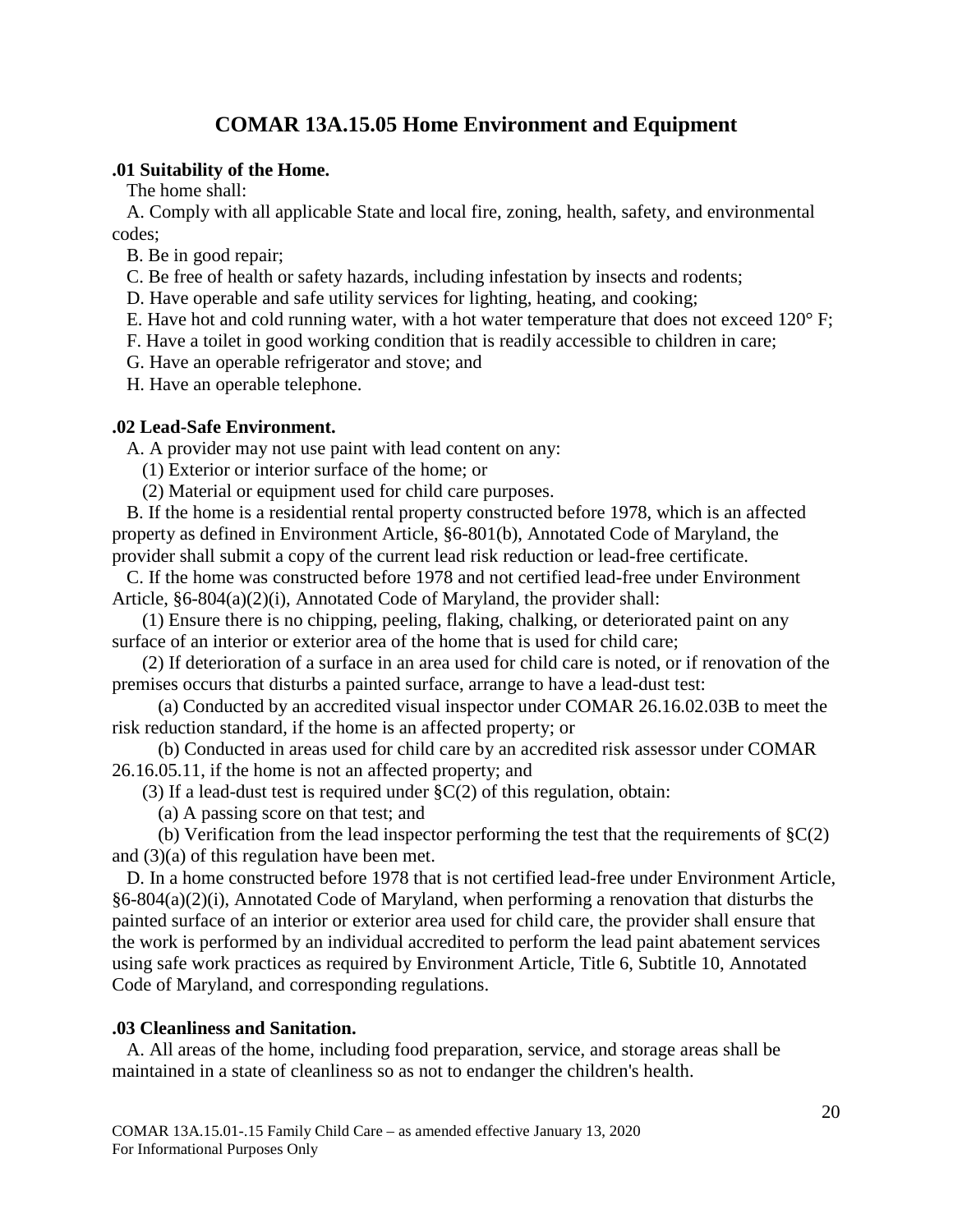B. Paper towels, a trash receptacle, soap, and toilet paper shall be placed within reach of a child capable of using the toilet without assistance.

C. Trash, garbage, and wet or soiled diapers shall be disposed of in a clean and sanitary manner.

D. After toileting and diapering, before food preparation and eating, after playing outdoors, after handling animals, and at other times when necessary to prevent the spread of disease, the provider or substitute shall:

(1) Wash the provider's or substitute's hands thoroughly with soap and warm running water; and

(2) Ensure that a child's hands are washed thoroughly, by the provider or by the child, with soap and warm running water.

E. To assist in preventing the spread of disease, the provider or substitute shall:

(1) Promptly change a child's diaper, clothing, and bedding when soiled or wet;

(2) Follow diapering procedures designed to prevent the transmission of disease, which are established and supplied by the office; and

(3) Maintain the surface used for diapering in a clean and sanitary manner.

F. If used, portable toilets, also known as potty-chairs, shall be:

(1) Placed on a nonabsorbent surface or mat;

(2) Located away from food preparation, food service, and eating areas; and

(3) Cleaned and sanitized after each use in accordance with procedures established by the office.

#### <span id="page-20-0"></span>**.04 Rooms Used for Care.**

A. The provider may use an area of the home for child care only if it:

(1) Has been approved for use by the office;

(2) Meets the requirements of all applicable fire codes;

(3) Does not have a condition that may pose a risk to the health, safety, or welfare of the children in care;

(4) Has windows or artificial lighting that provides sufficient illumination for a child's activities;

(5) Has natural or mechanical ventilation to provide a healthy and comfortable environment;

(6) Has sufficient floor area for the number and ages of the children approved for care in the home to allow the children to engage in active play without overcrowding; and

(7) Has a room temperature of not less than 65°F.

B. In rooms where a child younger than 5 years old is in care, the provider shall arrange the home so that:

(1) All electrical sockets within reach of a child are plugged or capped;

(2) Suitable protective barriers are placed at locations accessible and potentially hazardous to children; and

(3) Child-proof devices are placed on cabinets and drawers that contain items potentially hazardous to children.

C. Window Coverings. A window covering installed:

(1) Before October 1, 2010, may not have unsecured cords, beads, ropes, or strings that are accessible to a child in care; or

(2) On or after October 1, 2010, shall be cordless.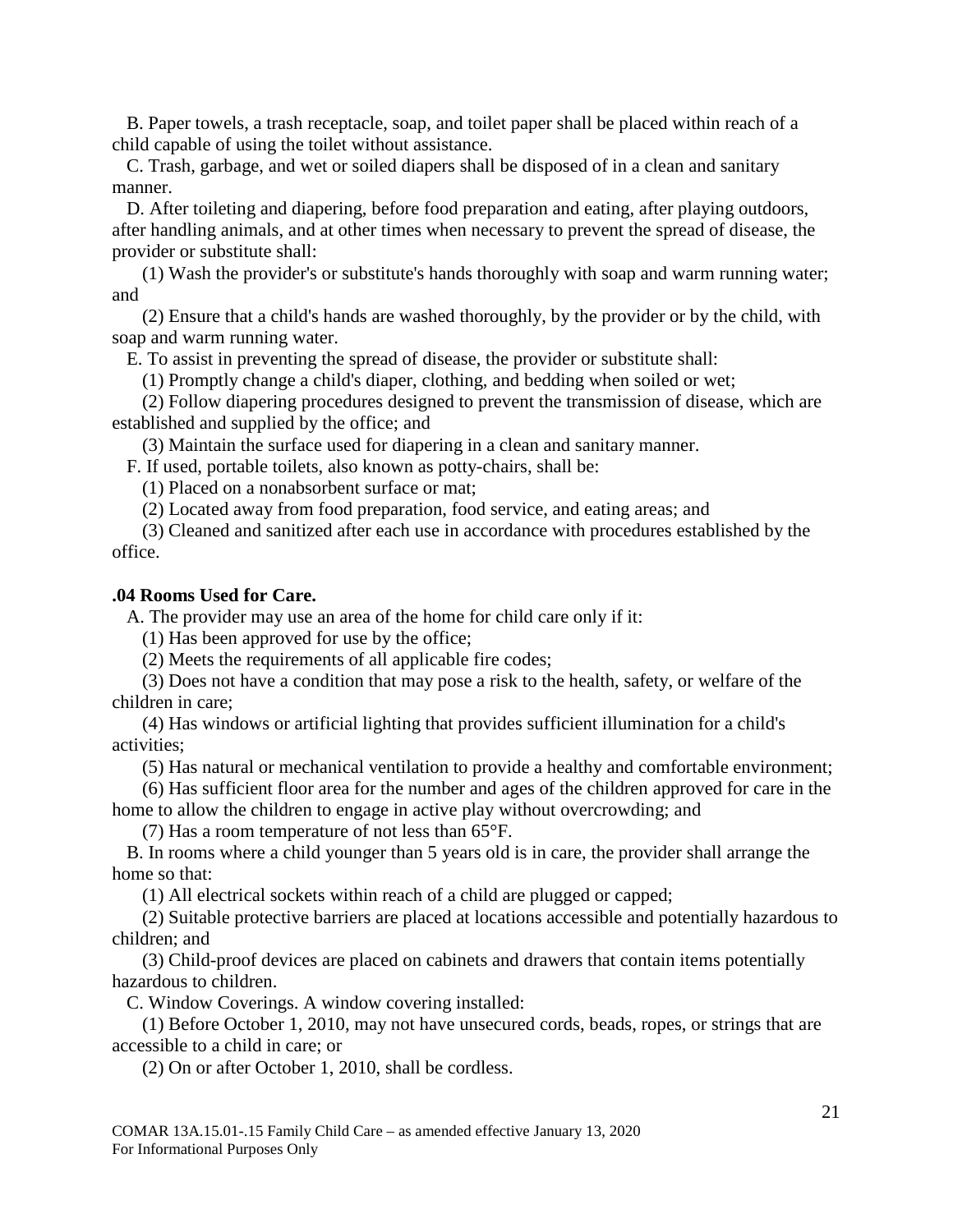D. In a home approved to provide care for infants or toddlers, the provider shall designate space for mothers to breastfeed or express breast milk that:

- (1) Is not located in a bathroom;
- (2) Has access to an electrical outlet;
- (3) Has appropriate seating;
- (4) Has access to running water; and

(5) Accommodates a mother's need for privacy.

## <span id="page-21-0"></span>**.05 Outdoor Activity Area.**

A. There shall be ample, accessible space for outdoor activity that is free from conditions that may be dangerous to the health or safety of children in care.

B. If required by the office, the outdoor activity area shall be enclosed to protect children in care from accessible hazards such as a heavily trafficked area, a body of water, or environmental hazards.

C. Any pool on the premises of the facility shall be made inaccessible to children in care and have security features, including but not limited to a:

(1) Fence that surrounds the pool at least 4 feet in height;

- (2) Self-closing and self-latching mechanism on the gate, door, or access to the pool;
- (3) Lock that is operable and secured; and
- (4) Sensor or alarm in the pool and on the access door.

## <span id="page-21-1"></span>**.06 Rest Furnishings.**

A. The home shall have clean linen and adequate furnishings for rest periods that are comfortable, durable, safe, and appropriate for the ages of the children in care.

B. Each child shall have an individual place to rest that is not used by any other child or resident unless the linens are changed between users.

C. The provider shall furnish for each child approved for care in the home who is:

(1) Younger than 12 months old, a crib, portable crib, or playpen; or

(2) At least 12 months old and younger than 5 years old, a bed, cot, mat, or sleeping bag, except as provided in §D of this regulation.

D. Upon request by the child's parent, the provider shall furnish a crib, portable crib, or playpen as the resting place of a child who is at least 12 months old and younger than 2 years old.

E. Each crib, portable crib, and playpen that is used for child care shall meet the standards of the U.S. Consumer Product Safety Commission.

F. Soft bedding items, including but not limited to pillows, quilts, comforters, and crib bumpers, may not be used as rest furnishings for a child who uses a crib.

G. Each child in overnight care, if provided, shall:

(1) Sleep in a separate bed or crib that is appropriate to the child's age, size, and needs; and

(2) Have separate clean linens and toiletries.

H. A child under 12 months who falls asleep in a furnishing other than a crib shall be immediately moved to an approved sleeping arrangement specified at §C(1) of this regulation.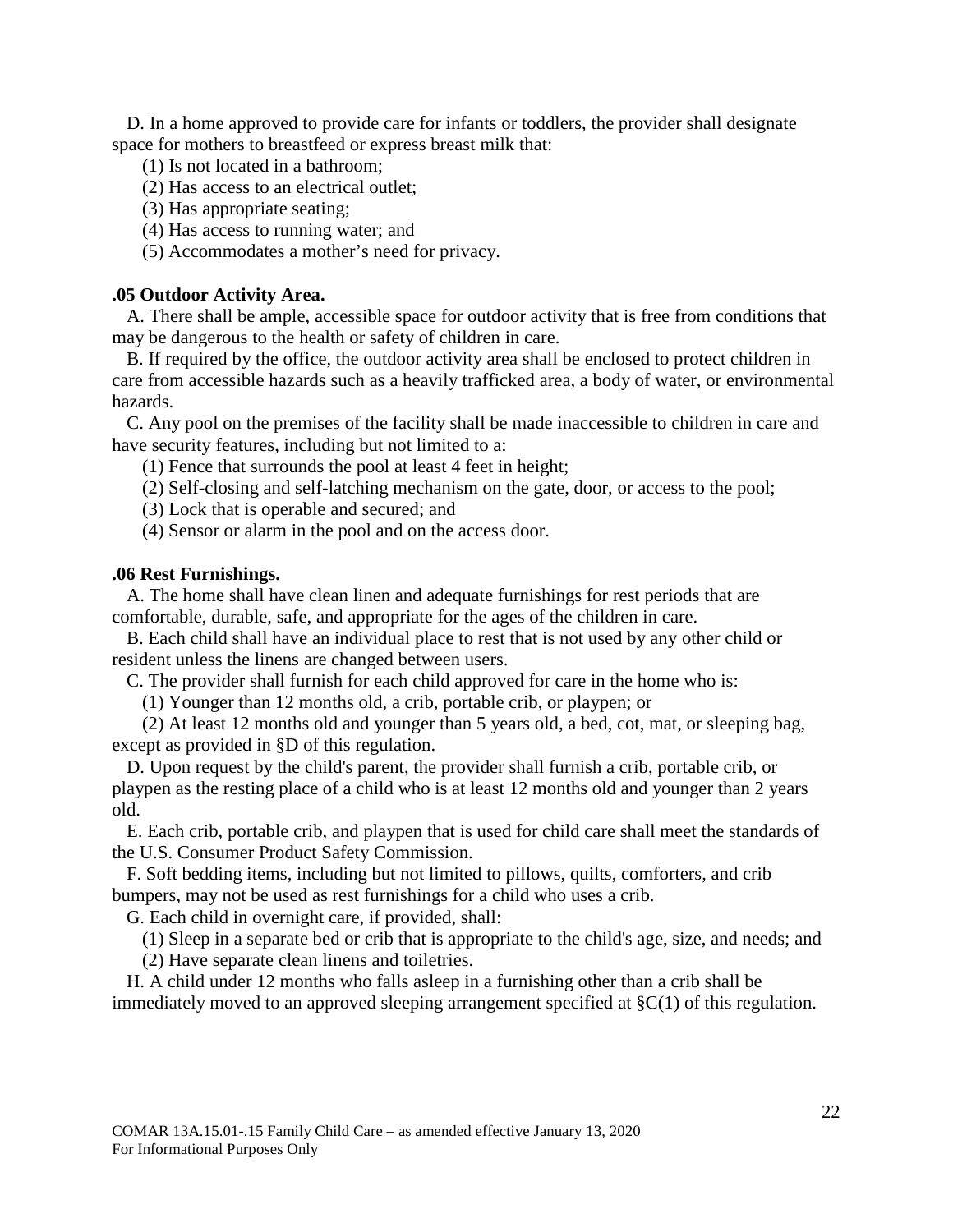## **COMAR 13A.15.06 Provider Requirements**

## <span id="page-22-1"></span><span id="page-22-0"></span>**.01 Minimum Age.**

To be approved as a family child care provider, an individual shall be 18 years old or older.

## <span id="page-22-2"></span>**.02 Training Requirements.**

A. Preservice Training. An individual who applies for an initial registration shall:

(1) Hold a current certificate indicating successful completion of training in approved:

(a) Basic first-aid through the American Red Cross, or a program with equivalent standards; and

(b) Cardiopulmonary resuscitation (CPR) through the American Heart Association, or a program with equivalent standards, appropriate for each age group approved for care in the home;

(2) Provide documentation of having successfully completed:

(a) Within 2 years before the application for initial registration is filed, at least 24 clock hours of approved training that includes 4 clock hours in each of the six core of knowledge competencies;

(b) The 90 clock hour course, or its approved equivalent, that satisfies the preservice training requirement for a child care teacher or child care center director under COMAR 13A.16.06.05B(4), COMAR 13A.16.06.09A(3), or COMAR 13A.16.06.10B(1)(a), as applicable;

(c) Department of Defense training modules for child care providers;

(d) The Child Development Associate Credential issued by the Council for Professional Recognition;

(e) An associate's degree that includes at least 15 semester hours of early childhood education or elementary education course work;

(f) A bachelor's or higher degree in early childhood education, elementary education, or other discipline approved by the office; or

(g) Other course work approved by the office;

(3) Complete approved training on emergency and disaster planning;

(4) Effective January 1, 2020, complete approved basic health and safety training within 90 days of initial registration; and

(5) Complete:

(a) Approved training in supporting breastfeeding practices;

(b) 3 clock hours of approved training in complying with the Americans with Disabilities Act; and

(c) Approved training in medication administration.

B. Continued Training. A provider shall successfully complete:

(1) The health and safety training, as required by the office, by the end of each 12-month period measured each calendar year;

(2) During the first year of registration, 18 clock hours of approved training specified by the office; and

(3) By the end of each 12-month period after the first full year of registration, a total of 12 clock hours of approved continued training that consists of:

(a) At least 6 clock hours of core of knowledge training; and

(b) Not more than 6 clock hours of elective training.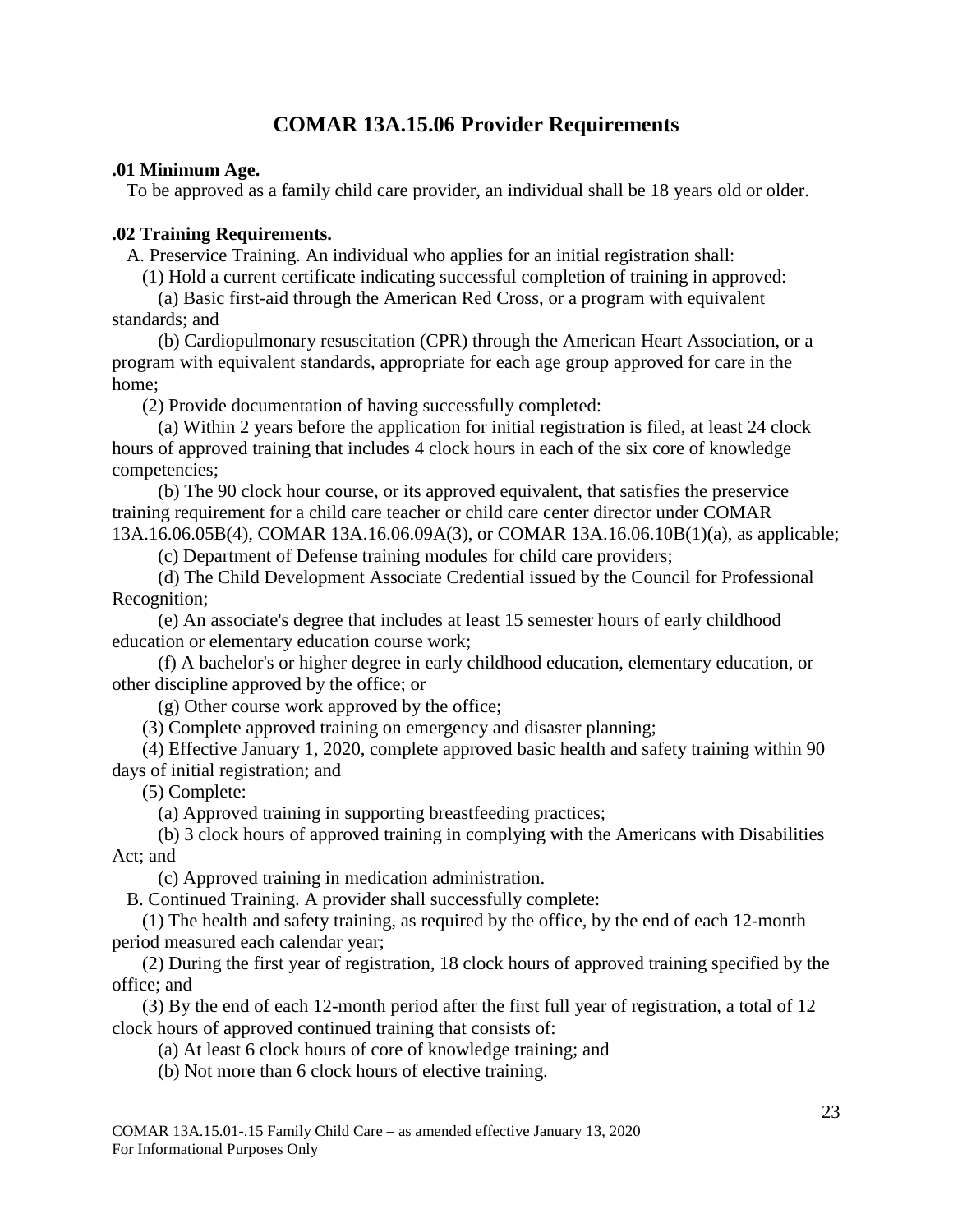C. Professional Development Plan.

(1) The provider shall maintain a professional development plan.

(2) Training completed by the provider under §B of this regulation shall be:

(a) Consistent with the provider's professional development plan; and

(b) Documented by the provider on the professional development plan.

D. Current certification in approved basic first aid and CPR training as specified in §A(1)(a) and (b) of this regulation shall be maintained at all times by:

(1) The provider; and

(2) If applicable, the additional adult.

E. Infant-Toddler Training.

(1) The office may not approve a request by an applicant or a provider for an infant-toddler capacity of more than two children younger than 2 years old unless the individual has completed 3 semester hours or 45 clock hours of approved training, or the equivalent, related to the care of children younger than 2 years old.

(2) Sudden Infant Death Syndrome (SIDS) Training.

(a) The office may not approve a request by an applicant or a provider to provide care for a child younger than 24 months old unless the applicant or provider presents evidence of having successfully completed, within 5 years before the date of the request, approved SIDS training.

(b) SIDS training may not be used to satisfy the continued training requirements set forth in §B of this regulation.

F. The office may not approve an application for an initial registration or a continuing registration unless the applicant has completed:

(1) Approved training in:

(a) Supporting breastfeeding practices; and

(b) Medication administration; and

(2) 3 clock hours of approved training in complying with the Americans with Disabilities Act.

G. A currently registered provider shall have completed approved training as specified in §F of this regulation.

## <span id="page-23-0"></span>**.03 Provider Substitute.**

A. The provider shall designate at least one substitute who is available on short notice to care for the children at the provider's registered family child care home.

B. Approval by Office.

(1) An individual designated as a substitute may not be used in that capacity unless the office has approved the individual.

(2) If information received by the office indicates that an individual designated as a substitute may present a risk to the health, safety, or welfare of children in care, the office may disapprove the use of that substitute.

(3) The office shall notify the provider of its decision to approve or disapprove a substitute within 30 days of the request being submitted.

C. Use of Substitutes.

(1) A provider may use a substitute to:

- (a) Provide care for children during a temporary absence of the provider; and
- (b) Assist in providing care while the provider is present.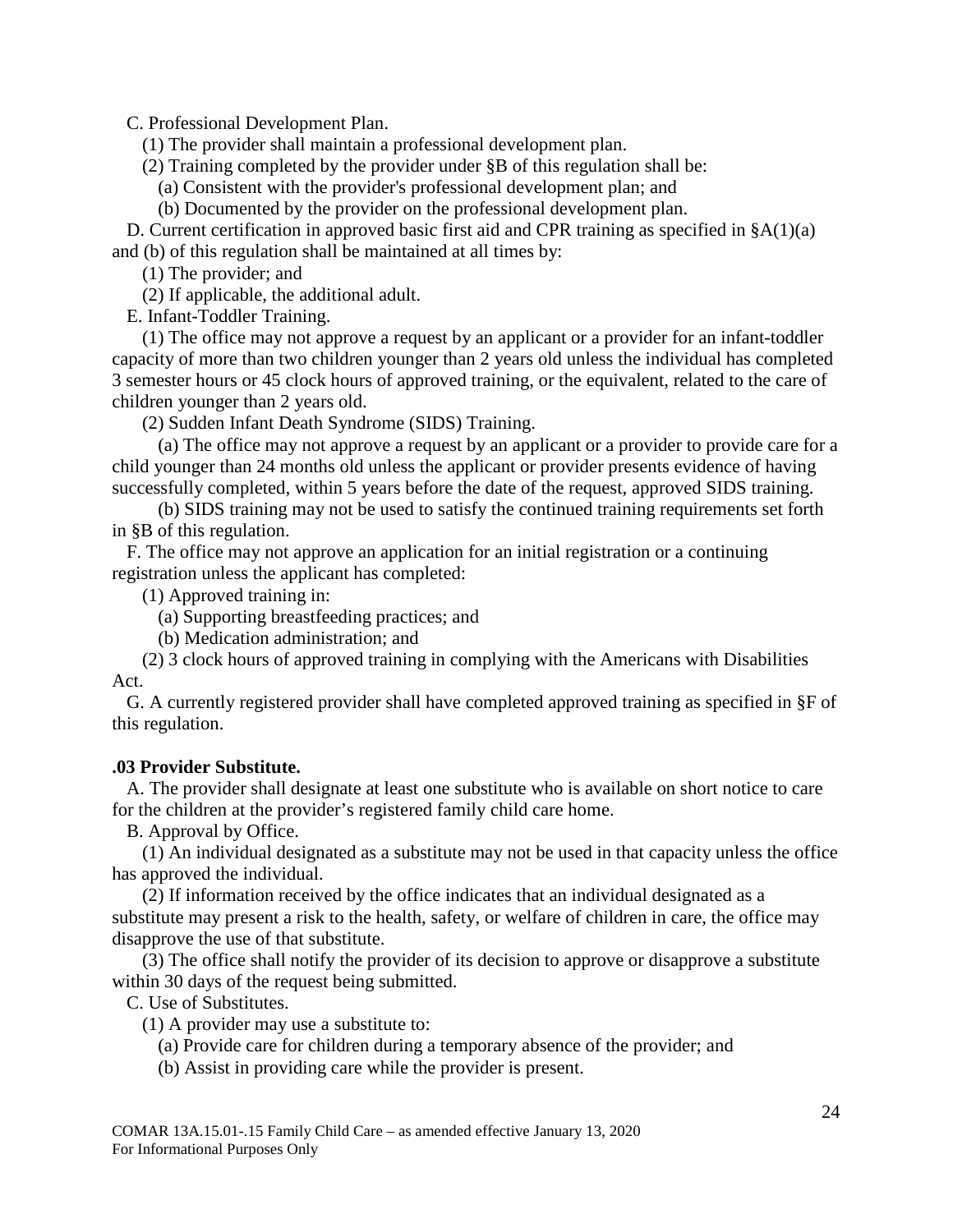(2) Unless the office approves an additional number of days in advance, the use of substitutes to provide care in the provider's absence is limited to a total of not more than 20 working days in any 12-month period, counting only days on which substitute care is provided for more than 2 hours.

D. A substitute shall:

(1) Be 18 years old or older;

(2) Be familiar with the requirements of this subtitle;

(3) Complete, sign, and submit to the office the required forms for substitutes, including:

(a) A medical evaluation completed within the past 12 months; and

(b) Permission to examine records of abuse and neglect of children and adults;

(4) Apply for a federal and State criminal background check at a designated law enforcement office in the State;

(5) If residing or having resided in a state other than Maryland within 5 years before being hired as a substitute:

(a) Apply for a state criminal background check to be performed by a duly authorized entity within that state; and

(b) Request the non-Maryland state entity performing the criminal background check to transmit the result of that background check directly to the Agency; and

(6) Present no risk to the health, safety, or welfare of children.

E. Before allowing a substitute to provide or to assist in providing care, the provider shall orient the substitute to child health and safety matters, including, but not limited to:

(1) The location of the:

(a) Telephone and emergency telephone numbers;

(b) First aid supplies; and

(c) Child emergency forms;

(2) Medication administration information for each child authorized to receive medication;

(3) Modified diet information for each child placed on a modified diet;

(4) Emergency evacuation procedures;

(5) Permissible and appropriate child discipline procedures;

(6) Authorized child release procedures; and

(7) Procedures for documenting and reporting child injuries and accidents.

F. During the provider's absence, a substitute is responsible for meeting the requirements of this subtitle regarding the:

(1) Supervision and protection of each child in care; and

(2) Operation of the family child care home.

## <span id="page-24-0"></span>**.04 Additional Adult.**

A. Except as set forth in §B of this regulation, before an individual may be used as an additional adult, the provider shall ensure that the individual:

(1) Is 18 years old or older;

(2) Attends an information session presented by the office concerning the requirements of this subtitle for the care of children younger than 2 years old;

(3) Files with the office:

(a) A completed additional adult application form;

(b) Signed and notarized release forms giving the office permission to examine records of abuse and neglect of children and adults for information about the applicant;

COMAR 13A.15.01-.15 Family Child Care – as amended effective January 13, 2020 For Informational Purposes Only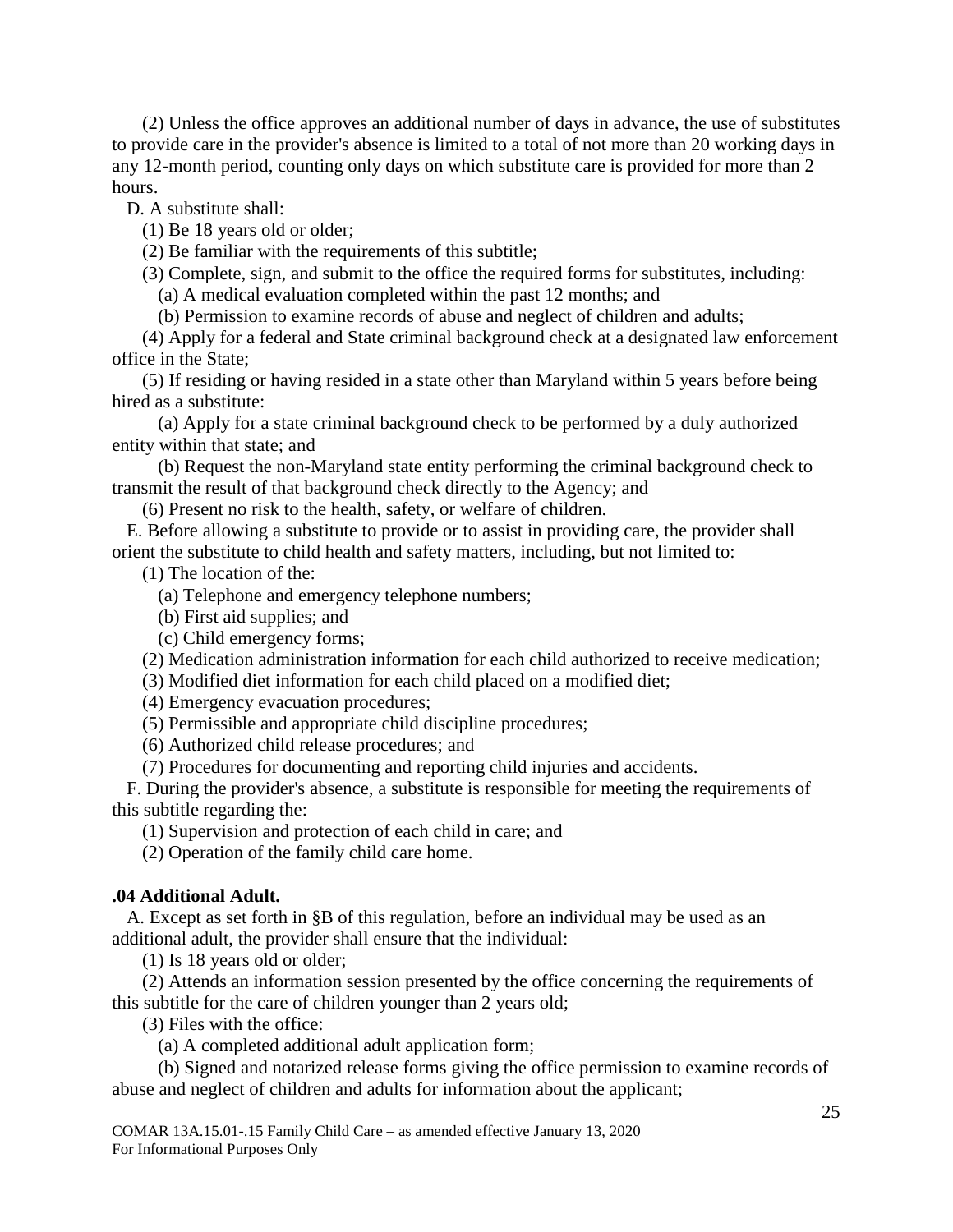(c) Completed information, on a form supplied by the office, for each of the applicant's substitutes; and

(d) A medical report on the applicant based on a medical evaluation conducted within the previous 12 months by a practicing physician, certified nurse practitioner, or registered physician's assistant, and signed by the individual who conducted the evaluation;

(4) Applies for a federal and State criminal background check at a designated office in the State:

(5) If residing or having resided in a state other than Maryland within 5 years before being hired as an additional adult:

(a) Applies for a state criminal background check to be performed by a duly authorized entity within that state; and

(b) Requests the non-Maryland state entity performing the criminal background check to transmit the result of that background check directly to the Agency;

(6) Holds a current certificate indicating successful completion of approved basic first aid and CPR training applicable to children younger than 2 years old; and

(7) Presents evidence of having completed approved SIDS training within the previous 5 years.

B. A provider may not use an individual as an additional adult unless the office has approved the individual in that capacity.

#### <span id="page-25-0"></span>**.05 Volunteers.**

A. Before permitting an individual to begin volunteer duties at the family child care home, the provider shall:

(1) Ensure that the individual presents no risk to the health, safety, or welfare of children;

(2) Conduct a child health and safety orientation for the individual that meets the requirements set forth in Regulation .03E of this chapter;

(3) Ensure that the individual has applied for a federal and State criminal background check at a designated office in the State; and

(4) Ensure that the individual, if residing or having resided in a state other than Maryland within 5 years before being hired as an additional adult:

(a) Applies for a state criminal background check to be performed by a duly authorized entity within that state; and

(b) Requests the non-Maryland state entity performing the criminal background check to transmit the result of that background check directly to the Agency.

B. The provider, substitute, or additional adult shall accompany a volunteer whenever the volunteer is in the presence of an unrelated child in care.

C. A volunteer who is younger than 18 years old may not be permitted to work with a child in care who is younger than 2 years old.

## **COMAR 13A.15.07 Child Protection**

#### <span id="page-25-2"></span><span id="page-25-1"></span>**.01 Prohibition of Abuse, Neglect, and Injurious Treatment.**

A child in care may not be subjected to abuse, neglect, mental injury, or injurious treatment as defined in COMAR 13A.15.01.02B.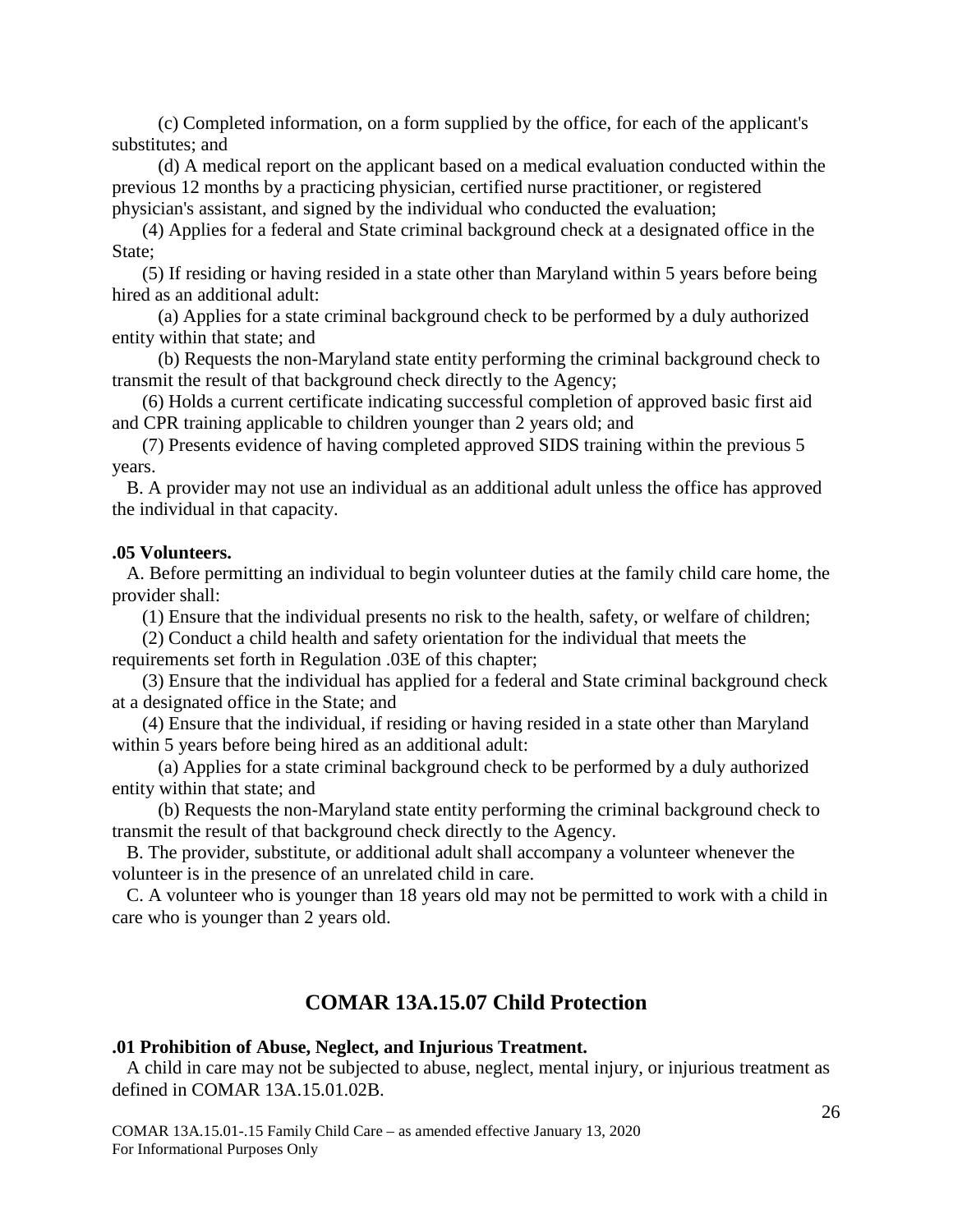## <span id="page-26-0"></span>**.02 Abuse/Neglect Reporting.**

An individual who is responsible for providing care to a child:

A. Shall monitor the child for signs and symptoms of child abuse or neglect; and

B. If the individual has reason to believe that a child in care has been:

(1) Abused, shall report that belief directly to the protective services unit of the local department of social services or to a law enforcement agency, as required under Maryland law; or

(2) Neglected, shall report that belief directly to the protective services unit of the local department of social services as required under Maryland law.

#### <span id="page-26-1"></span>**.03 Applicability to Residents.**

The requirement set forth in Regulation .01 of this chapter also applies to a resident of the family child care home.

#### <span id="page-26-2"></span>**.04 Child Discipline.**

A. Child discipline shall be:

- (1) Appropriate to the age, maturity, and physical condition of the child; and
- (2) Consistent with the requirements of this subtitle.
- B. The provider or substitute may not:
	- (1) Force a child to eat or drink;
	- (2) Punish a child for refusing to eat or drink;
	- (3) Withhold food or beverages as punishment; or
	- (4) Spank, hit, shake, or use any other means of physical discipline

#### <span id="page-26-3"></span>**.05 Parental Access.**

The provider or substitute shall permit the parent of a child in care to have access to the child at all times and to observe the areas of the home used for child care during the provider's hours of operation.

#### <span id="page-26-4"></span>**.06 Authorized Release.**

A. Except as indicated in §B of this regulation, the provider or substitute shall release a child only to the child's parent or to another individual if directed by the parent and if the identity of the other individual is verified by the provider or substitute.

B. In case of the death, disappearance, incapacity, or sudden unavailability of the parent or individual designated to pick up the child, or when requested by Child Protective Services, the provider or substitute may release the child to a Child Protective Services worker.

#### <span id="page-26-5"></span>**.07 Child Security.**

A. The provider shall ensure the safety and security of each child at all times.

B. Whenever an area of the home is being used for a child care activity and children are present, the provider may not allow that area to be used at the same time for any other purpose without prior approval of the office.

C. In addition to meeting all other child supervision requirements of this subtitle, the provider shall ensure that an individual who meets the requirements of this subtitle for supervising children in care: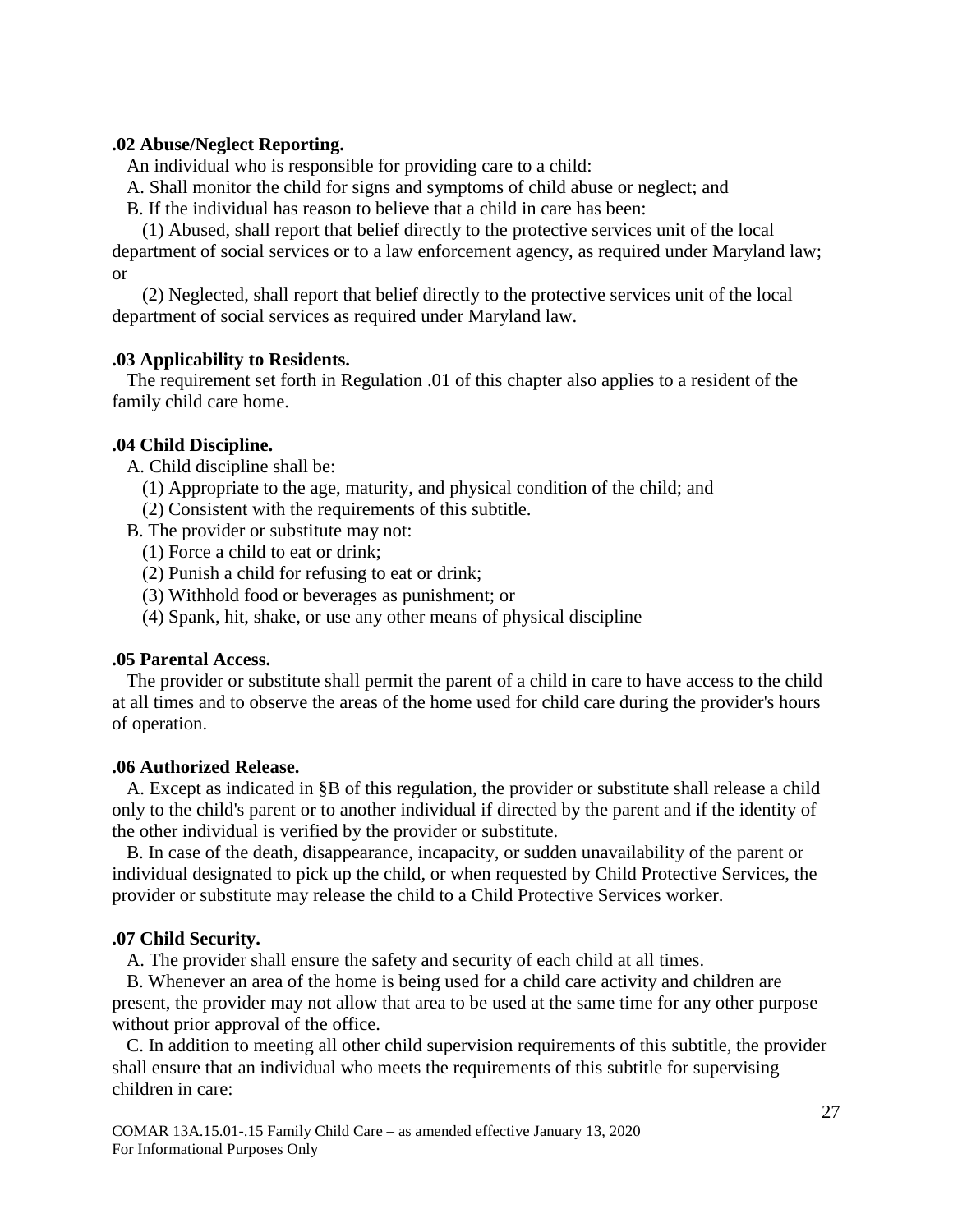(1) Accompanies a child whenever the child is in the presence of an individual at the home who is not:

(a) Another individual who meets the requirements of this subtitle for supervising children in care;

(b) The child's parent, guardian, or other individual to whom the child may be released under Regulation .06 of this chapter;

(c) An individual who is authorized by the child's parent or guardian, and whose identity is verified by the provider, to provide a health care, educational, or other service to the child;

(d) Another child enrolled in care; or

(e) A child who resides at the home; and

(2) Remains within sight and sound of an independent contractor performing a service at the home whenever the independent contractor is in an area where a child is present, unless documentation is on file at the family child care home that the contractor has successfully passed federal and State criminal background checks and a review of child abuse and neglect records.

## **COMAR 13A.15.08 Child Supervision**

#### <span id="page-27-1"></span><span id="page-27-0"></span>**.01 General Supervision.**

A. An individual may not have responsibility for supervising a child in care unless the individual meets the requirements of this subtitle pertaining to a provider, substitute, or additional adult, as applicable.

B. Except as provided in Regulation .02C and D of this chapter, when a child is in attendance, the individual responsible for supervising the child shall at all times:

(1) Be alert and responsive;

(2) Know where the child is;

(3) Be able to see or hear the child;

(4) Be near enough to the child to render immediate assistance; and

(5) Provide supervision that is appropriate to the individual age, needs, capabilities, activities, and location of the child, which may include, but not be limited to:

(a) Making reasonable accommodations for a child with a disability; and

(b) If applicable, allowing an adult who provides specialized services to a child in care to provide those services at the home in accordance with the child's individualized education plan, individualized family services plan, or written behavioral plan.

C. The provider or substitute shall:

(1) Remain inside the home while a child in care younger than 6 years old is present inside the home; and

(2) Accompany a child in care who is younger than 6 years old whenever the child is outside of the home.

D. Supervision of Resting Children.

(1) If a resting or napping child is younger than 2 years old, the provider or substitute shall:

(a) Remain within sight and sound of the child; and

(b) Observe the child at least every 15 minutes to determine that the child is safe, breathing normally, and in no physical distress.

(2) If a resting or napping child is 2 years old or older, the child: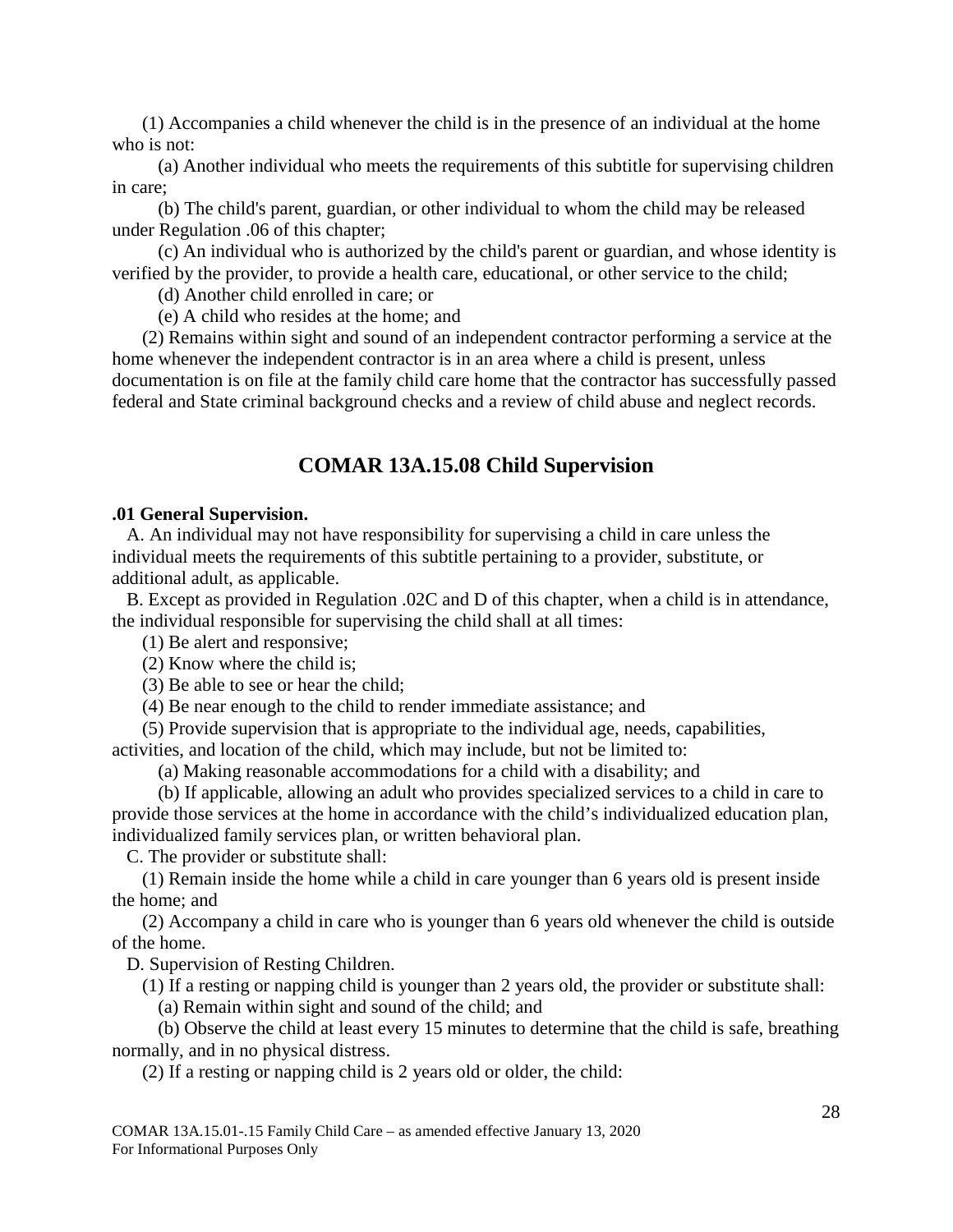(a) May be on a different level of the home from the provider or substitute if:

(i) That level is approved by the office for child care use; and

(ii) The provider has informed the child's parent that the child is permitted to be on a different level of the home; and

(b) Shall be observed by the provider or substitute to ensure the child's safety and comfort at intervals of at least every 15 minutes.

(3) If a resting or napping child is in a different room from the provider or substitute and that room can be closed off from the rest of the home by a door, screen, or similar furnishing, the provider or substitute shall ensure that the door, screen, or similar furnishing remains open so that the view into the room is unobstructed.

E. The provider may use a video and sound monitoring system to meet the sound and sight requirement in  $D(1)(a)$  of this regulation.

F. A child may not be left unattended on the premises of the home, in a motor vehicle, or during an off-site activity.

#### <span id="page-28-0"></span>**.02 Off-Site Supervision.**

A. During an off-site activity, the provider or substitute shall exercise reasonable care to protect children from potentially hazardous areas and situations.

B. If the outdoor activity space is not on the premises, the provider or substitute shall accompany and supervise a child of any age in transit to and from the space and while at the space.

C. Before a child may participate in a supervised activity out of the home without the provider or substitute, responsibility for the child's whereabouts and supervision shall be clearly assigned throughout the period of the activity.

D. A child in care may not travel to or from school or a school transportation site without adult supervision unless the child is in the first or a higher grade.

#### <span id="page-28-1"></span>**.03 Water Activity Supervision.**

A. A child engaged in swimming or wading shall be under immediate supervision by the provider or substitute at all times.

B. Whenever children are engaged in a swimming activity, at least two adults permitted to have child care responsibilities under this subtitle shall be present during the activity.

C. When water is over a child's chest and the child cannot swim, the provider or substitute shall be in the water with the child to provide one-to-one supervision.

D. When water is more than 4 feet deep, an individual 16 years old or older who holds a current certificate of approval for lifeguarding from the American Red Cross, YMCA, or other organization acceptable to the office or the local health department shall be present and on duty at all times while a child is in the water. A provider, substitute, or approved additional adult with the requisite certification may fulfill this requirement.

E. A child engaged in swimming or wading shall be under immediate supervision by the provider or substitute at all times.

#### <span id="page-28-2"></span>**.04 Overnight Care Supervision.**

- A. If overnight care is provided, the provider or substitute shall, throughout the period of care:
	- (1) Remain on the premises;
	- (2) Remain on the same level of the home as the children in care; and

COMAR 13A.15.01-.15 Family Child Care – as amended effective January 13, 2020 For Informational Purposes Only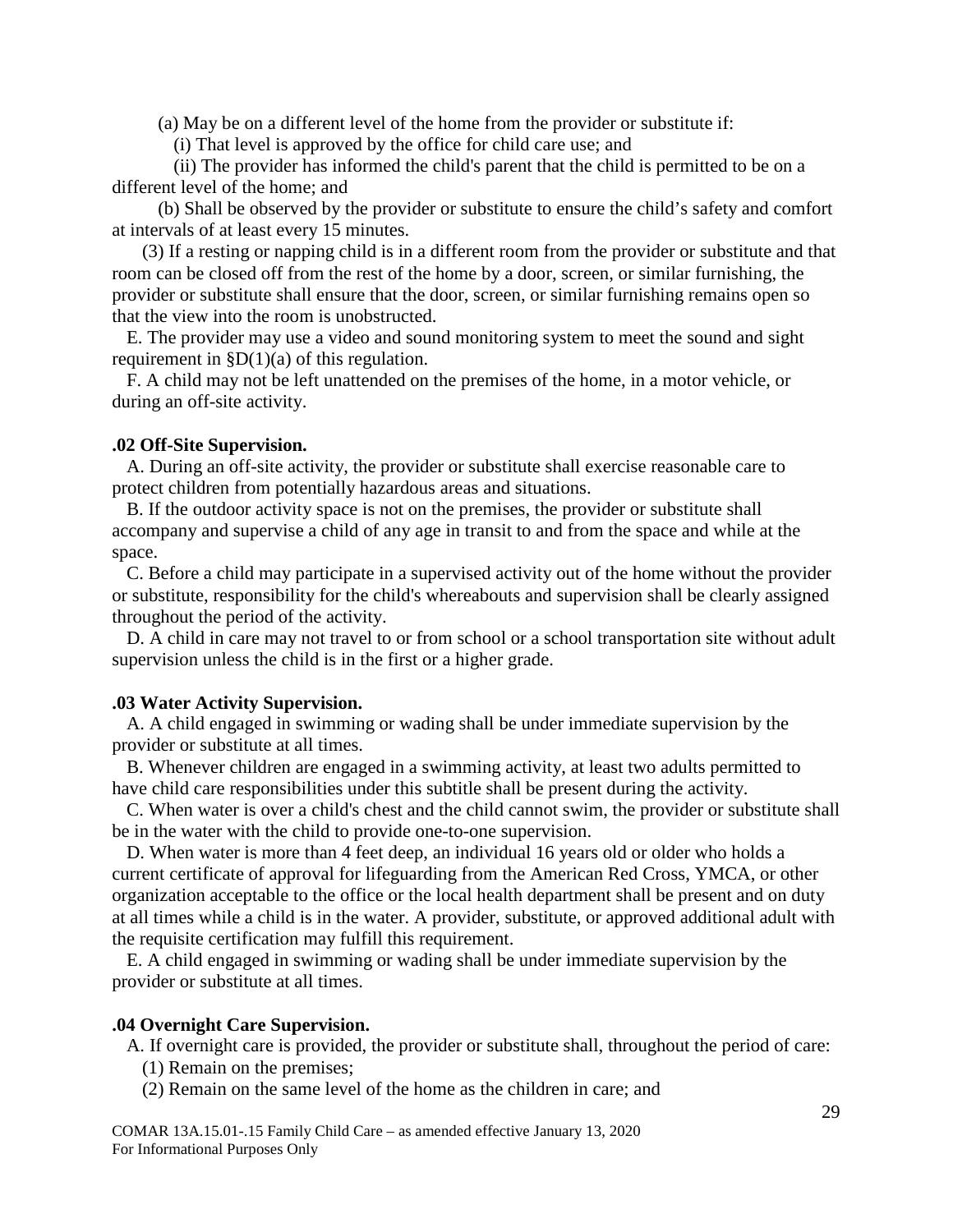(3) Respond to the feeding schedule, sleep habits, sleep disturbances, and age-appropriate bedtime routine of each child in care.

B. If overnight care is provided to four or more children at the same time, the provider or substitute shall remain alert and awake at all times.

## **COMAR 13A.15.09 Program Requirements**

#### <span id="page-29-1"></span><span id="page-29-0"></span>**.01 Activities.**

A. The provider shall prepare, post, and follow a written schedule of daily activities and offer activities that:

(1) Promote the sound emotional, social, intellectual, and physical growth of each child;

(2) Are appropriate to the age, needs, and capabilities of the individual child;

(3) Include opportunities for individual and group participation;

(4) Include a balance between self-selected and provider-directed activities;

(5) Include a balance between active and quiet periods;

(6) Include periods of rest appropriate to the age, needs, and activities of the child; and

(7) Include outdoor play in the morning and afternoon, except that outdoor play need not be included:

(a) When the weather is inclement; or

(b) If the provider is only caring for school age children before school hours.

B. Screen Time Activities.

(1) Definitions. In this section, the following terms have the meanings indicated:

(a) "Interactive technology" means educational and age-appropriate technology, including programs, applications (apps), noncommercial television programming, videos, streaming media, and ebooks, that is designed to:

(i) Facilitate active and creative use of technology; and

(ii) Encourage social engagement with other children and adults.

(b) "Passive technology" means noninteractive television, videos, and streaming media.

(2) Limited use of appropriate interactive technology may support, but may not replace, creative play, physical activity, hands-on exploration, outdoor experiences, social interactions, and other developmentally appropriate learning activities for children 2 years old or older.

(3) Viewing Restrictions. Except as set forth in §B(4) of this regulation, a child in attendance who is:

(a) Younger than 2 years old may not be permitted to view any passive technology; and

(b) 2 years old or older may not be permitted to view more than 30 minutes of age-

appropriate, educational passive technology per week.

(4) Exceptions.

(a) An occasional exception to the weekly passive technology viewing limit set forth in §B(3) of this regulation may be made for a special event or project, including a holiday or birthday celebration, or for educational content that is related to the family child care home's curriculum.

(b) If an exception to the weekly passive technology viewing limit is made, a written record of the exception shall be made and retained on file that documents the:

(i) Nature and duration of the programming viewed; and

COMAR 13A.15.01-.15 Family Child Care – as amended effective January 13, 2020 For Informational Purposes Only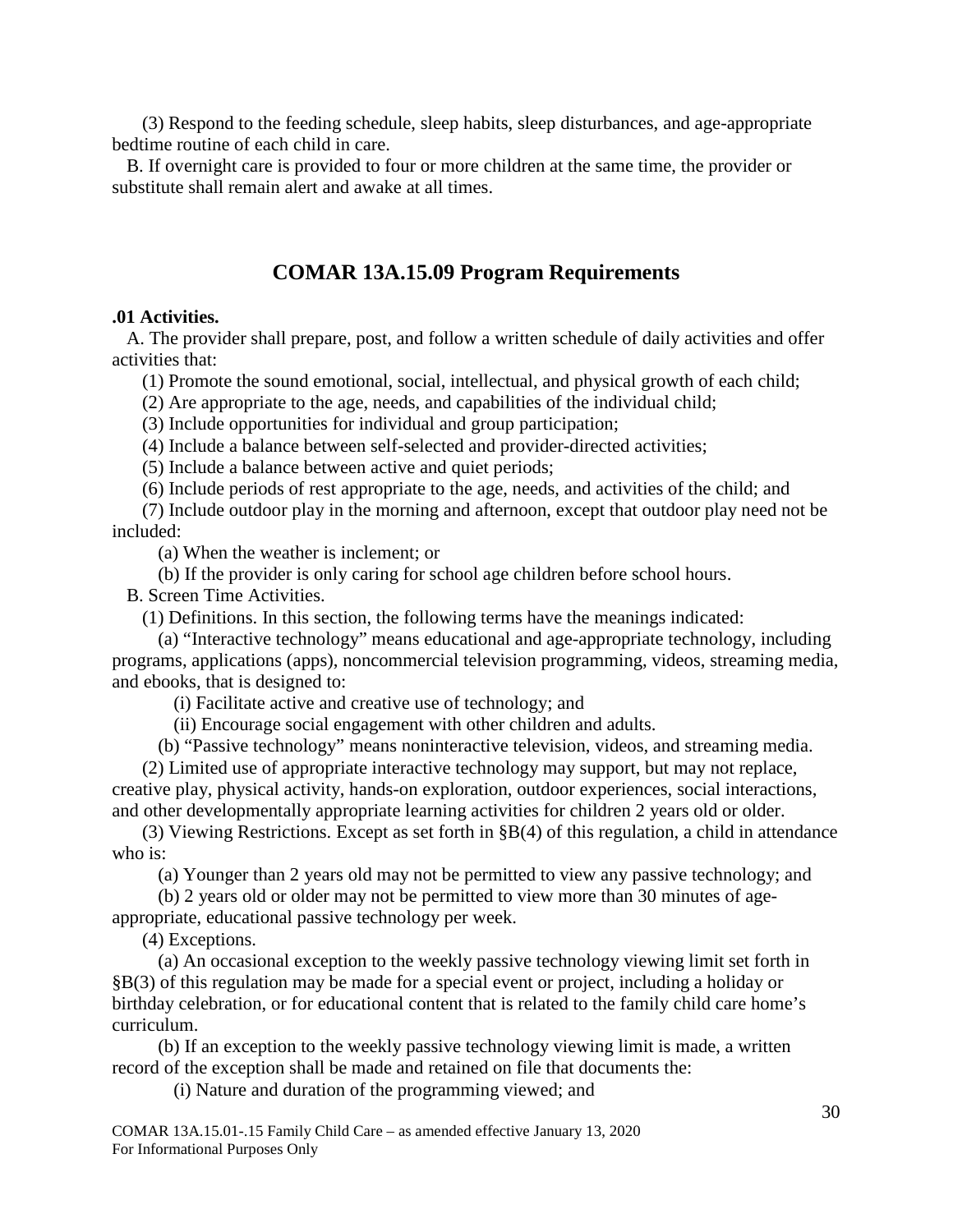(ii) Reason for the exception.

(5) No child may be permitted to view any:

(a) Passive or interactive technology during a meal or a snack; or

(b) Media with brand placement or advertising for unhealthy or sugary food or beverages.

(6) The provider shall give the parent of each enrolled child a written screen time policy that addresses the use of passive and interactive technology during child care hours.

## <span id="page-30-0"></span>**.02 Materials and Equipment.**

A. Activity materials shall:

(1) Be developmentally appropriate, in good repair, clean, nontoxic, and free from hazards including lead paint; and

(2) Support learning in:

- (a) Language and literacy;
- (b) Mathematical thinking;
- (c) Scientific thinking;
- (d) Social studies;
- (e) Creative arts and dramatic play; and
- (f) Gross motor and small motor skills.

B. The variety and quantity of materials and equipment for indoor and outdoor activities shall be adequate to implement the requirements of Regulation .01A of this chapter.

## <span id="page-30-1"></span>**.03 Rest Periods.**

<span id="page-30-2"></span>Each child shall be provided periods of rest appropriate to the age, needs, and activities of the child.

## **COMAR 13A.15.10 Child Safety**

## <span id="page-30-3"></span>**.01 Emergency Safety.**

The provider or substitute shall:

A. Prepare and maintain a written emergency and disaster plan that:

- (1) Establishes procedures for:
	- (a) Evacuating the home, including an evacuation route;
	- (b) Relocating children to a designated safe site;
	- (c) Sheltering in place in the event that evacuation is not feasible;
	- (d) Notifying parents of children in care; and
- (e) Addressing the individual needs of children, including children with special needs; (2) Contains:
	- (a) The name of, and contact information for, the local emergency operations center;
	- (b) A list of local emergency services numbers; and

## (c) The radio station call sign and frequency for the local Emergency Alert System (EAS);

- (3) Is practiced with children at least:
	- (a) Once per month for fire evacuation purposes;
	- (b) Twice per year for other emergency and disaster situations; and

(c) If overnight care is provided, at least four times per year when children in overnight care are present; and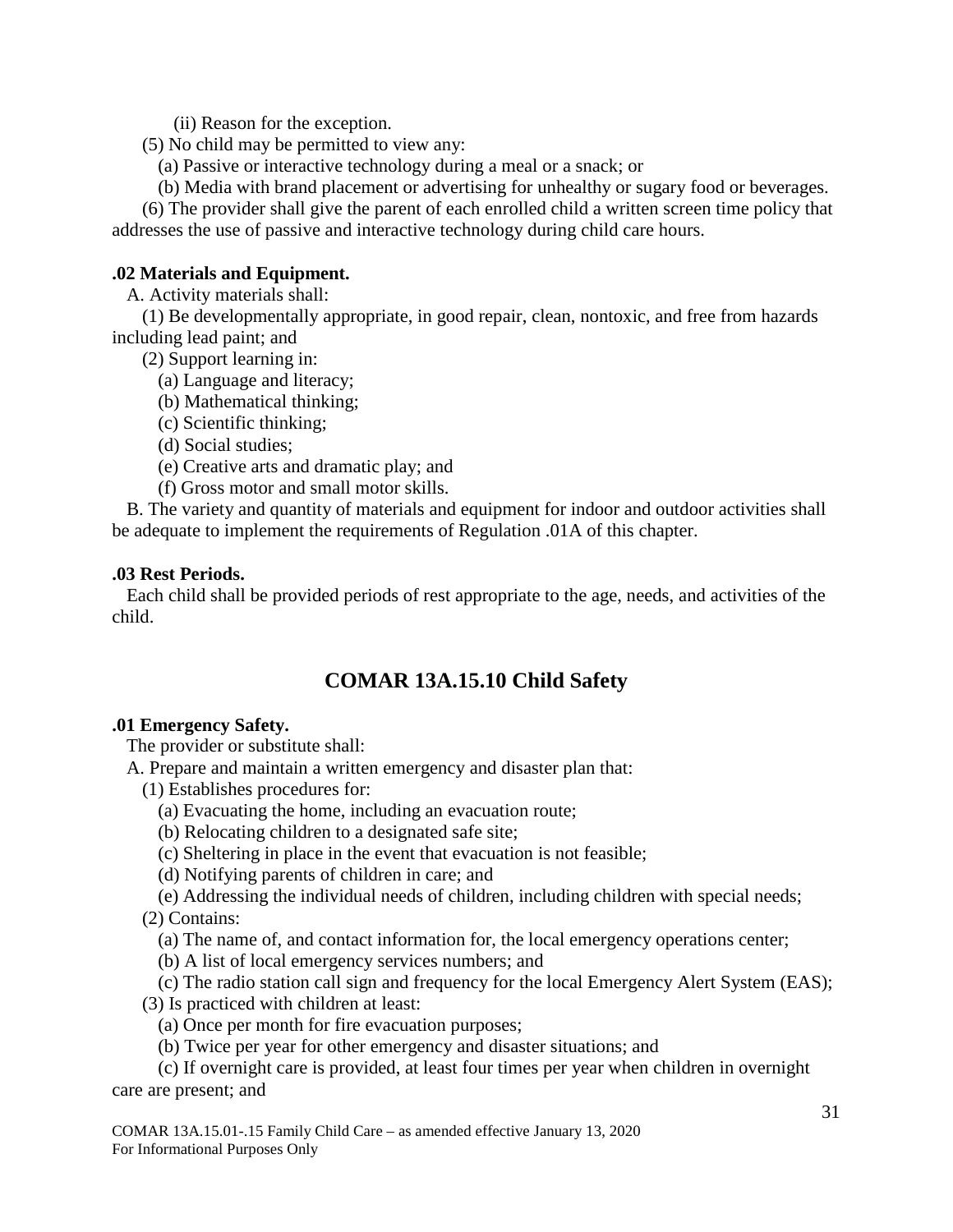(4) Is updated at least annually;

B. Post conspicuously a copy of the emergency escape route floor plan:

- (1) In or near the approved child care area; and
- (2) If overnight care is provided, in each room where a child in care is sleeping;

C. Regularly orient children, who are old enough to understand, in procedures to be used in the event of a fire or other emergency requiring escape from the home;

D. Train each substitute and, if applicable, the additional adult on the contents of the written emergency and disaster plan required at §A of this regulation;

E. In the event of a declared emergency, be prepared to respond as directed by the local emergency management agency through sources of public information;

F. During an emergency evacuation or practice, take attendance records and emergency cards out of the home and verify the presence of each child currently in attendance;

G. Instruct children in the use of the 9-1-1 telephone number to summon help in an emergency; and

H. Meet the following requirements for first aid supplies:

(1) Maintain first aid supplies as the office requires in a location that is readily accessible to the areas of the home approved for child care;

(2) Store first aid supplies in a manner that makes them inaccessible to children in care; and

(3) Bring the first aid supplies along on any activity away from the family child care home.

## <span id="page-31-0"></span>**.02 Potentially Hazardous Items.**

The provider shall properly store, and keep inaccessible to the children in care, all potentially harmful items, including, but not limited to, knives, sharp tools, firearms, matches, alcoholic beverages, petroleum, flammable products, cleaning agents, and poisonous products.

## <span id="page-31-1"></span>**.03 Outdoor Safety.**

A. The provider or substitute may not allow a child to play on climbing equipment from which the child could fall 7 feet or more to the ground.

B. During an outdoor activity, the provider or substitute may not allow a child to:

(1) Use unsafe activity equipment;

(2) Use activity equipment in an unsafe manner; or

(3) Wear a clothing item or accessory that may pose a hazard to the child while engaged in the activity.

C. The provider shall ensure that children use suitable protective gear when engaged in an activity for which protective gear is required by law.

D. Trampolines. The provider or substitute:

(1) May not allow a child in care to use a trampoline; and

(2) Shall make a trampoline located on the premises of the home inaccessible to children in care.

## <span id="page-31-2"></span>**.04 Water Safety.**

A. A provider or substitute may permit children in care to use only swimming facilities that:

(1) Are subject to State or local standards of health, sanitation, and safety; and

(2) Meet those standards.

B. An above-ground swimming pool:

(1) May not be used for swimming activities; and

COMAR 13A.15.01-.15 Family Child Care – as amended effective January 13, 2020 For Informational Purposes Only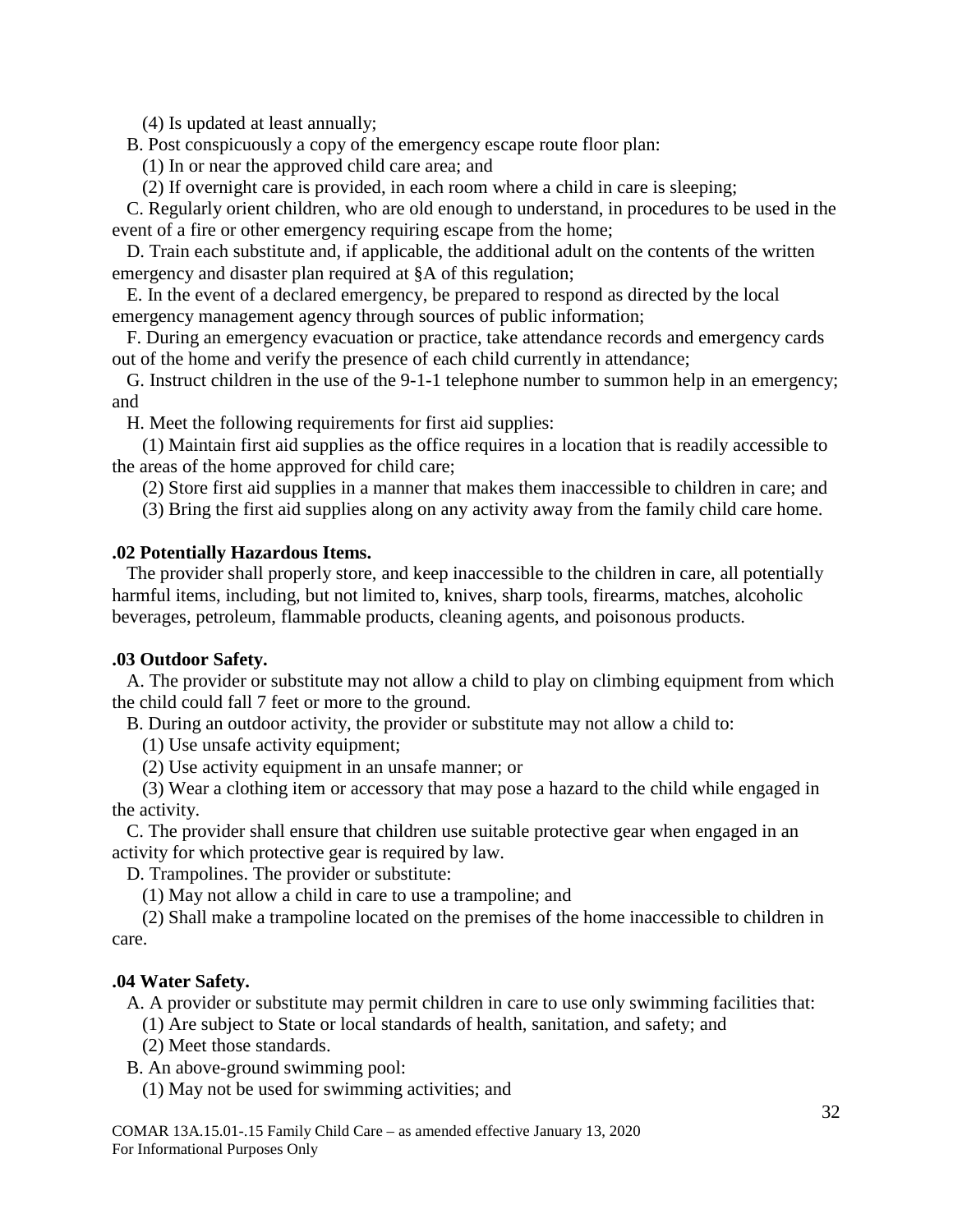(2) Shall be made inaccessible to children in care.

C. A child in care may not use a pool, such as a fill-and-drain molded plastic or inflatable pool.

## <span id="page-32-0"></span>**.05 Transportation Safety.**

If children are transported in a vehicle while in care, the provider or substitute shall ensure that, as specified by Maryland law:

A. Each child in care is separately secured in a child car seat or seat belt; and

B. Each child car seat or seat belt is appropriate for the age and weight of the child using it.

## <span id="page-32-1"></span>**.06 Rest Time Safety.**

A. Unless specified otherwise in writing by the child's physician, a child who:

(1) Cannot roll over without assistance shall be placed for sleep on the child's back; or

(2) Is younger than 12 months old but can roll over unassisted shall be placed for sleep on the child's back, but may be allowed to adopt whatever position the child prefers for sleep.

B. Unless the need for a positioning device that restricts a child's movement while the child is resting is specified in writing by the child's physician, an object or device, including, but not limited to, a strap, wedge, roll, or swaddling, that restricts movement may not be used with a child in a crib, portable crib, playpen, cot, bed, mat, or other rest furnishing.

## **COMAR 13A.15.11 Health**

## <span id="page-32-3"></span><span id="page-32-2"></span>**.01 Child Comfort and Welfare.**

The provider or substitute shall:

A. Dress a child appropriately, both indoors and outdoors, for the temperature of the environment and the activity of the child;

B. During an indoor or outdoor activity:

(1) Monitor each child for signs of discomfort due to over-activity, temperature or weather conditions, or other environmental factors; and

(2) If a child is experiencing discomfort, take appropriate steps to alleviate the discomfort; and

C. Ensure that each child has adequate time for meals and snacks.

## <span id="page-32-4"></span>**.02 Exclusion for Acute Illness.**

A. The provider or substitute shall:

(1) Monitor children for signs and symptoms of acute illness; and

(2) Notify immediately a child's parent or other person designated on the child's emergency card upon observing a sign or symptom of acute illness.

B. The provider or substitute may not allow a child to enter or remain in care if the child is exhibiting symptoms of acute illness such as, but not limited to:

- (1) Vomiting;
- (2) Fever;
- (3) Seizures;
- (4) Severe pain; or
- (5) Diarrhea.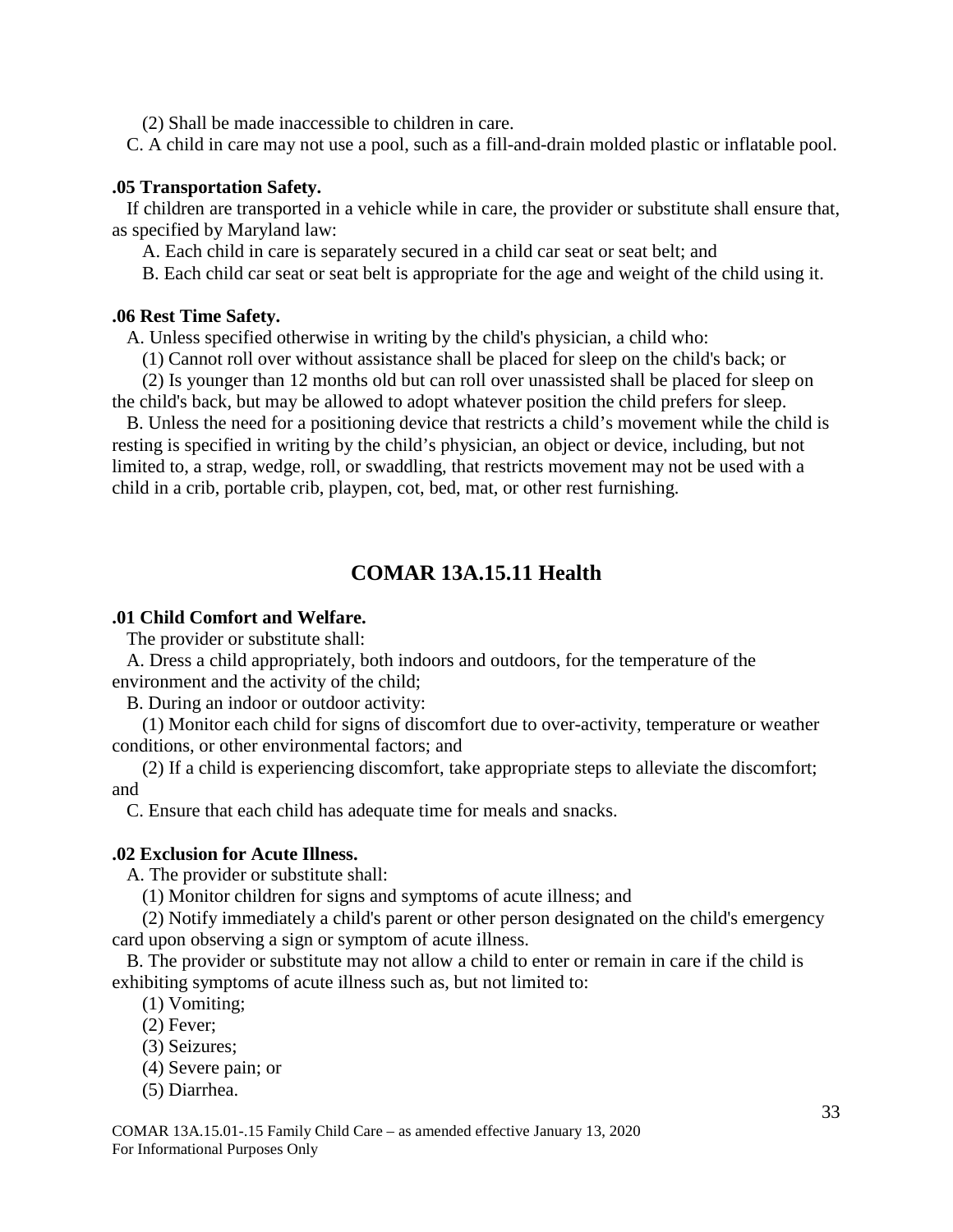## <span id="page-33-0"></span>**.03 Infectious and Communicable Diseases.**

A provider or substitute may not knowingly care for a child who has a serious transmissible infection or communicable disease during the period of exclusion for that infection or disease shown in the Communicable Disease Summary, as published by the Maryland Department of Health.

### <span id="page-33-1"></span>**.04 Medication Administration and Storage.**

A. Medication Administration.

(1) Medication, whether prescription or nonprescription, may not be administered to a child in care unless:

(a) Parental permission to administer the medication is documented on a completed, signed, and dated medication authorization form, provided by the office, that is received by the provider or substitute before the medication is administered; and

(b) A licensed health practitioner has approved the administration of the medication and the medication dosage.

(2) A prescription medication may not be administered to a child unless at least one dose of the medication has been given to the child at home.

(3) If medication is by prescription, it shall be labeled by the pharmacy or physician with:

(a) The child's name;

(b) The date of the prescription;

- (c) The name of the medication;
- (d) The medication dosage;
- (e) The administration schedule;
- (f) The administration route;
- (g) If applicable, special instructions, such as "take with food"; and
- (h) The duration of the prescription; and
- (i) An expiration date that states when the medication is no longer useable.

B. Topical Applications. A diaper rash product, sunscreen, or insect repellent supplied by a child's parent may be applied without prior approval of a licensed health practitioner.

C. Medication shall be administered according to the instructions on the label of the medication container or a licensed health practitioner's written instructions, whichever are more recently dated.

D. Recording Requirements.

(1) Each administration of a prescription or nonprescription medication to a child, including self-administration of a medication by the child, shall be noted in the child's record.

(2) Application of a diaper rash product, sunscreen, or insect repellent supplied by a child's parent shall be noted in the child's record.

E. Medication Storage.

(1) Each medication shall be:

(a) Labeled with the child's name, the dosage, and the expiration date;

(b) Stored as directed by the manufacturer, the dispensing pharmacy, or the prescribing physician; and

(c) Discarded according to guidelines of the Office of National Drug Control Policy or the U.S. Environmental Protection Agency, or returned to the child's parent upon expiration or discontinuation.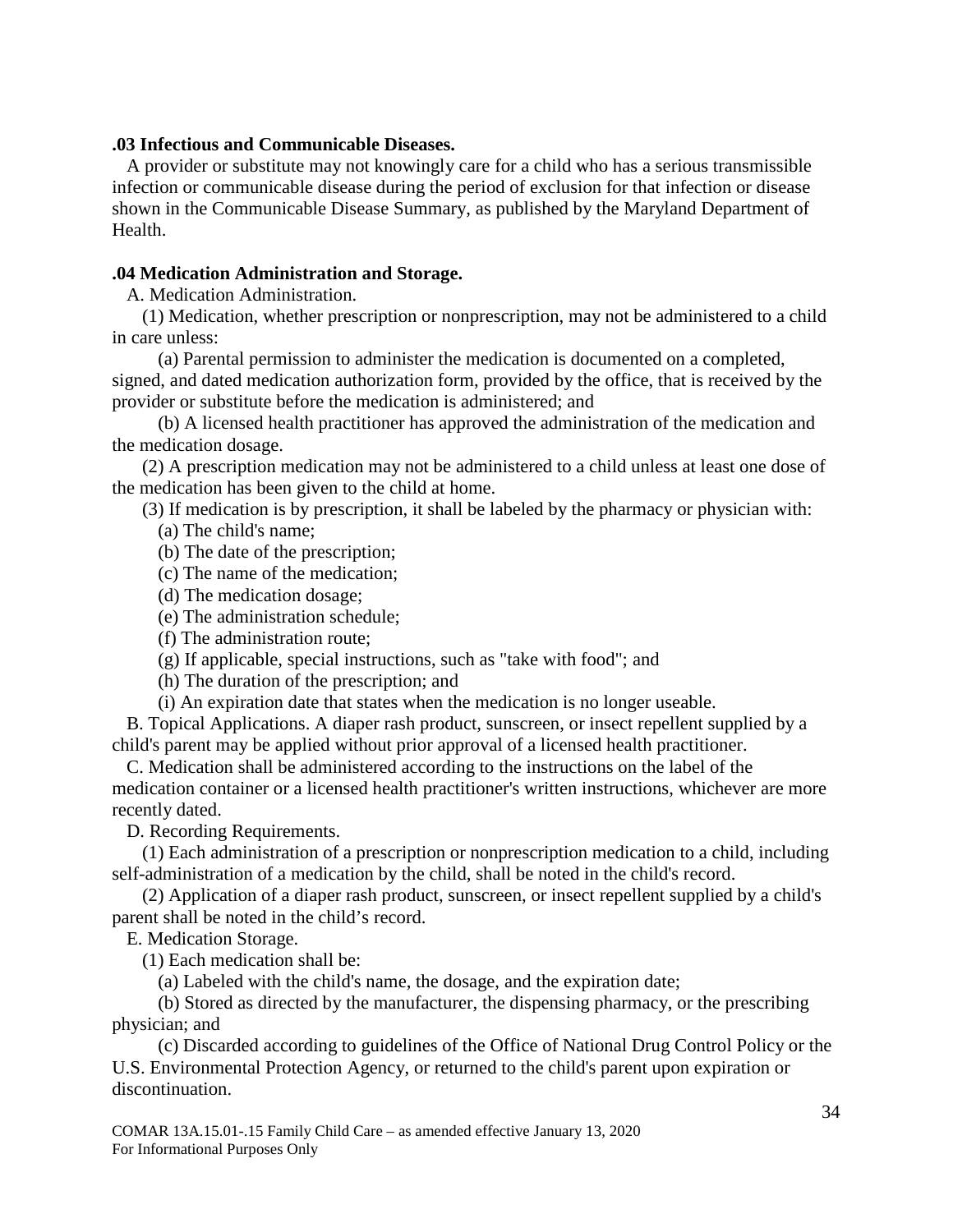(2) All medications shall be stored to make them inaccessible to children in care but readily accessible to the provider, substitute, or additional adult.

F. Self-Administration of Medication.

(1) Before a child may self-administer medication while in care, a provider shall:

(a) Have a written order from the child's physician and the written request of the child's parent for the child's self-administration of medication;

(b) In consultation with the child's parent, establish a written procedure for selfadministration of medication by the child based on the physician's written order; and

(c) Authorize the child to self-administer medication.

(2) Revocation of Authorization to Self-Administer.

(a)A provider may revoke a child's authorization to self-administer medication if the child fails to follow the written procedure required by  $\S F(1)(b)$  of this regulation.

(b) Immediately upon revoking the child's authorization to self-administer medication, the provider shall notify the child's parent of that revocation.

(c) The provider shall document the revocation of authorization to self-administer and the notification to the child's parent in the child's record.

G. Effective January 1, 2016, medication may be administered to a child in care only by an individual who has completed approved medication administration training, unless:

(1) The individual is a registered nurse, licensed practical nurse, or medication technician certified by the Maryland Board of Nursing to administer medication to children in care; or

(2) Responsibility for administering medication to children in care has been delegated to the individual by a delegating nurse in accordance with COMAR 10.27.11.

#### <span id="page-34-0"></span>**.05 Smoking.**

A. If a resident of the family child care home smokes cigarettes, cigars, or pipes, the provider shall make this known in advance to parents who are considering placing their children in the provider's care.

B. Smoking Restrictions.

(1) A provider and any other individual who has child care responsibilities may not smoke in the immediate presence of a child in care.

(2) During the family child care home's approved hours of operation, if an enrolled child is or will be on the premises, the provider may not smoke or permit smoking anywhere inside the home.

C. The provider or substitute shall ensure that all cigarettes, cigars, pipes, ashes, and butts are kept out of the reach of the children in care.

#### <span id="page-34-1"></span>**.06 Consumption of Alcohol and Drugs.**

A provider, substitute, volunteer, or additional adult may not consume an alcoholic beverage or an illegal or nonprescribed controlled dangerous substance while:

A. Present at the family child care home during the home's approved hours of operation; or

B. Providing or assisting with the care of children on or away from the premises of the family child care home.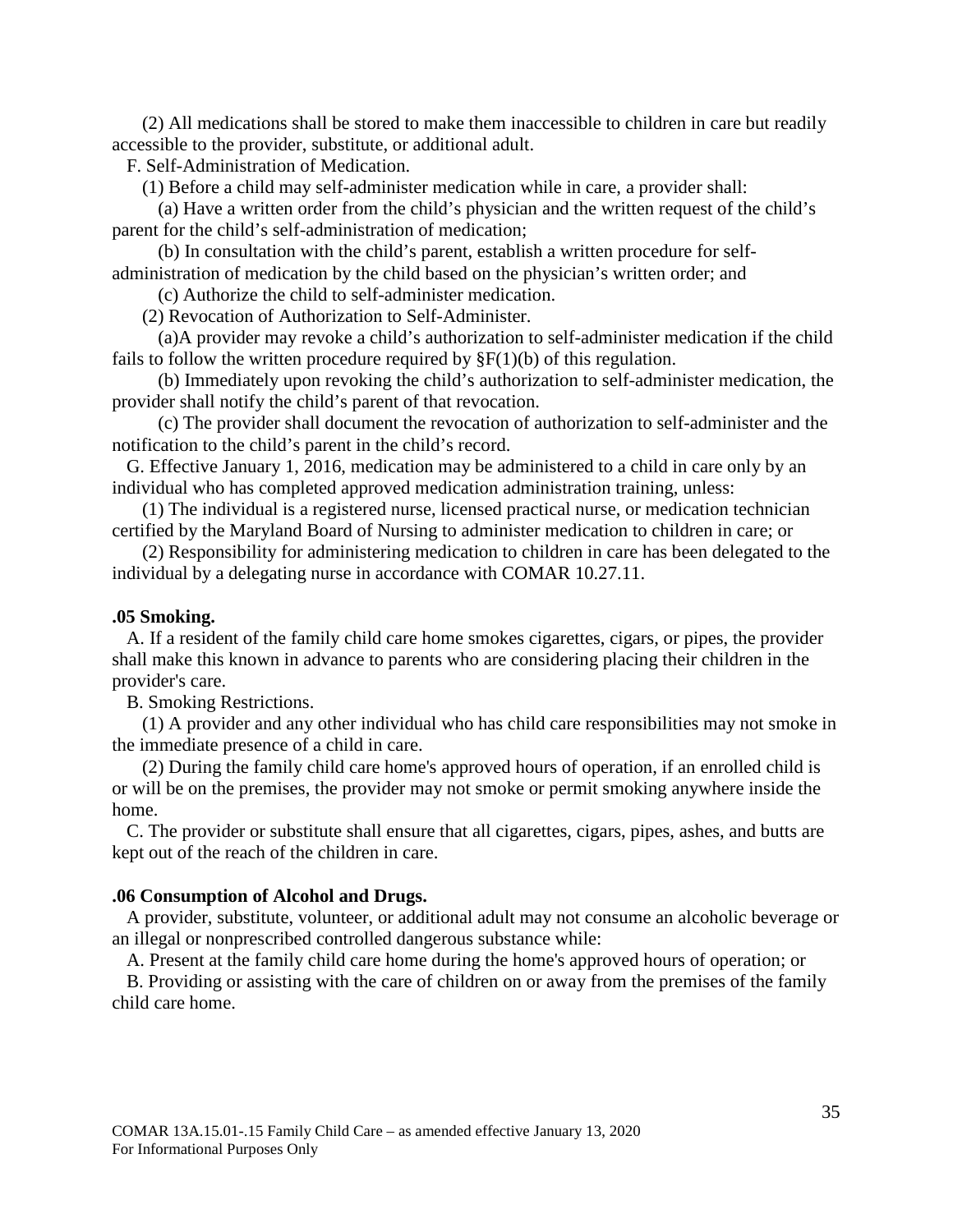## **COMAR 13A.15.12 Nutrition**

## <span id="page-35-1"></span><span id="page-35-0"></span>**.01 Nutrition and Food Served.**

A. Food and beverages that are furnished by a provider for meals or snacks, or both, shall comply with the guidelines of the Child and Adult Care Food Program of the U.S. Department of Agriculture, as indicated on a chart supplied by the office.

B. Unless provided by the child's parent, the provider shall furnish:

(1) All beverages, including beverages for meals and snacks; and

(2) Milk with all meals.

C. A beverage furnished by the provider may not contain an added sweetener or caffeine, except for:

(1) Infant formula: or

(2) A beverage prescribed for a child by a health care provider.

D. If the child is:

(1) Younger than 2 years old, milk furnished to the child shall be supplied or approved by the child's parent; or

(2) 2 years old or older, milk furnished to the child by the provider shall be 1% fat milk or nonfat milk, unless otherwise ordered by a health care provider or requested by the child's parent.

E. The provider may arrange with the child's parent to furnish milk of a type that is different from the milk ordinarily furnished by the provider.

F. Except during approved hours of overnight care, a provider shall serve meals and snacks at intervals of not more than 3 hours according to the following schedule:

| If a child is at providers home for: The child shall receive at least: |                                             |
|------------------------------------------------------------------------|---------------------------------------------|
| Less than 4 consecutive hours                                          | 1 snack                                     |
| $\vert$ 4 to 7 consecutive hours                                       | 1 meal and 1 snack                          |
| $\vert$ 7 to 11 consecutive hours                                      | 1 meal and 2 snacks or 2 meals and 1 snack  |
| $\parallel$ 11 to 14 consecutive hours                                 | 2 meals and 2 snacks or 3 meals and 1 snack |

G. If a provider chooses not to provide meals, the provider shall make arrangements with the parent of each child to provide food for meals.

## <span id="page-35-2"></span>**.02 Food Storage and Cleanliness.**

The provider or substitute shall:

A. Transport, store, prepare, display, and serve food in a safe, sanitary, and healthful manner;

B. Refrigerate perishable foods such as meat, milk, and dairy products at or below 40°F; and

C. As soon as a child has finished eating, discard any remaining food that has come into contact with:

(1) The child's mouth; or

<span id="page-35-3"></span>(2) A utensil used by the child for eating.

## **COMAR 13A.15.13 Inspections, Complaints, and Enforcement**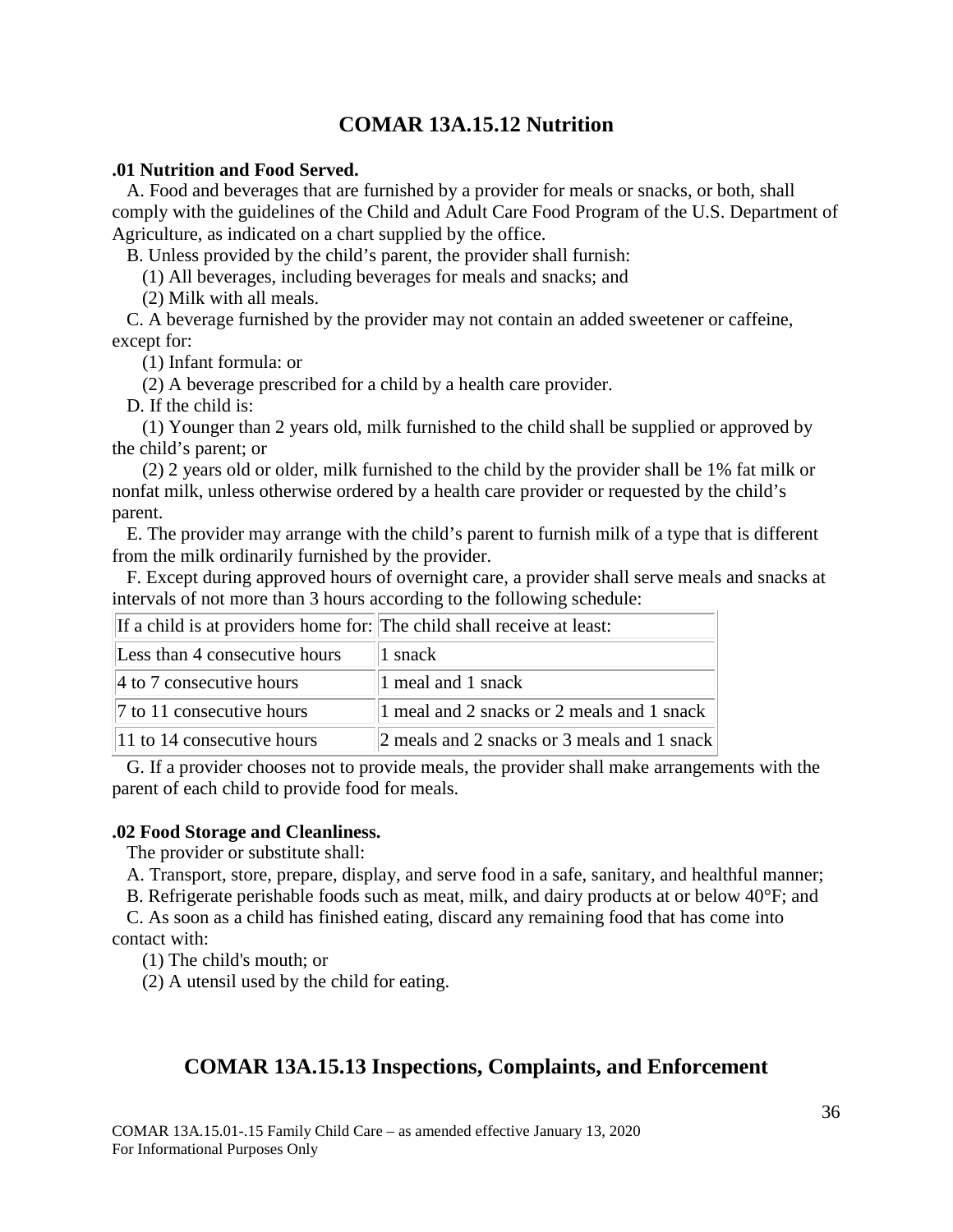### <span id="page-36-0"></span>**.01 Inspections.**

A. The office shall inspect each family child care home:

(1) On an announced basis before issuing a certificate of initial registration or continuing registration; and

(2) On an unannounced basis, at least once within each 12-month period after the date that a certificate of initial registration or continuing registration was issued to the provider.

B. The provider or substitute shall permit inspection of all areas of the home by the agency representative during the provider's hours of operation.

C. The agency representative may make inspections, in addition to the announced and unannounced inspections specified in §A of this regulation, without prior notice to the provider.

D. Upon request, the provider or substitute shall make the records required by this subtitle available to the agency representative for inspection and copying.

E. A provider or substitute may request satisfactory identification from the agency representative before admitting the person for an inspection.

F. A provider may appeal a finding of noncompliance with this subtitle by requesting a review of findings by the regional office or the central office of the Agency.

## <span id="page-36-1"></span>**.02 Complaints.**

The office shall investigate:

A. Both written and oral complaints that relate to a potential violation of a regulation under this subtitle, including anonymous complaints; and

B. Complaints of providing or advertising unregistered family child care.

#### <span id="page-36-2"></span>**.03 Warnings.**

If an investigation of a complaint or an inspection of a family child care home indicates a violation of this subtitle that does not present an immediate threat to the health, safety, and welfare of a child in care, the office [shall] may issue a warning in writing, on an inspection report or by separate letter, that states:

A. The violation found, citing the regulation;

B. The time period for correcting the violation; and

C. That failure to correct the violation may result in sanctions being imposed or in suspension or revocation of the registration.

#### <span id="page-36-3"></span>**.04 Intermediate Sanctions.**

A. Upon determining that a provider has violated or a home fails to meet any of the regulations of this subtitle, the office may:

(1) Restrict the age or number of children accepted for care;

(2) Reduce the number of children in care;

(3) Require the provider to receive remedial instruction in a specified content area;

(4) Increase the frequency of monitoring of the home during a specified period of time;

(5) Enter into an agreement with the provider detailing requirements in addition to those above, including time limits for compliance; and

(6) Notify, or require the provider to notify, a parent of a child who may be affected by the situation for which a sanction has been imposed.

B. If the office determines that the provider has violated a condition or requirement of the intermediate sanction, the office may suspend or revoke the registration.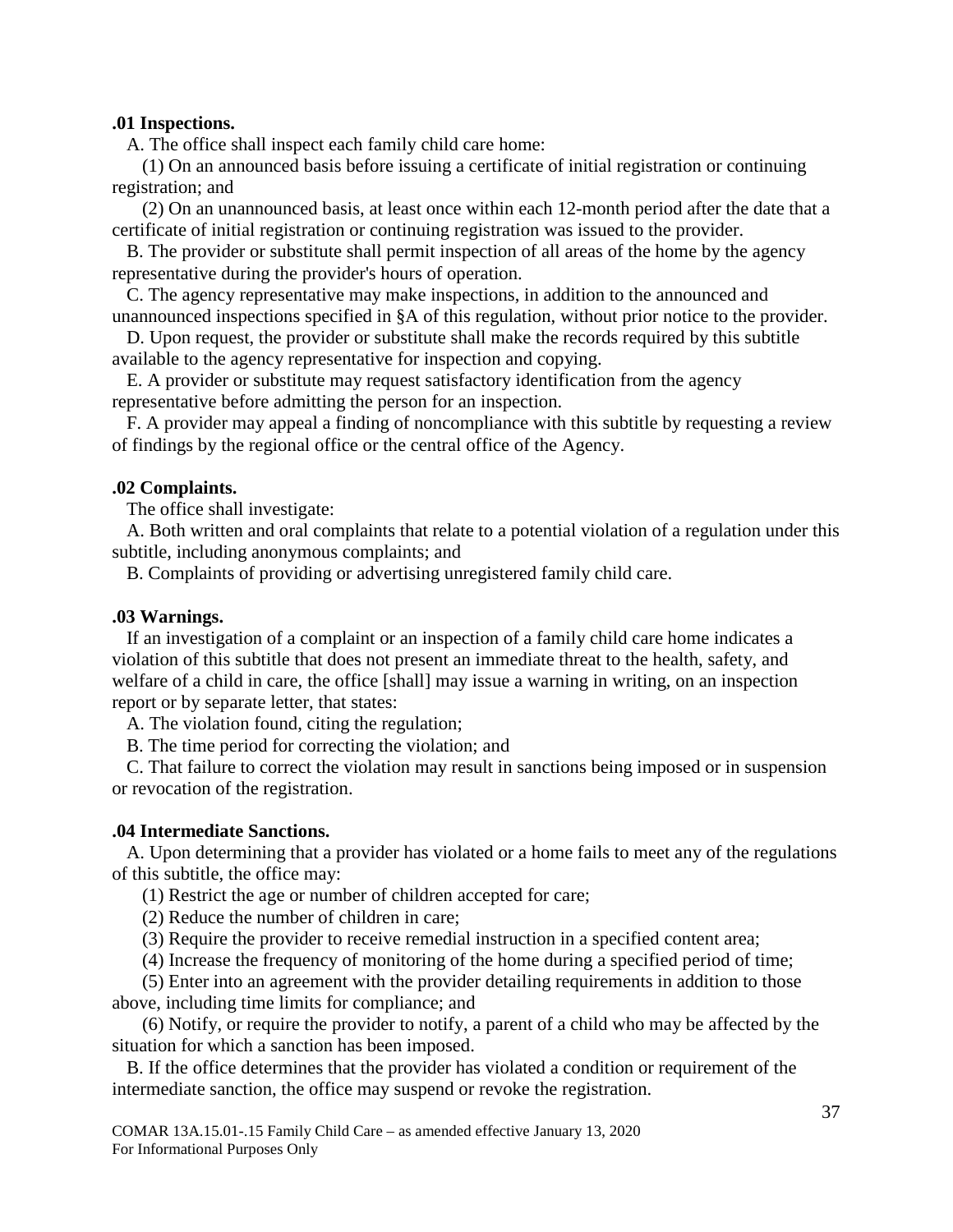### <span id="page-37-0"></span>**.05 Nonemergency Suspension.**

A. The office may suspend the certificate of registration, for a period of not more than 60 calendar days, upon determining that:

(1) The provider or home is in violation of any of the regulations under this subtitle and that the health, safety, or welfare of a child in the home is threatened; or

(2) If the registration is a continuing registration that was placed on conditional status, the: (a) Conditional status has lapsed; and

(b) Provider has failed to meet the requirements for lifting the conditional status.

B. The office shall suspend the certificate of registration upon notification that the provider is in noncompliance with Child Support Enforcement requirements pursuant to Family Law Article, §10-119.3, Annotated Code of Maryland.

C. The office shall notify the provider in writing of the suspension at least 20 calendar days before the effective date stating:

(1) The effective date and period of the suspension;

(2) The reason for suspension;

(3) The regulation with which the provider has failed to comply that is the basis for the suspension;

(4) Corrections required to ensure reinstatement of the certificate of registration;

(5) That the provider shall stop providing child care on the effective date of the suspension unless the provider requests a hearing;

(6) That the provider is entitled to a hearing if requested in writing within 20 calendar days of the delivery of the notice;

(7) The procedure to be used if the provider wishes to request a hearing to appeal the decision of the office;

(8) That the suspension shall be stayed if a hearing is requested;

(9) That, if the suspension is upheld following the hearing, the provider shall cease providing child care for the period of the suspension;

(10) That the suspension may lead to revocation; and

(11) That the provider is required to surrender the certificate of registration to the office when the suspension becomes effective.

D. The office shall notify the parents of the children in care of the suspension.

E. By the end of the suspension period, the office shall:

(1) Reinstate the certificate of registration and return it to the provider; or

(2) Revoke the certificate of registration.

#### <span id="page-37-1"></span>**.06 Emergency Suspension.**

A. The office may immediately suspend the certificate of registration for a period of not more than 45 calendar days upon finding that a child's health, safety, or welfare imperatively requires emergency action.

B. The office shall hand deliver a written notice to the provider informing the provider of the emergency suspension, giving the reasons for the action, and notifying the provider of the right to request, within 30 days of the delivery of the notice, a hearing before the Office of Administrative Hearings.

C. If unable to hand deliver a written notice to the provider, the Office may send the notice by regular and certified mail to the provider's address.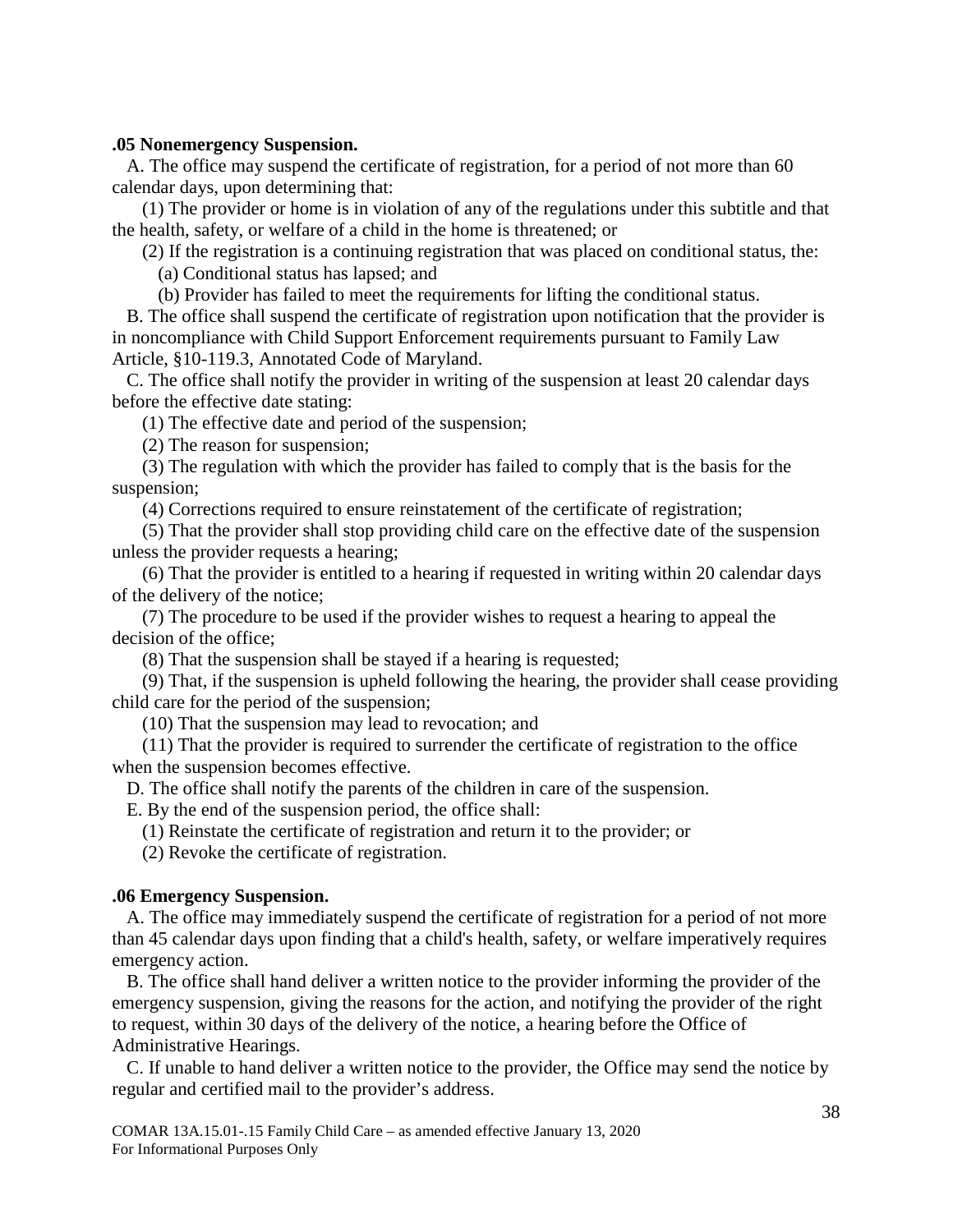D. When the certificate of registration is to be suspended immediately:

(1) The office shall repossess the certificate of registration;

(2) The provider shall stop providing child care immediately; and

(3) The office shall notify the parents of the children in care of the suspension and make every reasonable effort to assist the parents of the children in making other child care arrangements.

E. If a hearing is requested by the provider, the Office of Administrative Hearings shall hold a hearing within 7 calendar days of the date of the request.

F. Within 7 calendar days of the hearing, a decision concerning the emergency suspension shall be made by the Office of Administrative Hearings.

G. If the decision does not uphold the emergency suspension, the provider may resume providing child care.

H. By the end of the suspension period, the office shall:

(1) Reinstate the certificate of registration and return it to the provider; or

(2) Revoke the certificate of registration.

## <span id="page-38-0"></span>**.07 Revocation.**

A. The office may revoke a certificate of registration if the:

(1) Provider or home is in violation of one or more of the regulations under this subtitle and the health, safety, or welfare of a child in the home is threatened;

(2) Provider misrepresented or offered false information on the application or on any form or report required by the office;

(3) Provider interferes with or obstructs the agency representative in the performance of the duties of the office;

(4) Provider fails to submit all documentation required to maintain the certificate of registration;

(5) Provider or substitute refuses to permit access to a child or to the space in the home used for child care by a parent or an agency representative during operating hours of the child care home;

(6) Terms or conditions of a sanction have been violated;

(7) Registration is a continuing registration that was placed on conditional status, and the:

(a) Conditional status has lapsed; and

(b) Provider has failed to meet the requirements for lifting the conditional status;

(8) Provider, an additional adult, a substitute, a volunteer, or a resident is identified as responsible for abuse or neglect of children or adults;

(9) Provider, an additional adult, a substitute, a volunteer, or a resident has a criminal conviction, a probation before judgment disposition, or a not criminally responsible disposition, or is awaiting a hearing on a charge for a crime that:

(a) Is listed at COMAR 13A.15.02.07B or C; or

(b) Indicates other behavior harmful to children;

(10) Provider fails to comply with the child security requirements set forth in COMAR 13A.15.07.07;

(11) Provider permits an individual to have child supervision responsibilities after being notified by the office that the individual has been disapproved for that purpose;

(12) Evaluation of information provided to or acquired by the office indicates that the provider is unable to care for the welfare of children;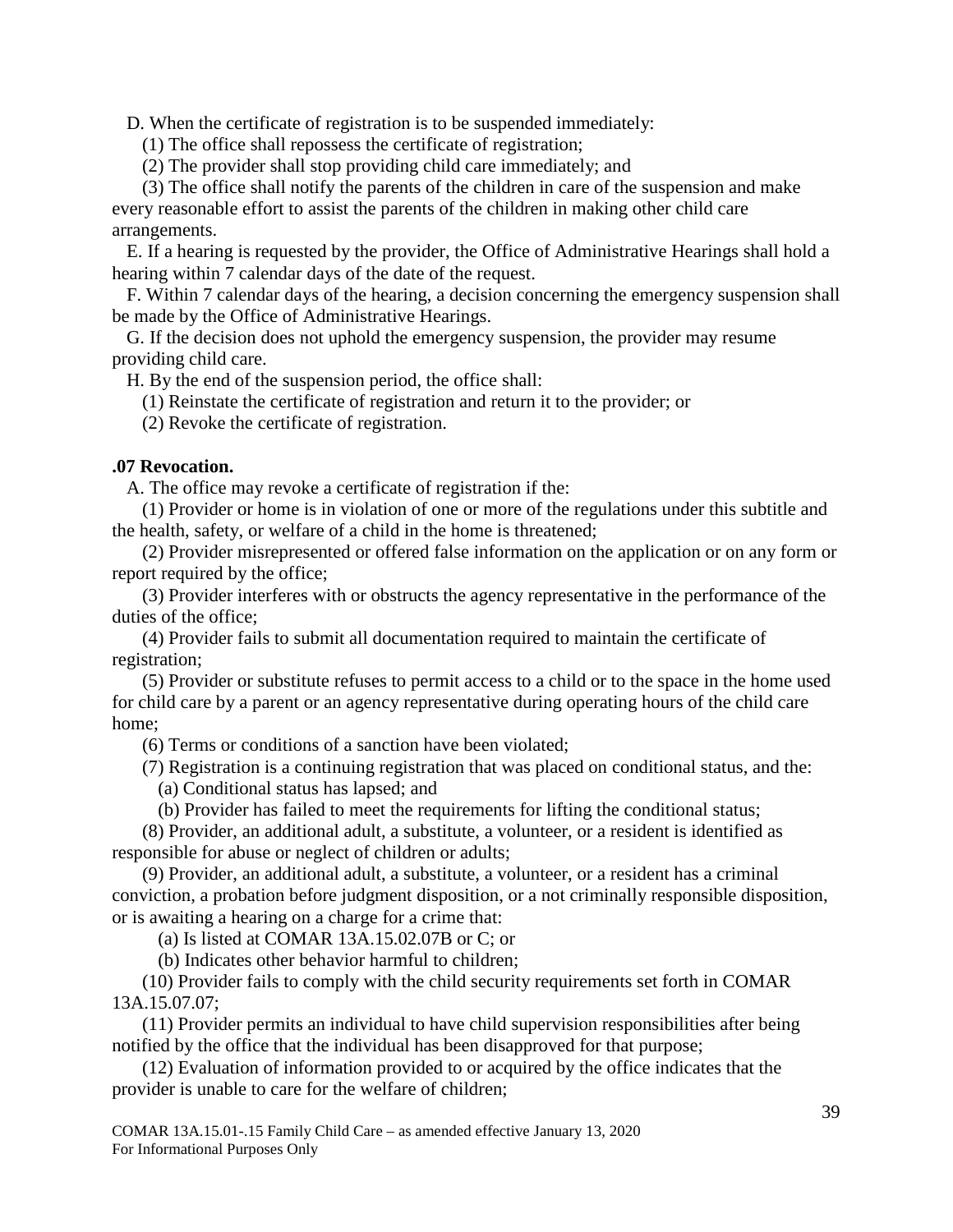(13) Provider who also provides treatment foster care in the home admits a child for treatment foster care in the home, unless the child is placed in the home in a preadoptive capacity; or

(14) Family child care home is no longer the primary residence of the provider.

B. If the office decides to revoke a certificate of registration, the office shall notify the provider in writing at least 20 calendar days in advance of the revocation, stating:

(1) The effective date of the revocation;

(2) The reason for the revocation;

(3) The regulation with which the provider has failed to comply that is the basis for the revocation;

(4) That the provider shall stop providing child care on the effective date of the revocation;

(5) That the provider is entitled to a hearing if requested in writing within 20 calendar days of the date of the notice;

(6) The procedure to be used if the provider wishes to request a hearing to appeal the decision of the office;

(7) The revocation shall be stayed if the hearing is requested, unless the revocation immediately follows an emergency suspension period; and

(8) That the provider is required to surrender the certificate of registration to the office when the revocation becomes effective.

C. The office shall notify the parents of the children in care of the revocation.

### <span id="page-39-0"></span>**.08 Penalties.**

A. An individual found to be operating a family child care home without a valid family child care registration is guilty of a misdemeanor and on conviction is subject to a fine not exceeding:

(1) \$1,500 for the first violation; and

(2) \$2,500 for a second or subsequent violation.

B. The office may institute legal proceedings to:

(1) Enjoin any individual not registered who is providing family child care from continuing to operate; or

(2) Ask a court in the jurisdiction of the family child care home to impose a fine of up to the maximum amount permitted by law on an individual found to be operating in violation of this subtitle.

## <span id="page-39-1"></span>**.09 Civil Citations.**

A. The office may issue a civil citation imposing a civil penalty to an individual who provides or advertises unregistered family child care in violation of the requirements of this subtitle.

B. Assessment of Penalty.

(1) Subject to §B(3) of this regulation, an individual to whom a civil citation is issued is subject to a civil penalty in the amount of:

(a) \$250 for the first violation;

(b) \$500 for the second violation; and

(c) \$1,000 for the third and each subsequent violation.

(2) Each day that unregistered family child care occurs in violation of the requirements of this subtitle is a separate violation under this regulation.

(3) The total amount of civil penalty imposed against an individual in an action under this regulation may not exceed \$5,000.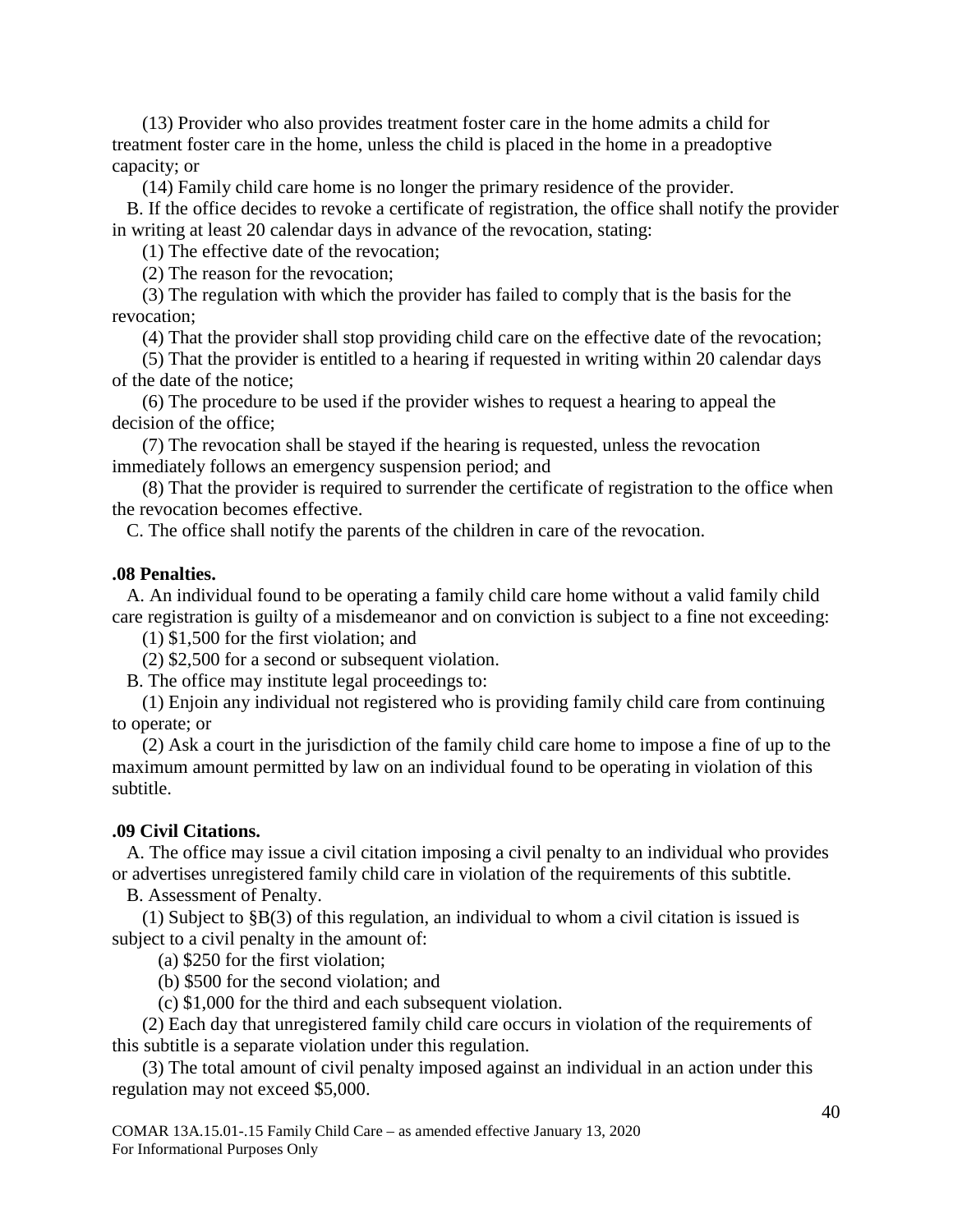C. An individual against whom a civil penalty has been imposed under this regulation shall pay the full amount of the penalty promptly to the Department, as instructed by the civil citation or as otherwise directed by the office.

D. Appeals.

(1) An individual may appeal the imposition of a civil penalty under this regulation by filing an appeal with the office as instructed by the civil citation or as otherwise directed by the office.

(2) Appeals are conducted in accordance with the provisions of COMAR 13A.15.14.

## **COMAR 13A.15.14 Administrative Hearings**

#### <span id="page-40-1"></span><span id="page-40-0"></span>**.01 Scope.**

A. This chapter applies to hearings concerning actions taken by the Office of Child Care which adversely impact family child care registrations, such as registration denials, revocations, and suspensions, reductions in capacity, limitations on the ages or numbers of children who may be admitted to a family child care home, and the imposition of civil penalties for providing or advertising unregistered family child care services without a valid family child care certificate of registration.

B. The Superintendent has delegated authority to administrative law judges of the Office of Administrative Hearings to make the final decisions of the Superintendent on those actions listed in §A of this regulation. A decision by an administrative law judge of the Office of Administrative Hearings in a family child care registration case is the final decision of the highest administrative authority in the case and thus is directly appealable to the circuit court in the jurisdiction where the family child care home is located, pursuant to State Government Article, §10-222, Annotated Code of Maryland.

#### <span id="page-40-2"></span>**.02 Definitions.**

A. In this chapter, the following terms have the meanings indicated.

B. Terms Defined.

(1) "Administrative law judge" means a hearing officer designated by the Maryland Office of Administrative Hearings to render the final decision of the Superintendent in a hearing.

(2) "Appellant" means the individual requesting the hearing or appealing a decision, or that individual's legal representative.

(3) "Applicant" means an individual applying for a registration to operate a family child care home.

(4) "Capacity" means the number of day care children who may be in care at a family child care home at the same time.

(5) "Days" means calendar days.

(6) "Department" means the State Department of Education.

(7) Emergency Action.

(a) "Emergency action" means an action which is effective immediately because of danger to children's health or safety.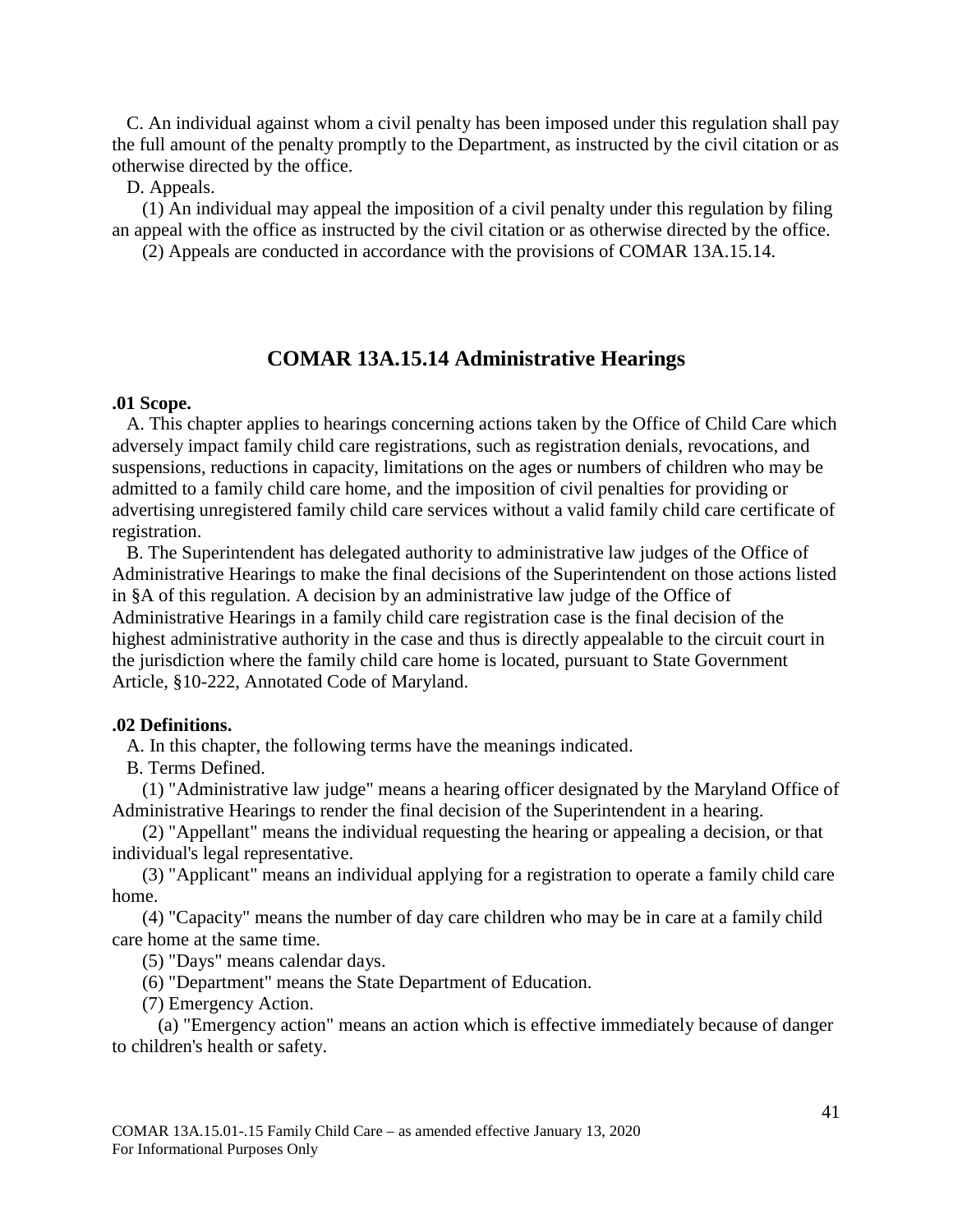(b) "Emergency action" may include an emergency suspension, an immediate reduction in capacity, and an immediate limitation on the ages or numbers of children who may be admitted to care.

(8) "Filed" means received in writing by the Office of Child Care.

(9) "Filing date" is the date a hearing request is received by the Office of Child Care.

(10) "Office" means the central office or a regional office of the Office of Child Care.

(11) "Office of Administrative Hearings" means the administrative unit of Maryland government which is responsible for processing requests for hearings, for scheduling and conducting hearings, and for rendering decisions pursuant to State Government Article, §9-1601 et seq., Annotated Code of Maryland.

(12) "Party" means the appellant and the Office of Child Care.

(13) "Provider" means a person registered to provide family child care.

(14) "Registration" means a certificate issued by the Department which gives a person legal permission to operate a family child care home.

(15) "Superintendent" means the State Superintendent of Schools.

#### <span id="page-41-0"></span>**.03 Hearing Requests.**

A. A hearing shall be held when:

(1) An applicant or provider requests a hearing to contest:

(a) The denial of an application for registration;

(b) A revocation or suspension of a registration; or

(c) Any other action that adversely impacts registration, including, but not limited to:

(i) The setting of a provider's capacity at a number below that requested;

(ii) A reduction in capacity; or

(iii) A limitation on the ages or numbers of children who may be admitted to the family child care home; or

(2) An individual requests a hearing to contest the imposition of civil penalties for providing unregistered child care or advertising family child care services without a valid family child care certificate of registration.

B. Non-emergency Action Hearing Requests.

(1) All non-emergency action hearing requests shall be forwarded in writing to the Office and shall state the name and address of the provider or the individual contesting the imposition of a civil penalty, and the effective date and nature of the action appealed from.

(2) A hearing request shall be filed not later than 20 days after the date of the notice of the action taken by the Office.

(3) The Office shall forward a hearing request to the Office of Administrative Hearings within 10 days of the filing date.

(4) A hearing decision shall be rendered by the Office of Administrative Hearings within 90 days of the filing date.

(5) Any non-emergency action is stayed if a hearing request is timely filed, unless the action is:

(a) A revocation which immediately follows an emergency suspension period; or

(b) A denial which follows the expiration of the provisional period of a registration that was issued on a provisional basis.

C. Emergency Action Hearing Requests.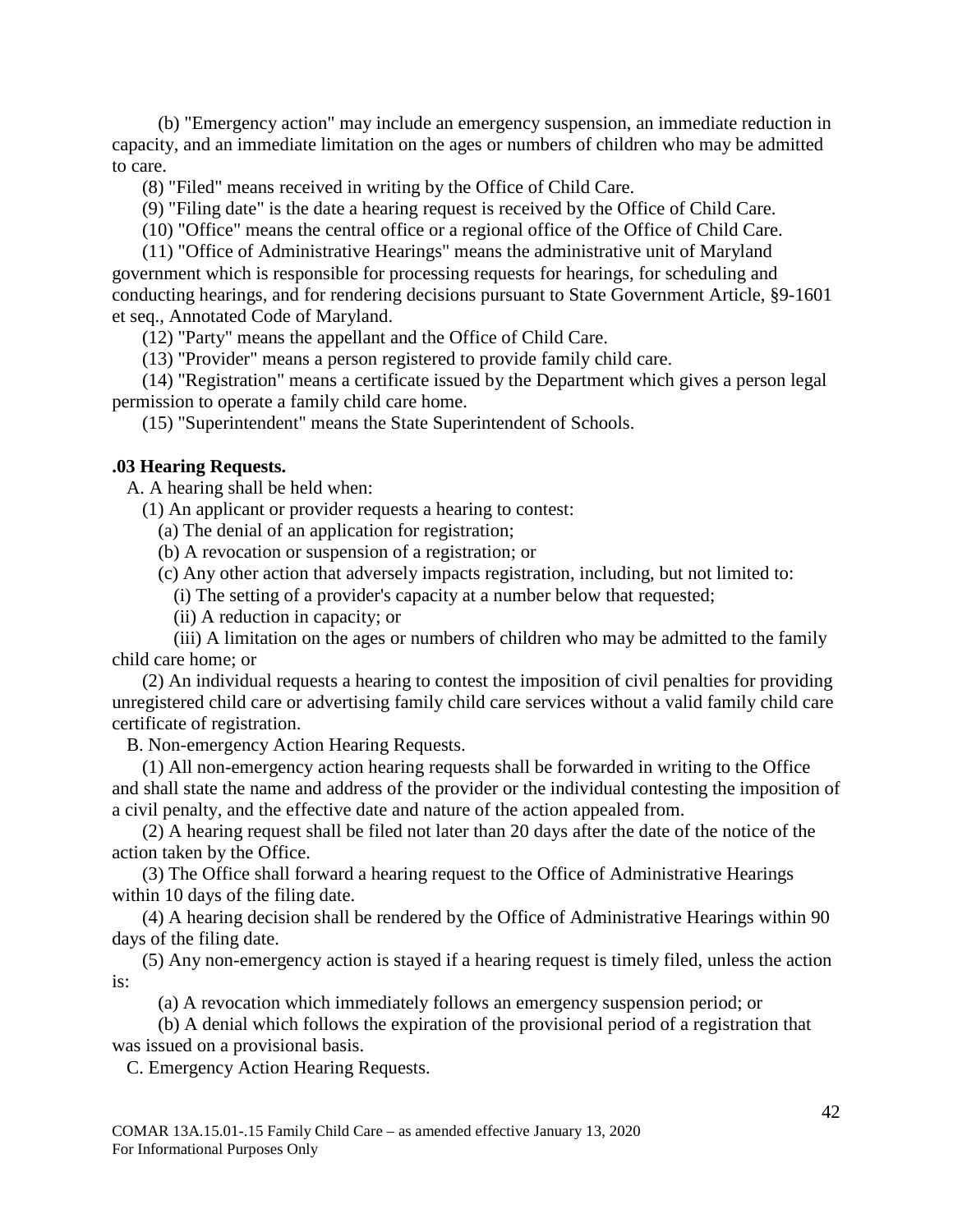(1) All emergency action hearing requests shall be filed with the Office within 30 days of the hand-delivery of the notice of the Office's action, and shall state the name and address of the provider, and the effective date and action appealed from.

(2) The Office shall notify the Office of Administrative Hearings at once upon receipt of an emergency action hearing request. Oral notification shall be followed by written notification within 24 hours.

(3) A hearing shall be conducted within 7 days of the filing date of the hearing request.

(4) A decision by the administrative law judge shall be rendered within 7 days after the conclusion of the hearing.

(5) The filing of a hearing request may not stay an emergency action.

## <span id="page-42-0"></span>**.04 Preliminary Conference.**

A. A preliminary conference may be held before a hearing on an action if an appellant requests the conference.

B. The conference is optional and does not replace the hearing process.

C. The conference may be attended by a representative of the Office, the appellant, and the appellant's representative.

D. The conference may lead to an informal resolution of the dispute. However, a hearing shall be held unless one of the parties submits a written withdrawal of the hearing request to the Office of Administrative Hearings.

#### <span id="page-42-1"></span>**.05 Denial or Dismissal of a Hearing Request.**

A. The Office of Administrative Hearings may deny a request for a hearing if:

(1) The issue appealed is not one which adversely affects the registration of a family child care home; or

(2) The date of the request is not within the required time limits.

B. The Office of Administrative Hearings may dismiss an appeal if the appellant:

(1) Withdraws the request in writing; or

(2) Without good cause, does not appear at the hearing.

#### <span id="page-42-2"></span>**.06 Hearing and Appeal Procedures.**

A. Notice to Appellant.

(1) For non-emergency hearings, the Office of Administrative Hearings shall, by regular mail, notify the Office and the appellant of the time, date, and place of the hearing at least 20 days in advance. For rescheduled non-emergency hearings, a 10-day notice is required. For all emergency action hearings, at least 3 days advance notice is required.

(2) The notice to the appellant shall:

(a) Refer to the regulations governing the hearing procedure; and

(b) Advise the appellant of:

(i) The right to be represented by a lawyer;

(ii) The right to present documents and witnesses in support of the appeal;

(iii) Whom to call if the appellant cannot attend the hearing; and

(iv) The fact that failure to attend the hearing without good cause may lead to dismissal.

(3) The Office shall mail the appellant a copy of these administrative hearing regulations when the request for a hearing is filed.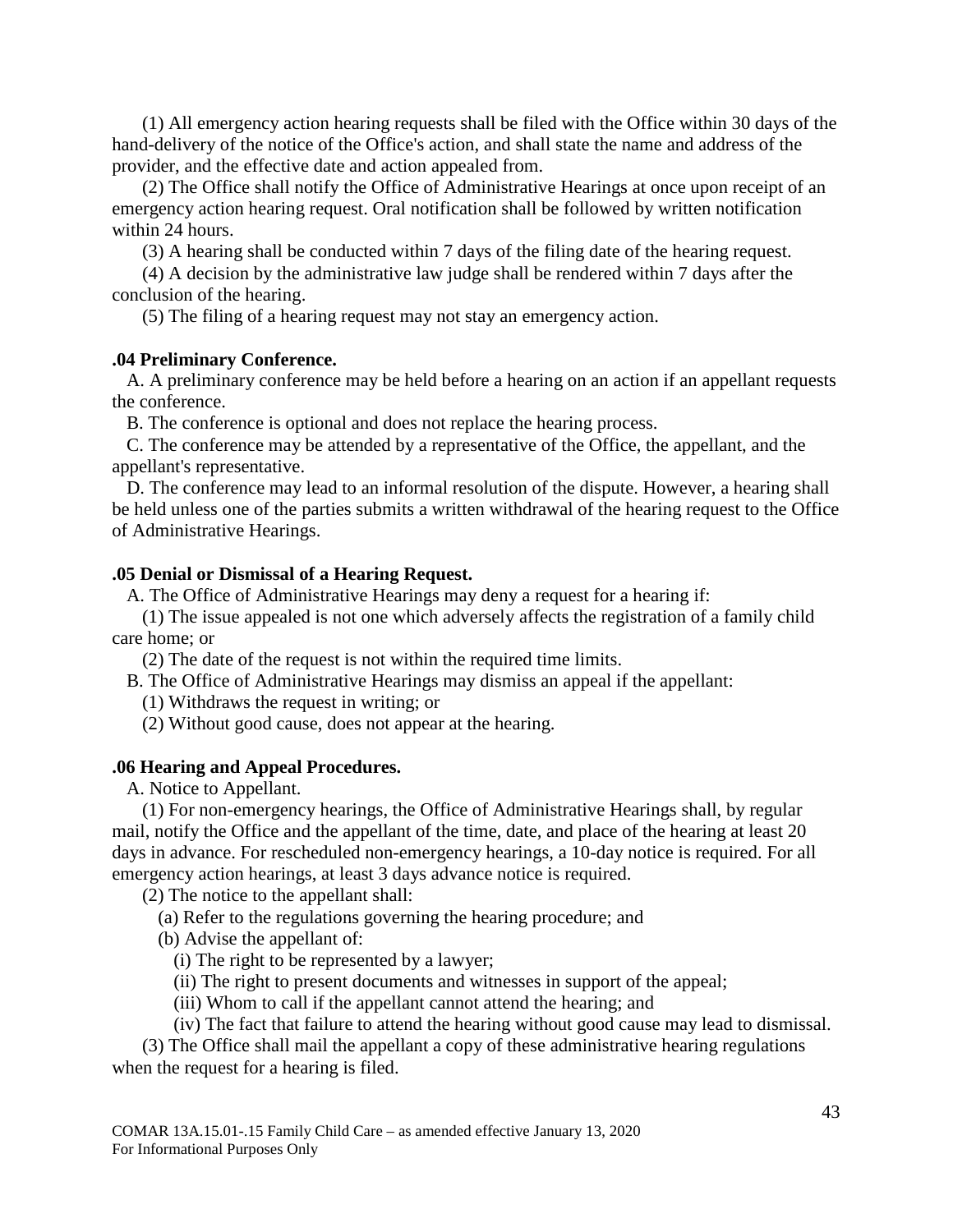B. Rescheduling of Non-emergency Action Hearings. The appellant, the Office, or the Office of Administrative Hearings may request a change in the hearing date. If the Office of Administrative Hearings finds that good cause for delay exists, another date shall be set. The time limit for rendering a decision established by Regulation .03B(4) is extended by the period of delay due to a postponement requested by the appellant.

C. Rescheduling of Emergency Action Hearings. Emergency action hearings may only be rescheduled by the Office of Administrative Hearings with the consent of both parties or on motion of a party, if substantial prejudice is demonstrated. Only one postponement of an emergency action hearing may be granted.

D. The appellant may examine the appellant's family child care registration record for the purpose of discovering information pertinent to the appeal before the hearing.

E. By agreement, the appellant and the Office may exchange witness lists and documents before the hearing.

F. The procedures in §§D and E of this regulation do not constitute good cause for delay of a hearing.

#### <span id="page-43-0"></span>**.07 Conduct of Hearing.**

A. The hearing shall be conducted by an administrative law judge.

B. At the hearing, the appellant and a representative of the Office may present witnesses, documentary evidence, and oral argument and may cross-examine any witness. A document introduced into evidence by a party may be examined by the opposing party.

C. The transcript or tape of the proceedings, together with all documents filed in the hearing proceedings and the final decision of the administrative law judge, constitute the exclusive record of the hearing.

#### <span id="page-43-1"></span>**.08 Decision.**

A. The administrative law judge shall:

(1) Base the decision on the complete record; and

(2) Determine whether the Office correctly applied State regulations in effect at the time it reached its decision.

B. The final decision of the administrative law judge shall be accompanied by findings of fact and conclusions of law.

C. The final decision shall be binding upon the Department and shall be implemented immediately unless otherwise specifically indicated in the decision.

D. The decision of the Office of Administrative Hearings in cases under this chapter constitutes the decision of the Department.

E. A copy of the decision shall be delivered or mailed promptly to each party or the attorney of record.

F. A party dissatisfied with the decision of the administrative law judge may appeal that decision directly to the circuit court of the appropriate jurisdiction within 30 days from the date notice of the decision is sent to the party, or as otherwise provided in Maryland Rules 7-201 — 7-211.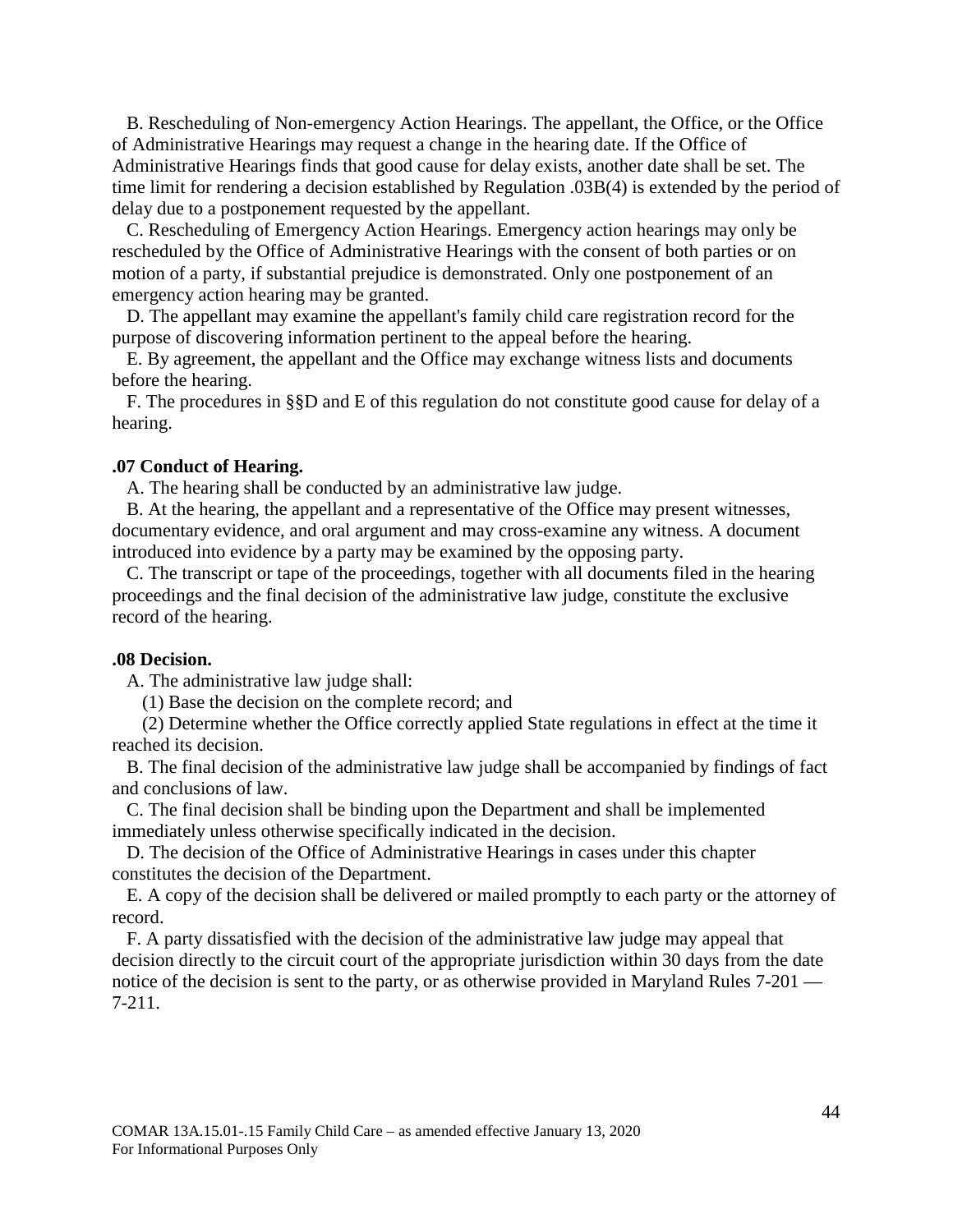## **COMAR 13A.15.15 Public Access to Licensing Records**

#### <span id="page-44-1"></span><span id="page-44-0"></span>**.01 Definitions.**

A. In this chapter, the following terms have the meanings indicated.

B. Terms Defined.

(1) "Confirmed complaint" means a determination by the Department or office after an investigation that the violation of a regulation of this subtitle that was alleged in the complaint has occurred or is occurring.

(2) "Custodian of record" means an authorized individual employed by the Department or office who has physical custody and control of licensing records.

(3) "Licensing records" means all papers, computerized records, correspondence, forms, books, cards, photographs, photostats, films, microfilms, sound recordings, charts, maps, drawings, or other written documents, regardless of physical form or characteristics, maintained or stored by the Department or the office in connection with the registering of a person or a family child care home to provide child care.

(4) "Official custodian of record" means the Superintendent or the Superintendent's designee who is responsible for the maintenance, care, and storage of the Department's licensing records.

(5) "Requester" means an individual, business, corporation, partnership, association, organization, or governmental agency that requests inspection of, or information from, licensing records.

(6) "Sociological information" means any of the following information about a licensee or employee of a licensee:

(a) Social Security number;

- (b) Personal address;
- (c) Personal phone number;
- (d) Information regarding marital status, dependents, or relatives; and
- (e) Information regarding employment status, including employment application.

(7) "Unsubstantiated complaint" means a complaint of an alleged violation of a regulation of this subtitle that the Department or office, after an investigation, has been unable to confirm as having occurred or to rule out as not having occurred.

#### <span id="page-44-2"></span>**.02 Disclosure of Information from Licensing Records.**

A. Except as prohibited or restricted by applicable law or regulation, the custodian of record may make the following information from licensing records available to a requester:

(1) Findings of inspections conducted by the office in registered family child care homes;

(2) Records of complaint forms pertaining to confirmed or unsubstantiated complaints;

(3) Copies of certificates of registration, including those on provisional or conditional status;

(4) Variances;

(5) Correspondence and documents requiring abatement of noncompliances with the regulations of this subtitle, including compliance agreements;

(6) Correspondence and documents pertaining to enforcement actions taken by the Department or office against a family child care provider or a family child care home, including denial letters, sanctions, emergency suspensions, and revocations; and

(7) Correspondence regarding requests for inspection of licensing records under this regulation.